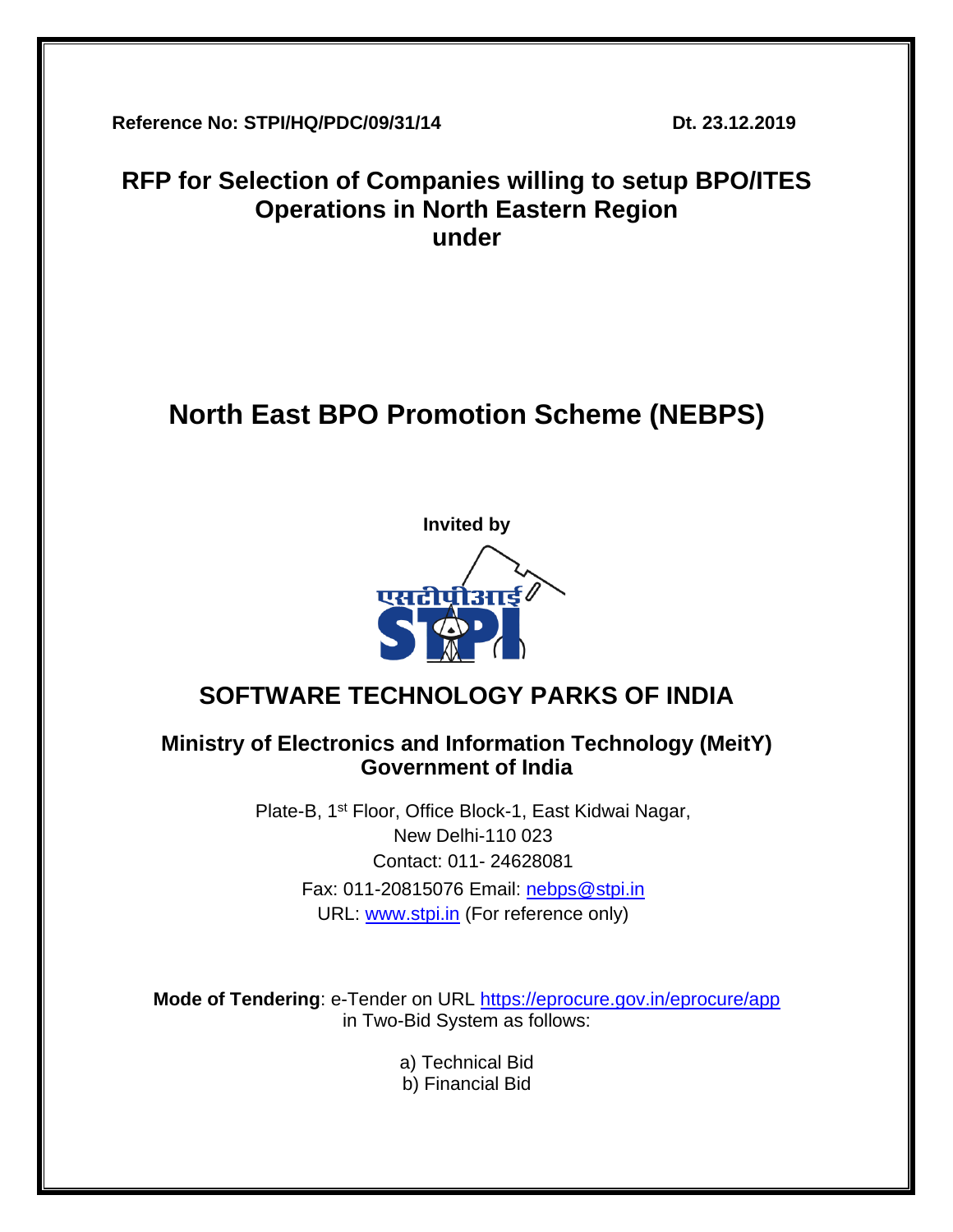## **CONTENTS**

| 1.  |                                                                             |  |  |  |
|-----|-----------------------------------------------------------------------------|--|--|--|
| 2.  |                                                                             |  |  |  |
| 3.  |                                                                             |  |  |  |
| 4.  |                                                                             |  |  |  |
| 5.  |                                                                             |  |  |  |
| 6.  |                                                                             |  |  |  |
| 7.  |                                                                             |  |  |  |
| 8.  | TERMS & CONDITIONS RELATING TO COMMENCEMENT OF BPO OPERATIONS, DISBURSEMENT |  |  |  |
| 9.  |                                                                             |  |  |  |
| 10. |                                                                             |  |  |  |
| 11. |                                                                             |  |  |  |
| 12. |                                                                             |  |  |  |
|     |                                                                             |  |  |  |
|     |                                                                             |  |  |  |
|     |                                                                             |  |  |  |
|     |                                                                             |  |  |  |
|     |                                                                             |  |  |  |
|     |                                                                             |  |  |  |
|     |                                                                             |  |  |  |
|     |                                                                             |  |  |  |
|     |                                                                             |  |  |  |
|     |                                                                             |  |  |  |
|     |                                                                             |  |  |  |
|     |                                                                             |  |  |  |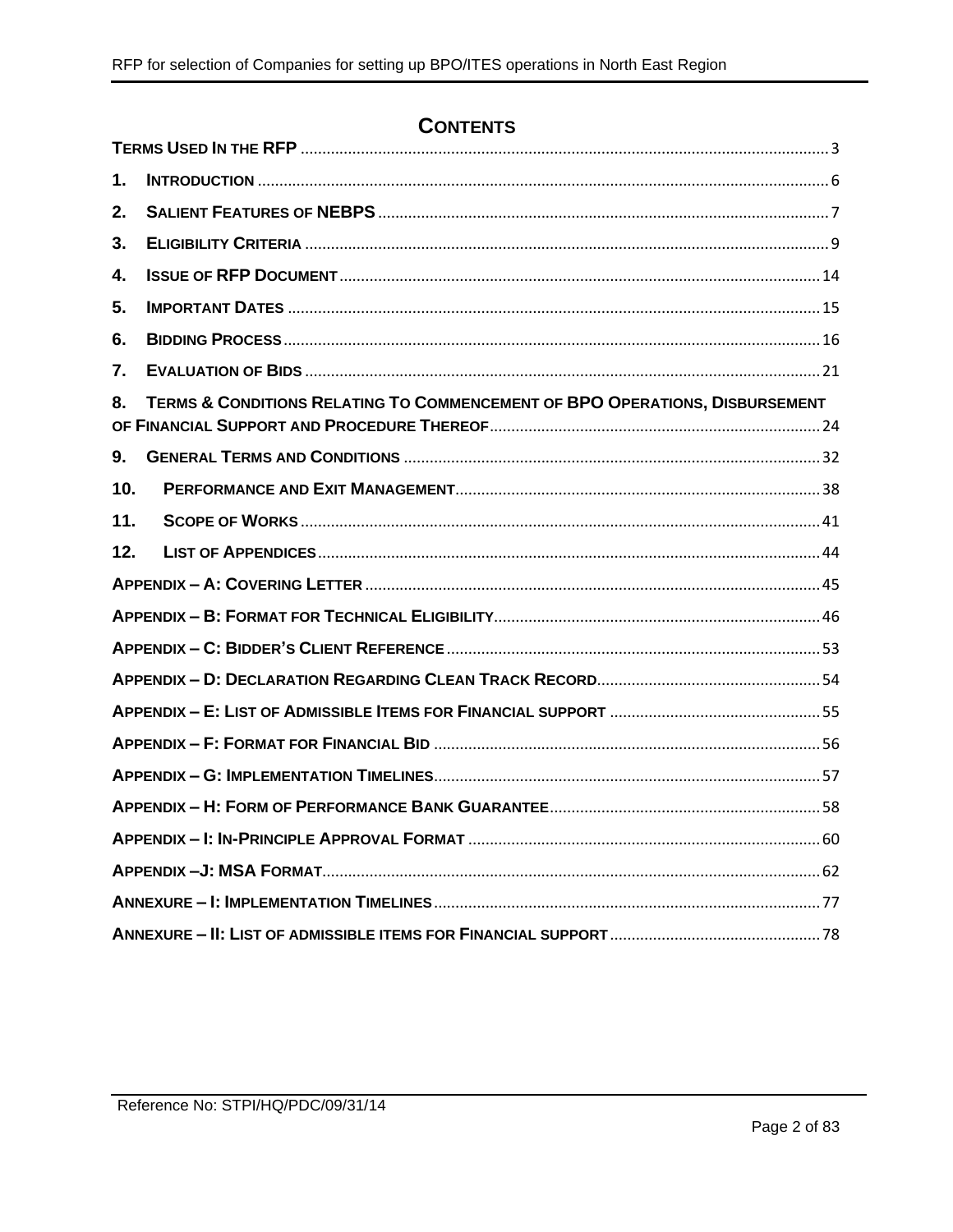### **TERMS USED IN THE RFP**

- <span id="page-2-0"></span>• **AMC** – Annual Maintenance Contract
- **Authorized Representative** shall mean any person authorized by either of the parties.
- Bid shall mean complete set of documents submitted by a Bidder against the tender for "BPO Operations in North Eastern Region".
- **Bidder** means an entity/Company who has intention to participate in the tender invited by STPI.
- **BPO** Business Process Outsourcing (includes TES). BSD Bid Security Deposit
- **CAPEX -** Capital Expenditure
- **CA** Chartered Accountant
- **CCTV** Closed Circuit Television
- **Company** The term company in this document if not specified with any particular Act, in general refers to an entity registered under The Companies Act 1956/2013 or The Limited Liability Partnership Act, 2008.
- **Contract**  is used synonymously with Master Service Agreement (MSA).
- **Corrupt Practice** means the offering, giving, receiving or soliciting anything of value or influencing the action of an official in the process of Contract execution.
- **DCO** Document Control Officer
- **Default Notice** shall mean the written notice of Default of the MSA issued by one Party to the other in terms hereof.
- **DG** Diesel Generator
- **EPABX** Electronic Private Automatic Branch Exchange
- **Fraudulent Practice** means misrepresentation of facts in order to influence a procurement process or the execution of a Contract and includes collusive practice among Bidders (prior to or after submission of a Bid) designed to establish Bid prices at artificial non-competitive levels and to deprive the STPI of the benefits of free and open competition.
- **GoI** shall mean the Government of India.
- **IPA** In-Principle Approval issued to successful bidder.
- **IT/ITES** Information Technology / Information Technology Enabled Services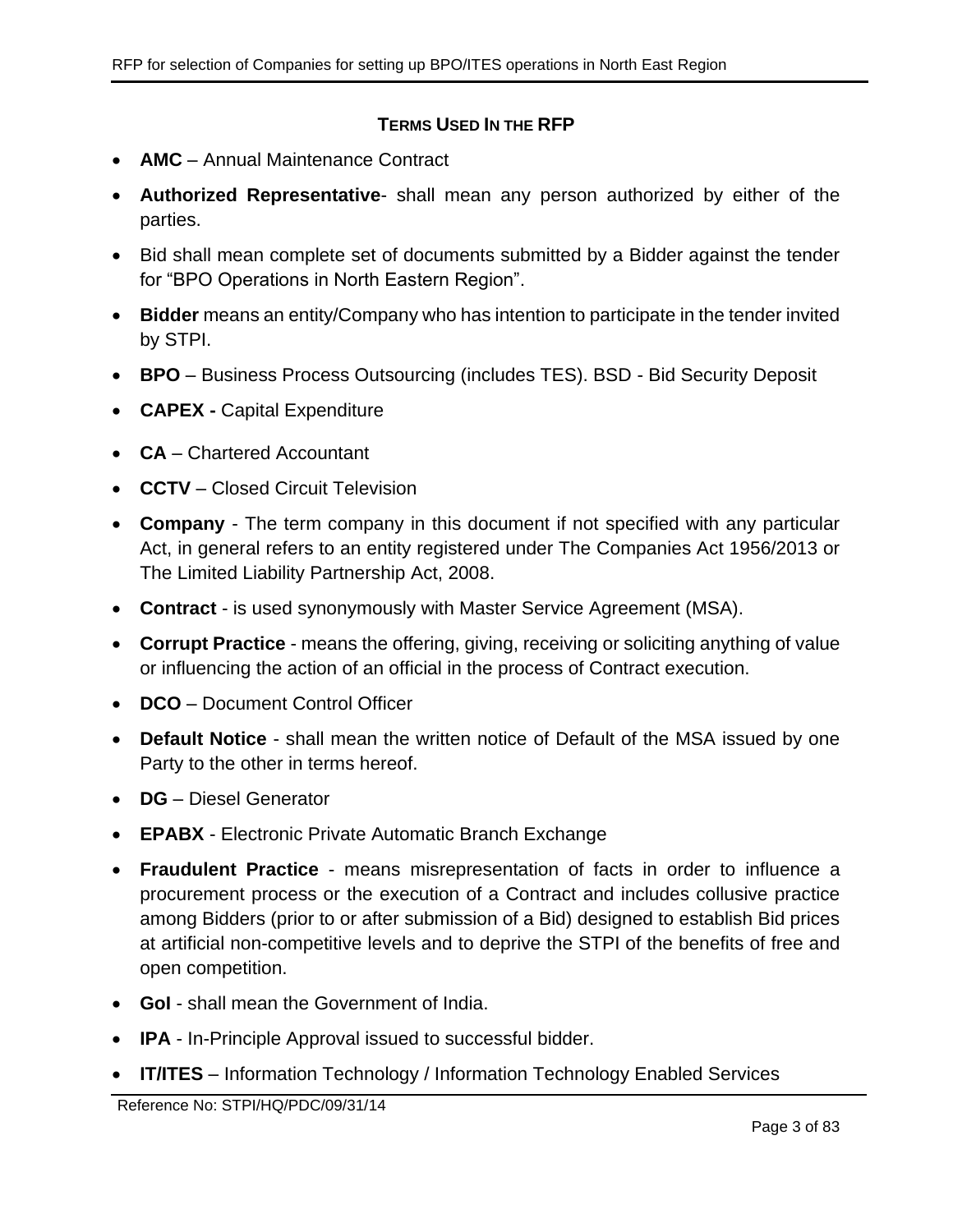- **IVRS** Interactive Voice Response System
- **LAN** Local Area Network
- **Law** shall mean any Act, notification, by law, rules and regulations, directive, ordinance, order or instruction having the force of law enacted or issued by the Central Government and/ or the Government of NER or any other Government or regulatory authority or political subdivision of government agency.
- **LLP -** Limited Liability Partnership
- **MeitY** Ministry of Electronics and Information Technology
- **MSA** Master Service Agreement is a joint agreement between STPI and selected bidder who has accepted the IPA.
- **NDA** Non-Disclosure Agreement
- **NEBPS** North East BPO Promotion Scheme
- **NMC** NEBPS Management Committee.
- **NER** North East Region
- **O&M** Operations and Maintenance.
- **OPEX** Operational Expenditure
- **Party** means STPI or Bidder, individually and "Parties" mean STPI and Bidder, collectively.
- **PBG** Performance Bank Guarantee
- **RFP** Request For Proposal
- **Site** shall mean the location(s) from where the service shall be offered to the industry as per MSA.
- **STPI** Software Technology Parks of India.
- **Successful Bidder** means the Bidder whose Bid is evaluated and get selected as per the RFP.
- **UPS** Uninterrupted Power Supply
- **VGF** -Viability Gap Funding
- **Works** mean to execute the works specified under this RFP.
- **Year** shall be with reference to date of commencement of BPO operations, if year is not defined at said place in the RFP.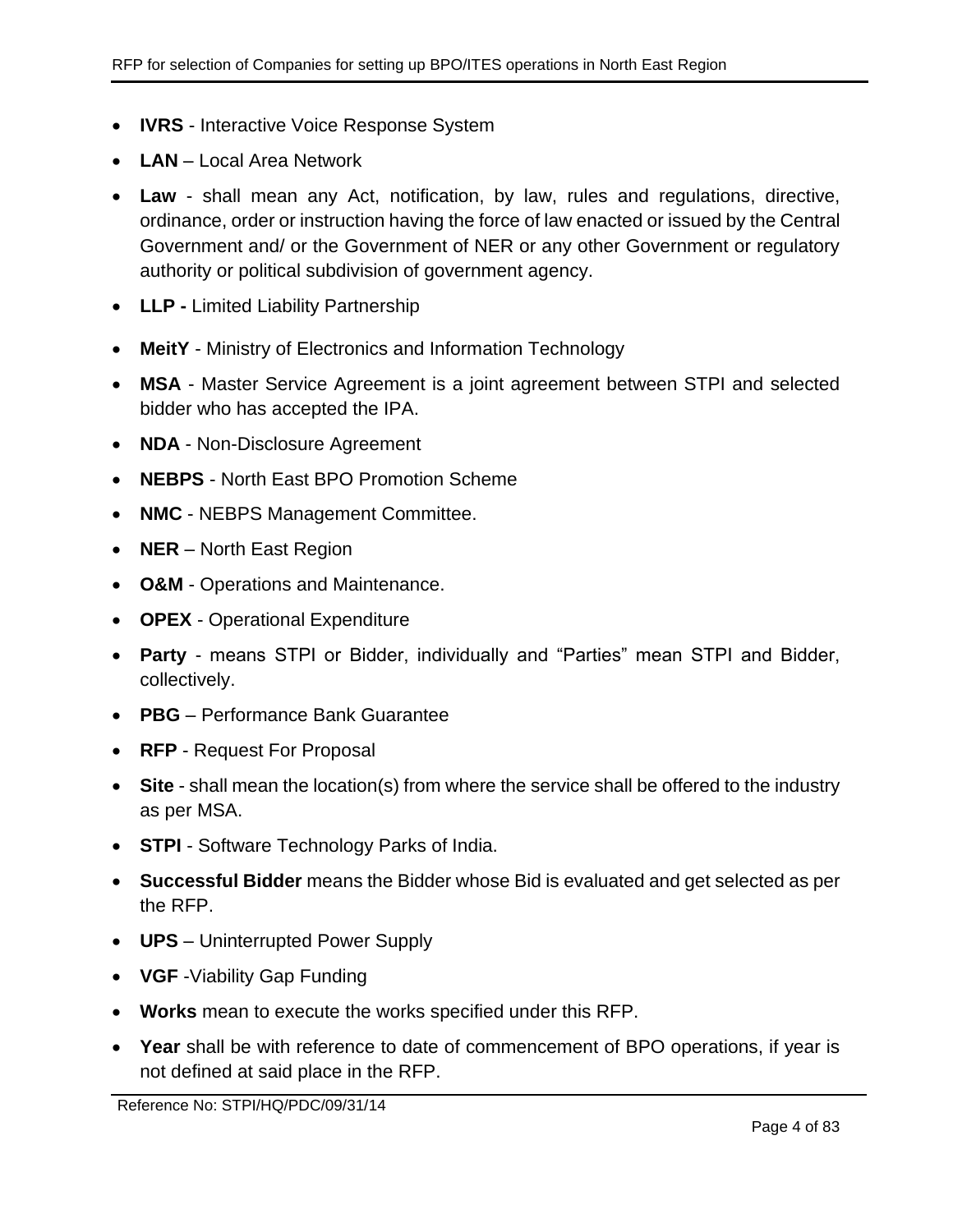#### **IMPORTANT NOTE:**

- 1) Tender documents may be downloaded from Central Public Procurement Portal **<https://eprocure.gov.in/eprocure/app>** . Aspiring Bidders/ Suppliers who have not enrolled/registered in e-procurement should enrol/register before participating through the website **<https://eprocure.gov.in/eprocure/app> .** The portal enrollment is free of cost. Bidders are advised to go through instructions provided at **[Appendix-K](#page-77-1)** regarding **'Instructions for online Bid Submission'.**
- 2) Bidder can access tender documents on the website, fill them with all relevant information and submit the completed tender document into electronic tender on the website **<https://eprocure.gov.in/eprocure/app>** .
- 3) Tenders and supporting documents should be uploaded through e-procurement. Hard copy of the tender documents will not be accepted. The successful bidder(s) would be required to produce original documents at the time of signing Master Service Agreement (MSA).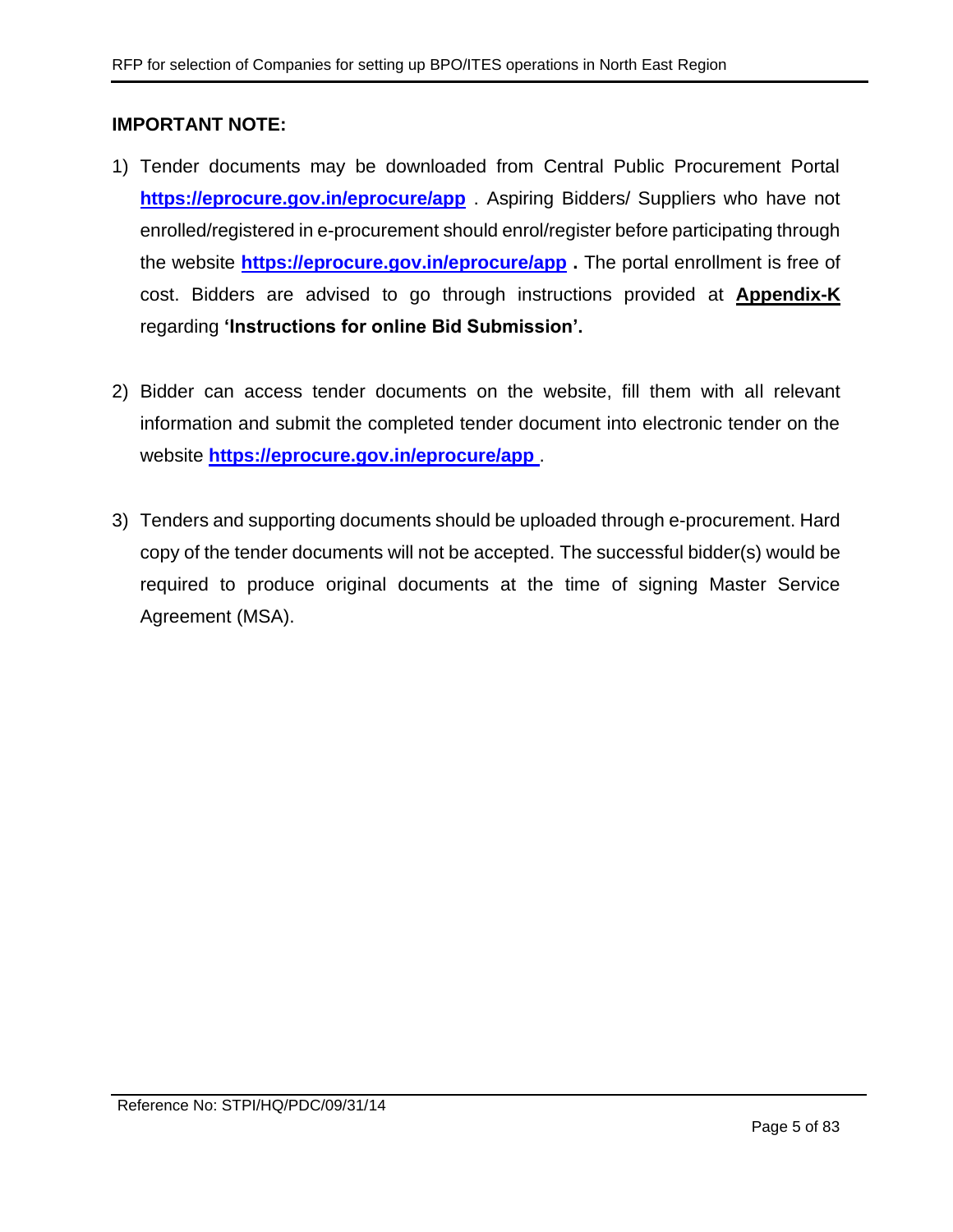#### <span id="page-5-0"></span>**1. INTRODUCTION**

- **1.1.**The Ministry of Electronics and Information Technology (MeitY), Government of India has notified the "North East BPO Promotion Scheme (NEBPS)" under Digital India Programme, which provides financial support in the form of Viability Gap Funding to eligible Companies, with the following objectives:
	- (i) Creation of employment opportunities for the local youth in the North Eastern Region (NER), by promoting the IT/ITES Industry particularly by setting up the BPO/ITES operations.
	- (ii) Promotion of investment in IT/ITES Sector in NER in order to expand the base of IT Industry and secure balanced regional development.
- **1.2.**The details of the scheme along with administrative approval are available at [www.meity.gov.in/nebps.](www.meity.gov.in/nebps) Status and updates regarding NEBPS are also available at <https://nebps.stpi.in/> .
- **1.3.**The Software Technology Parks of India (STPI), an autonomous society of MeitY has been designated as the Nodal Agency for implementation of the NEBPS.
- **1.4.**STPI, invites bids through Request For Proposal (RFP) from the eligible Companies, who are desirous of setting up BPO/ITES operations in N.E. Region, under the NEBPS.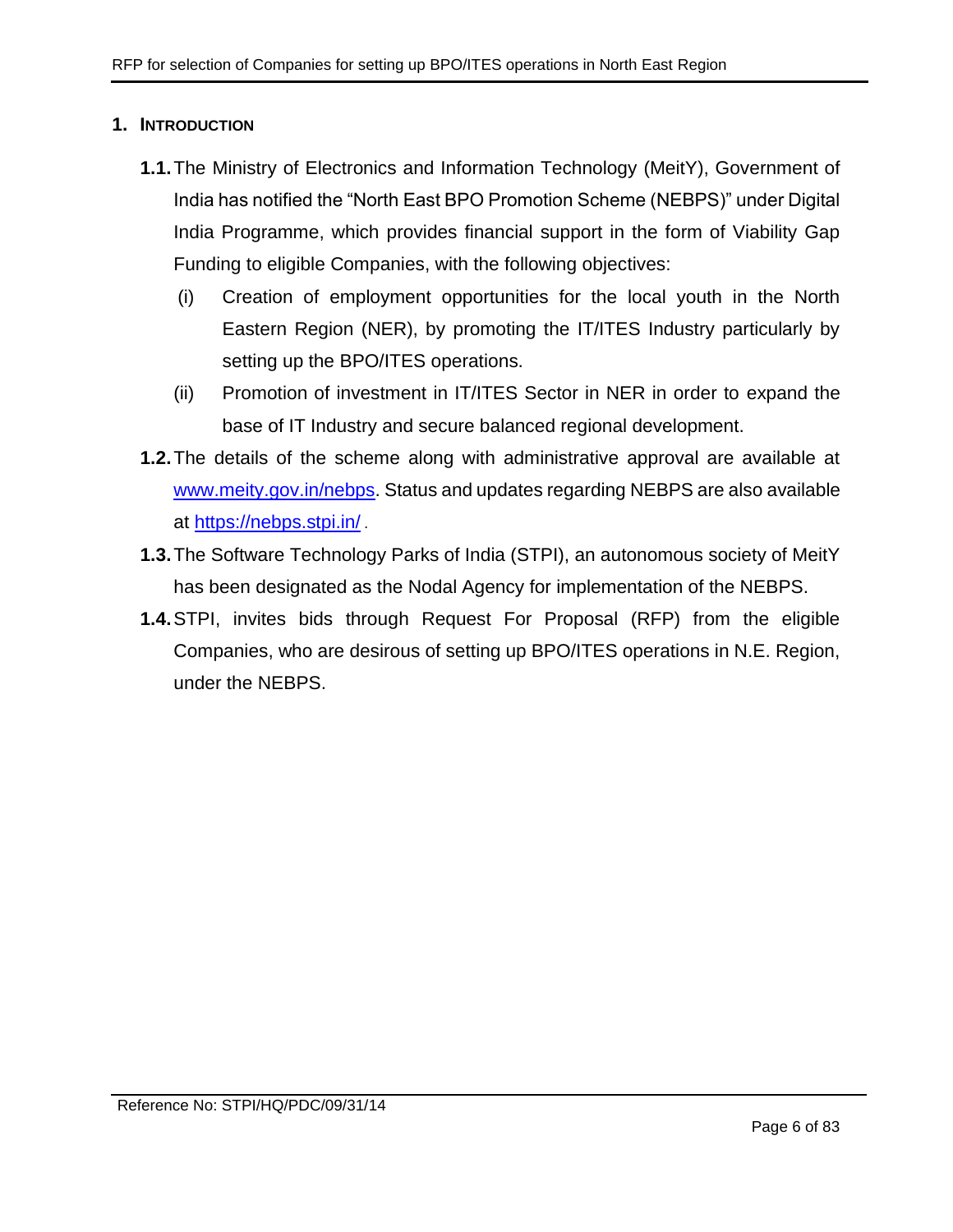### <span id="page-6-0"></span>**2. SALIENT FEATURES OF NEBPS**

- **2.1.**The NEBPS aims to incentivize establishment of 5000 seats in respect of BPO/ITES operations in the States of Assam, Arunachal Pradesh, Manipur, Meghalaya, Mizoram, Nagaland, Sikkim and Tripura, through the following financial supports in the form of Viability Gap Funding (VGF) to eligible Companies:
- **2.2.Financial Support**: Up to 50% of expenditure incurred on BPO/ITES operations towards capital expenditure (CAPEX) and/or operational expenditure (ОРЕХ) on admissible items as per [Appendix-E,](#page-54-0) subject to an upper ceiling of Rs. 1 Lakh/Seat.
- <span id="page-6-1"></span>**2.3.Special Incentives**: The following special incentives will be provided within the ceiling of total financial support i.e. Rs. 1 Lakh/seat:
	- (i) **Training Incentive**: Upto 50% of training expenditure with cap of Rs. 6,000/employee for total regular employees up to the 1.5 times **(employment target**) the number of approved seats of BPO/ITES operation (e.g. For 100 seats BPO/ITES operation, training incentive can be availed for max. 150 regular employees)
	- (ii) **Incentive for diversity & inclusion**: Special incentive (% of eligible financial support) for Units providing employment to women and persons with disability will be provided as under:

| <b>Diversity &amp; Inclusion</b>             | <b>Special Incentive</b><br>(% of eligible financial<br>support) |
|----------------------------------------------|------------------------------------------------------------------|
| 50% women employment                         | 5%                                                               |
| 75% women employment                         | 7.5%                                                             |
| 4% employment for persons with<br>disability | 2%                                                               |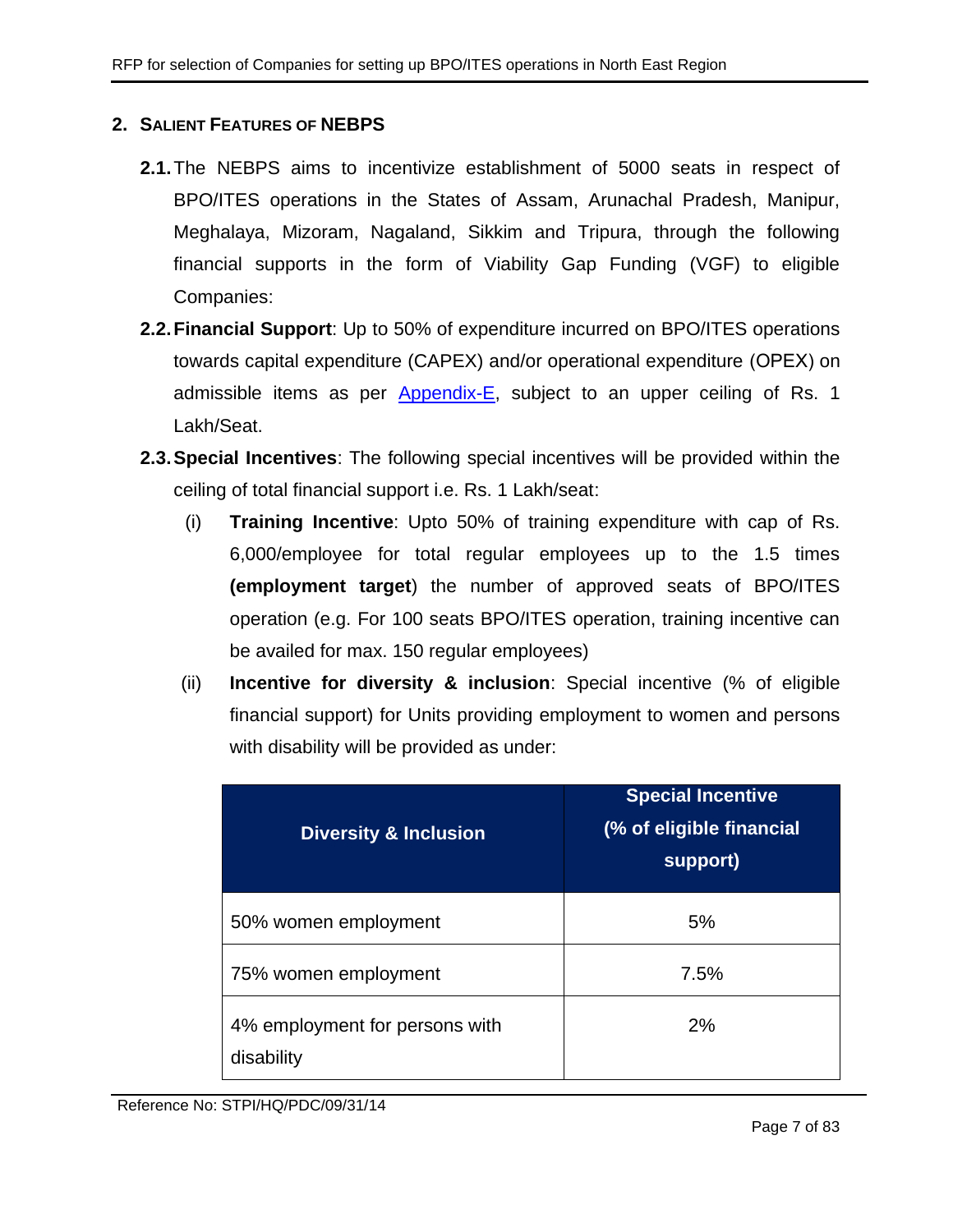(iii) **Incentive for providing employment beyond target**: Special incentive (% of eligible financial support) for units providing employment beyond employment target (1.5 times the number of seats) will be provided as under:

| <b>Employment Generation</b> | <b>Special Incentive</b><br>(% of eligible financial<br>support) |
|------------------------------|------------------------------------------------------------------|
| 2 X no. of seats             | 5%                                                               |
| 2.5 X no. of seats           | 7.5%                                                             |
| 3 X no. of seats             | 10%                                                              |

- (iv) **Incentive for promoting Local Entrepreneur**: Special Incentive (5% of eligible financial support) for units setting up BPO/ITES operations as a consortium with local entrepreneur (Domicile of the State where BPO/ITES operations are being established).
- **2.4.**The quantum of financial support shall be determined through an open bid system, subject to overall ceiling referred above. Accordingly, bids are being invited from eligible companies through this Request For Proposal (RFP), to determine the lowest amount of financial support to be provided as Viability Gap Funding in respect of each Seat-Slab [Ref. Para [6\(ii\)\]](#page-15-1) across NER.
- **2.5.**A Company, seeking to avail financial support under this scheme, shall be under obligation not to claim the similar financial support under any other Scheme of the Central/State Government concerned. However, other supports not claimed under NEBPS may be availed from other Schemes of Central/State Government.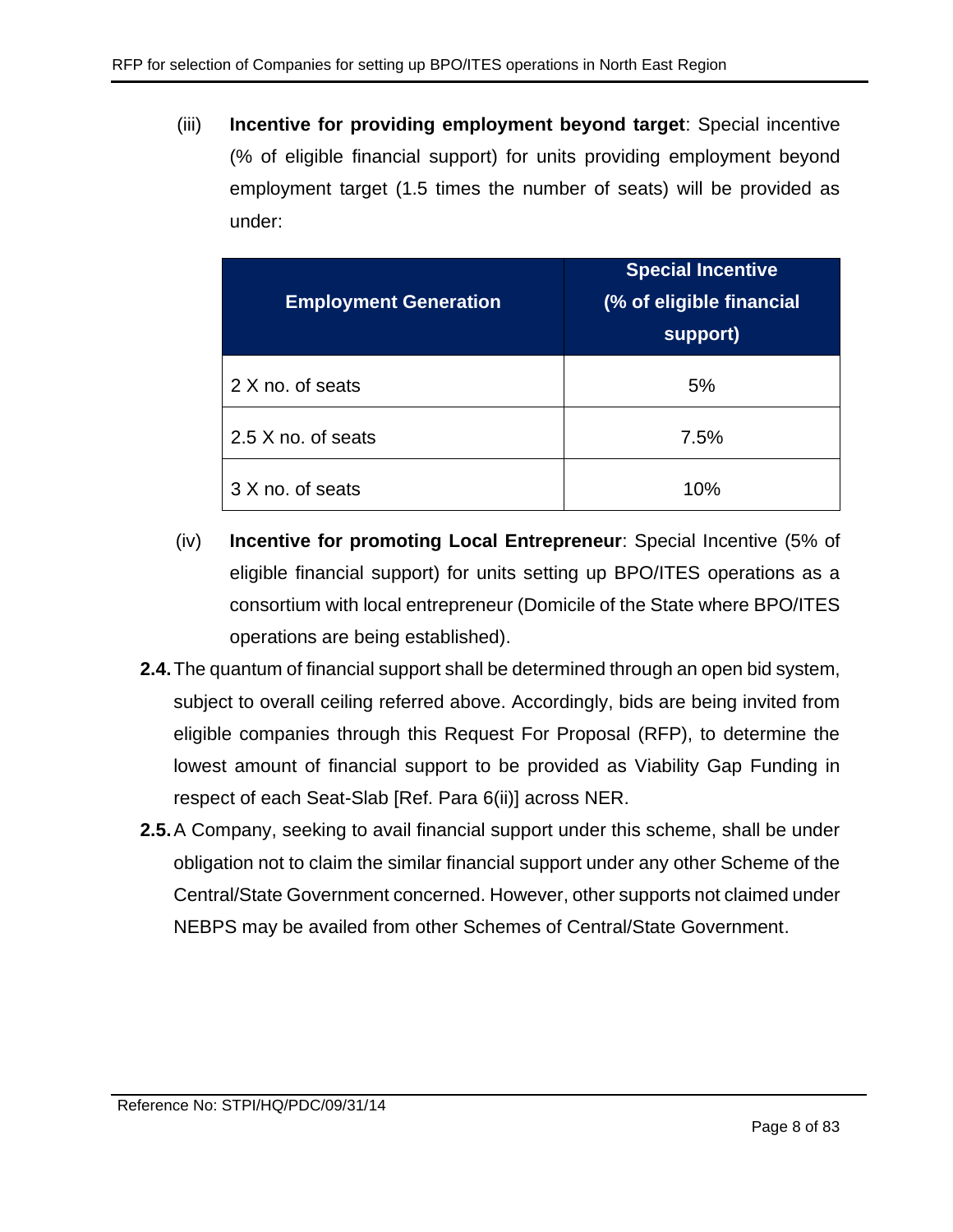#### <span id="page-8-0"></span>**3. ELIGIBILITY CRITERIA**

The bidder would be required to meet the following conditions:

- **3.1.**The bidder should be registered in India under The Companies Act, 1956 or The Companies Act, 2013 (as amended till date) or The Limited Liability Partnership Act, 2008 (as amended till date), as applicable.
- **3.2.**The bidder must be willing to set up BPO/ITES operations, with a minimum of 25 seats capacity at one location (city/town). However, the bidder would be at liberty to quote for a maximum of 1500 seats including the seats already approved/allotted either (a) at one location (city/town) or (b) at multiple locations (city/town) in the NER.
- **3.3.**The bidder must commit to operate for a minimum period of 3 years.
- **3.4.**The bidder must furnish an undertaking to take either appropriate premises on lease for at least 3 years or produce the proof of ownership of the premises for setting up BPO/ITES operations at the location referred at 3.2 above. [Minimum 2000 Sq. Ft. super area including utilities etc. for 50 seats or @ 40 Sq. Ft. per seat].
- **3.5.**The bidder should have achieved a minimum average annual turnover during the last 3 financial years, as per total number of seats applied under NEBPS, detailed as follows:

| S.<br>No. | <b>Number of Seats/Applicant</b> | Minimum average annual<br>turnover of last 3 FYs (Rs. in<br>Crore)* |
|-----------|----------------------------------|---------------------------------------------------------------------|
| (i)       | $25 - 50$                        |                                                                     |
| (ii)      | 51-100                           | 2                                                                   |
| (iii)     | 101-500                          | 5                                                                   |
| (iv)      | 501-1000                         | 10                                                                  |
| (v)       | 1001-1500                        | 15                                                                  |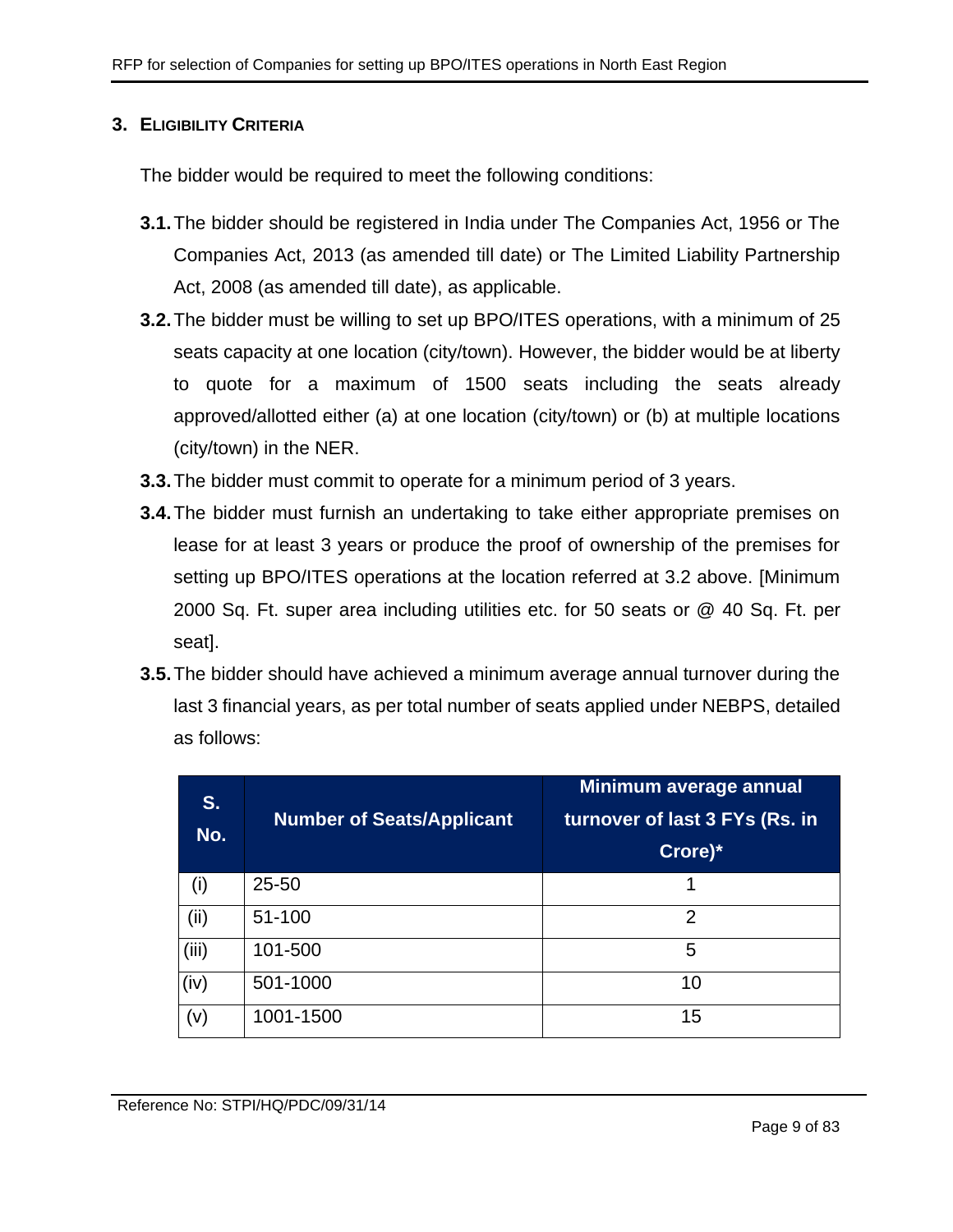*\*In case bidder is not meeting the average turnover for last 3 years, turnover of last one completed audited financial year will be considered for eligibility to participate in respective seat category, subject to furnishing 100% Bank Guarantee against the disbursement of financial support.*

#### OR

An Entity registered under Companies Act/ Limited Liability Partnership Act but not able to meet above financial criteria, can form a Consortium with an Indian Company which is able to fulfil above financial eligibility criteria and other conditions. The eligible Indian Company must have at least 26 % equity shareholder in the Consortium and commit to maintain minimum equity shareholding (26%) for at least three years from date of commencement of BPO/ITES operations. The eligible Indian company of the consortium will be considered as bidder and fulfil all the eligibility conditions including turnover criteria and positive net worth.

### OR

An entrepreneur or a Society (registered under Societies Registration Act, 1860 or State Society Registration Act) can form a Consortium with an entity registered under Companies Act/ Limited Liability Partnership Act, which is able to fulfil above financial eligibility criteria and other conditions. The eligible entity must have at least 26 % equity shareholder in the Consortium and shall commit to maintain minimum equity shareholding (26%) for at least three years from date of commencement of BPO/ITES operations. The eligible entity able to meet above financial criteria shall be the lead member of the Consortium or the bidder. (Criteria of Turnover and positive net worth of the eligible Indian company will be considered.)

## OR

An Entrepreneur or a Proprietary firm or an Entity registered under Companies Act/ Limited Liability Partnership Act but not able to meet above financial criteria or a Society (registered under Societies Registration Act, 1860 or State Society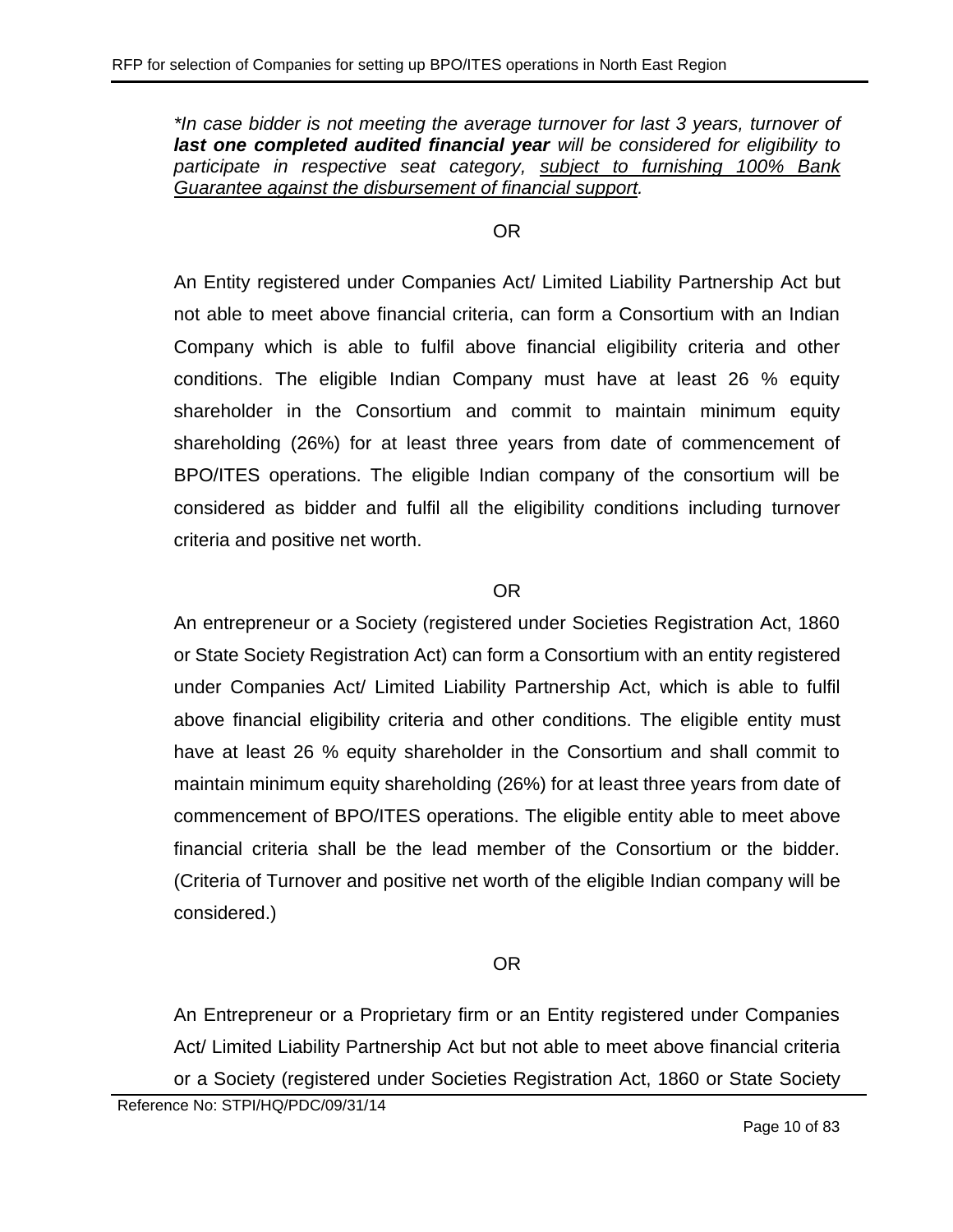Registration Act) can form a Consortium with an Indian Company registered under Companies Act 1956/2013 or Limited Liability Partnership Act 2008 fulfilling the above financial eligibility criteria together, subject to furnishing 100% Bank Guarantee. However, registered company under Companies Act 1956/2013/ Limited Liability Partnership Act will be the prime bidder fulfilling all other terms & conditions. The entity registered Companies Act or Limited Liability Partnership Act must have at least 26% equity shareholder in the Consortium and commit to maintain minimum equity shareholding (26%) for at least three years from date of commencement of BPO/ITES operations. This criteria is **limited to seat slab SS0 (25-50 Seats) and SS1 (51-100 Seats) only**.

**Note:** In case of consortium, the eligible entity will be considered as the "bidder" (it means all policy criteria under North East BPO Promotion Scheme (NEBPS) shall be applicable with this entity name). After winning the bid, successful bidder along with the consortium partners only, if eligible, may form Special Purpose Vehicle (SPV) registered under Companies Act 2013 for the purpose inter-alia including implementation of NEBPS. In such case, the successful bidder would pass Rights and Obligations coming out of bid to SPV. Accordingly, a legal undertaking must be furnished by the successful bidder to STPI regarding fulfilment of all terms and conditions of Master Service Agreement (MSA) by SPV. However, successful bidder must have at least 26 % equity shareholder in the SPV registered under Companies Act 2013, and commit to maintain minimum equity shareholding (26%) for at least three years from date of commencement of BPO/ITES operations. The Article of Association (AoA) of the SPV should clearly define Rights and Obligations between shareholders of the SPV. In case such SPV is formed, another Master Service Agreement would be signed with SPV to fulfil the terms & conditions of the bidder including fulfilment of employment target, claiming financial support, special incentives etc.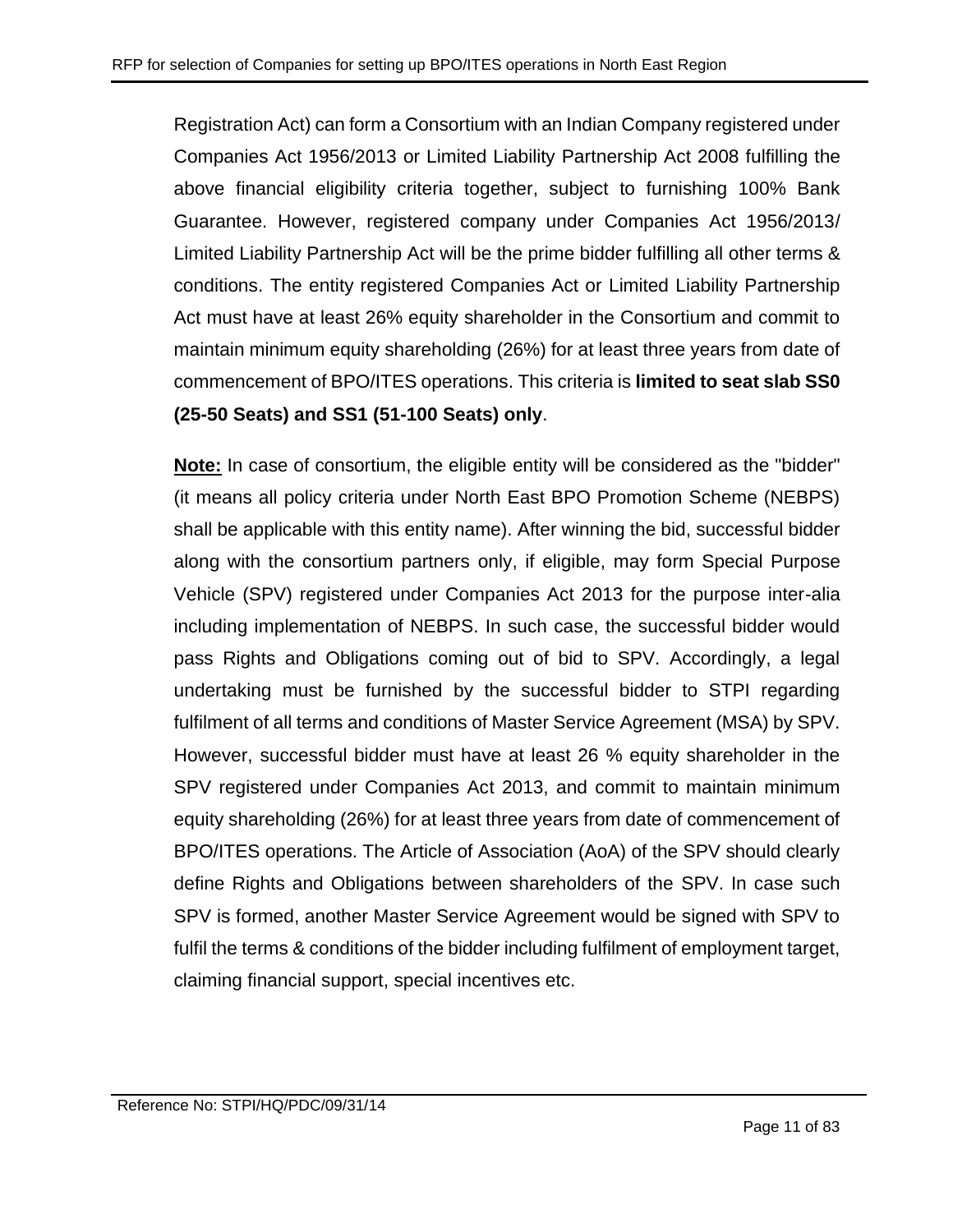#### **Note:-In case of single bidder, SPV formation is not allowed**.

- **3.6.**The bidder must commit to employ at least 1.5 times the number of seats **(Employment Target)**, for a period of 3 years, for which the bid is submitted and claim for financial support is to be subsequently made, after the commencement of BPO/ITES operations.
- **3.7.**The bidder should have positive net worth as on **31-03-2019** or last audited financial year, duly certified by a Chartered Accountant.
- **3.8.**The bidder should not be under a Declaration of Ineligibility for corrupt or fraudulent practices or blacklisted by any of the Government agencies. Self-Declaration should be given by an Authorized Signatory.
- **3.9.**Bidders who have existing units (not established under NEBPS) are neither allowed to expand BPO/ITES operations at the same city/district nor shifting of operations of any kind. However, an established BPO/ITES Company at one city may establish it's operation at another city under the NEBPS.
- <span id="page-11-0"></span>**3.10.** NEBPS is an investment promotion and employment generation scheme. In order to select eligible entities, it follows transparent bidding mechanism. There is usually a time lag between successive rounds of bidding. A provision has been made to enable entities, which are making investment during the period in which NEBPS bidding is closed, to bid in the immediate next round of bidding. However, such successful bidder(s) would need to fulfill following conditions:
	- (a) Bidder needs to provide detail of the proposed BPO/ITES unit(s) as per prescribed format in Technical Bid.
	- (b) Successful Bidder after issue of IPA, needs to provide sufficient proof to STPI during verification of commencement of operation, in support of the investment made towards capital expenditure.
	- (c) Successful bidder after issue of IPA, will follow all terms and conditions of RFP and timelines defined therein, including reporting commencement of operation date to STPI.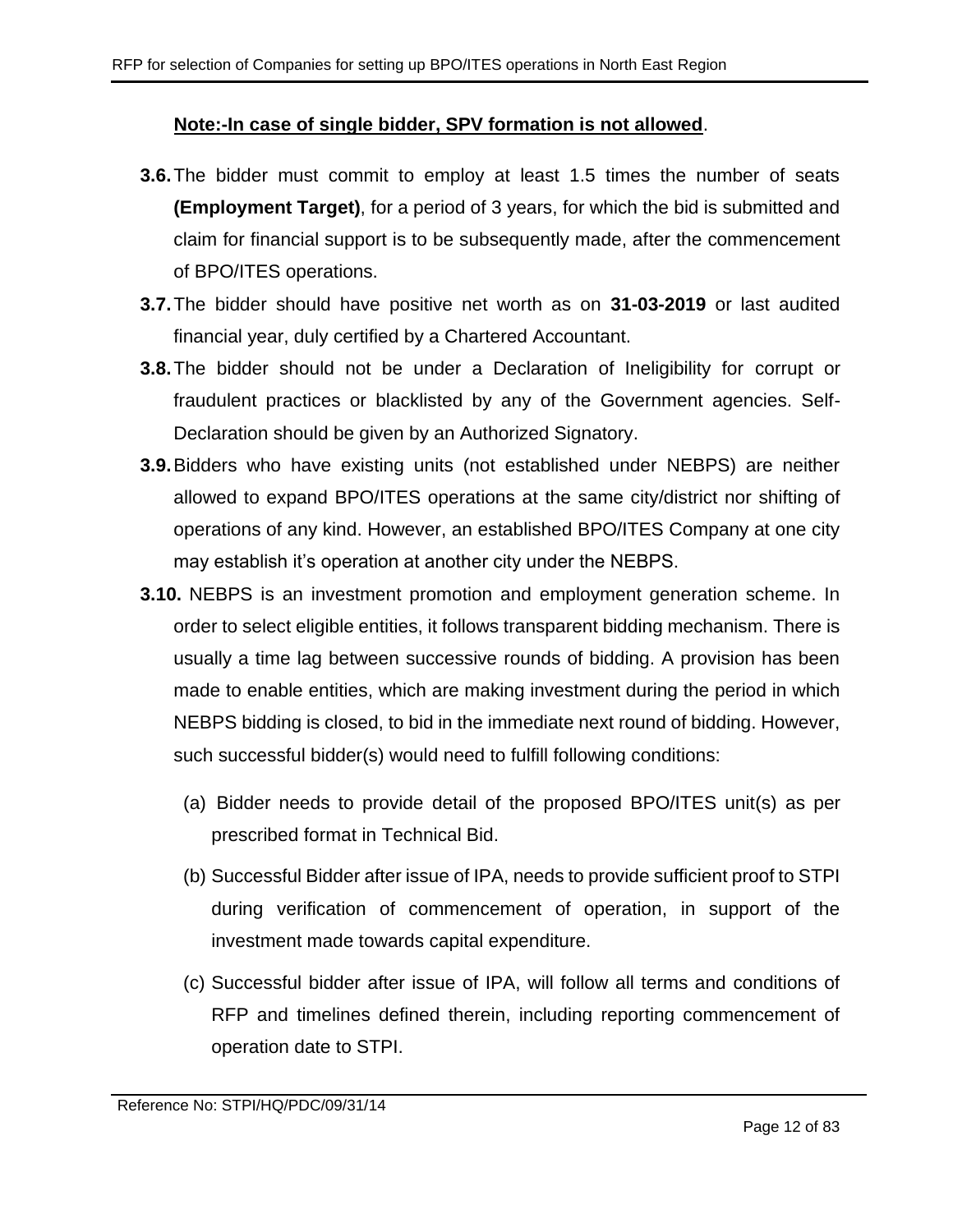- (d) Eligible capital expenditures after the bid closing of previous round (bid closing of previous round of RFP was *11th September 2019*) will be considered for financial support in such case. Employees joined in this period will also be considered eligible to be reported under the scheme, however effective employment and operational expenditures will be considered after the reported (and verified by STPI) date of commencement of operation.
- **3.11.** The Bidders who have applied in previous rounds of NEBPS are allowed to expand their setup (established or approved under NEBPS) at the same location by participating in fresh round of bidding. The bidders needs to meet the financial turnover criteria for the overall number of seats. **Maximum number of seats to one bidder will be limited to 1500 including the seats already approved/allotted.**

*Note: For meeting the employment target, bidder is not allowed to share employees among seats allocated in different rounds of NEBPS bidding. Seats allocated in each round will have different employment targets (of that respective*  round), which should be separately met. Successful bidder will have to adhere to *the implementation timelines (refer [Appendix-G\)](#page-56-0) of the respective round as mentioned in RFP.*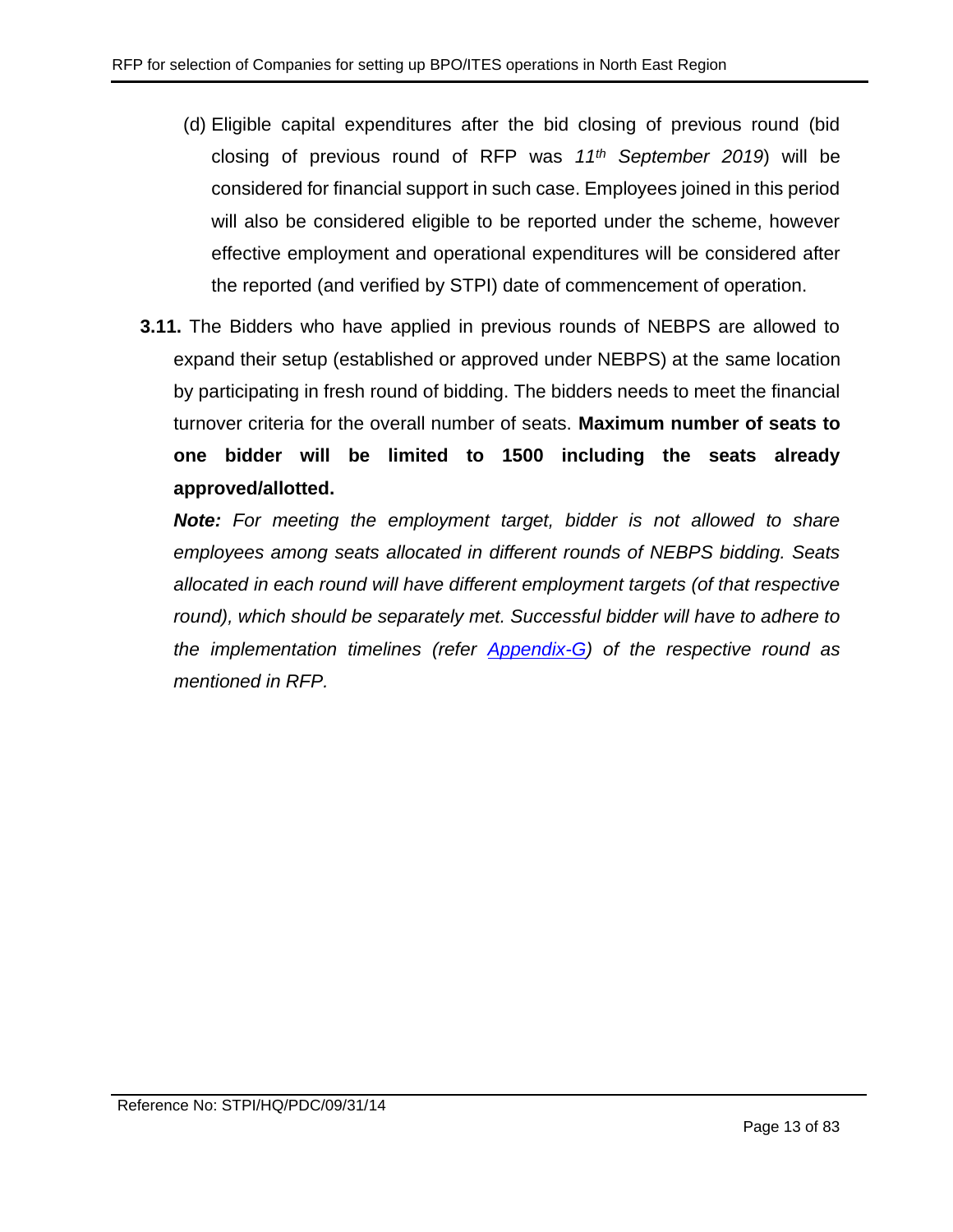#### <span id="page-13-0"></span>**4. ISSUE OF RFP DOCUMENT**

This RFP document is available at [https://nebps.stpi.in,](https://nebps.stpi.in/) [http://meity.gov.in/nebps,](http://meity.gov.in/nebps) [http://eprocure.gov.in,](http://eprocure.gov.in/) [www.stpi.in](http://www.stpi.in/) and [www.guwahati.stpi.in.](http://www.guwahati.stpi.in/) The bidders would be required to submit their bids, along with the tender fee of Rs. 5000/- (Five thousand only). Bidders would be required to submit the tender fee online, and proof of online transfer of tender fee should be submitted along with Technical Bid. The Account details for making online transfer of tender fee/bid security are provided below:

### **Details of Bank for RTGS / NEFT**

| <b>Name of Account Holder</b> | <b>Software Technology Parks of India</b>                                       |
|-------------------------------|---------------------------------------------------------------------------------|
| <b>Account No.</b>            | 05860100024530                                                                  |
| <b>Bank</b>                   | <b>Bank of Baroda</b>                                                           |
| <b>IFSC Code</b>              | BARB0PARLIA (Fifth character is Zero)                                           |
| <b>Address</b>                | Ground Floor, BOB Building, Delhi Parliament Street,<br><b>New Delhi-110001</b> |
| <b>Location / Station</b>     | New Delhi                                                                       |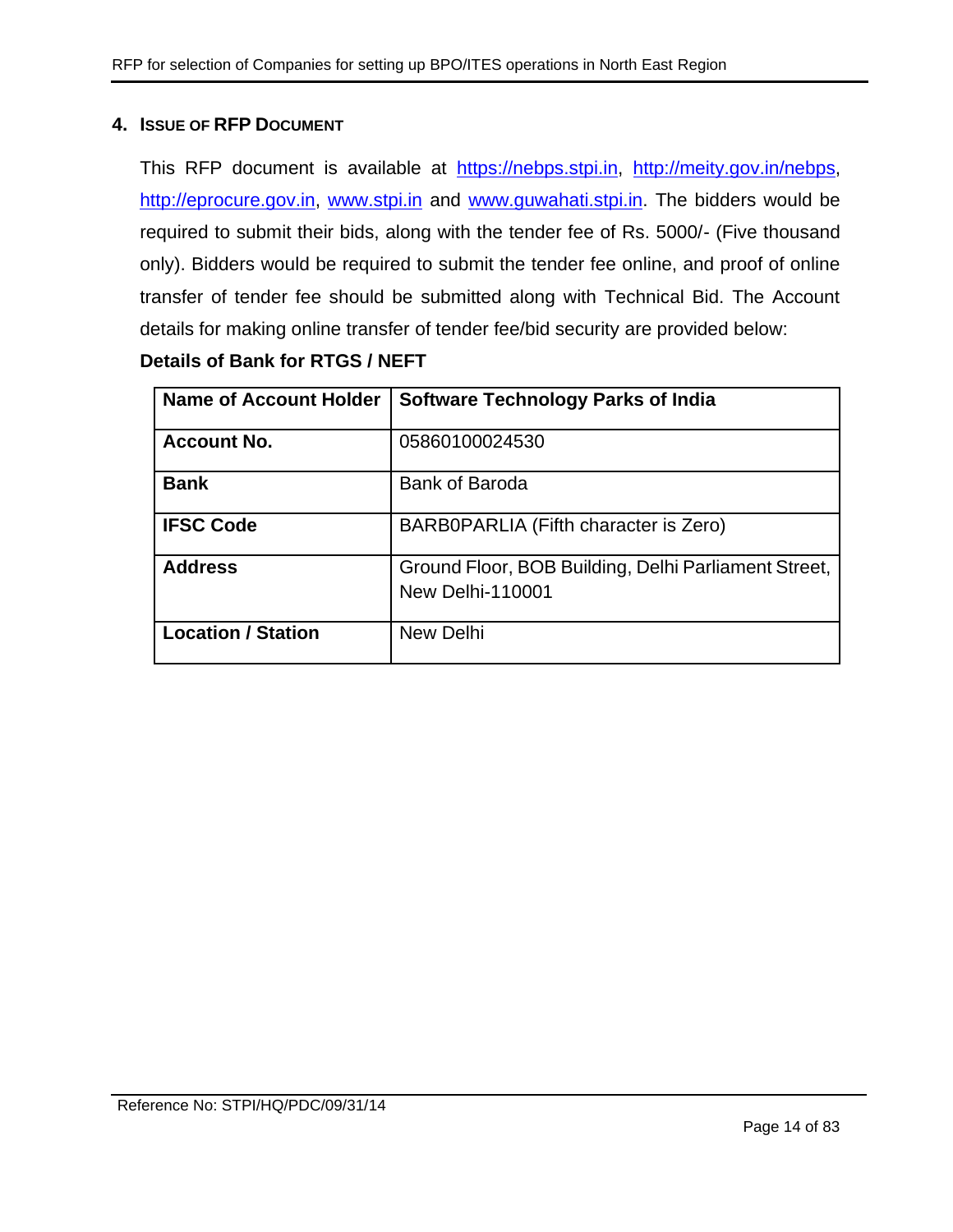## <span id="page-14-0"></span>**5. IMPORTANT DATES**

| Date of publication, sale of RFP<br>document/Download | 23/12/2019 (10:00 AM)                                                                                                                 |
|-------------------------------------------------------|---------------------------------------------------------------------------------------------------------------------------------------|
| Last date for submission of written                   | 03/01/2020                                                                                                                            |
| queries for clarifications                            | e-mail: nebps@stpi.in                                                                                                                 |
| <b>Pre-bid meeting</b>                                | 06/01/2020 (11.00 a.m.)<br>Place: STPI HQ, Plate-B, 1 <sup>st</sup> Floor,<br>Office Block-1, East Kidwai Nagar,<br>New Delhi-110 023 |
| <b>Bid Submission Start Date</b>                      | 09/01/2020 (10:00 AM)                                                                                                                 |
| <b>Bid Submission End Date</b>                        | 22/01/2020 (05:00 PM)                                                                                                                 |
| <b>Online Payment (Tender Fee &amp;</b>               | 22/01/2020 (05:00 PM)                                                                                                                 |
| <b>EMD/BSD) Submission End Date</b>                   |                                                                                                                                       |
| <b>Bid Opening Date</b>                               | 24/01/2020 (11:00 AM) or any other<br>subsequent date/time                                                                            |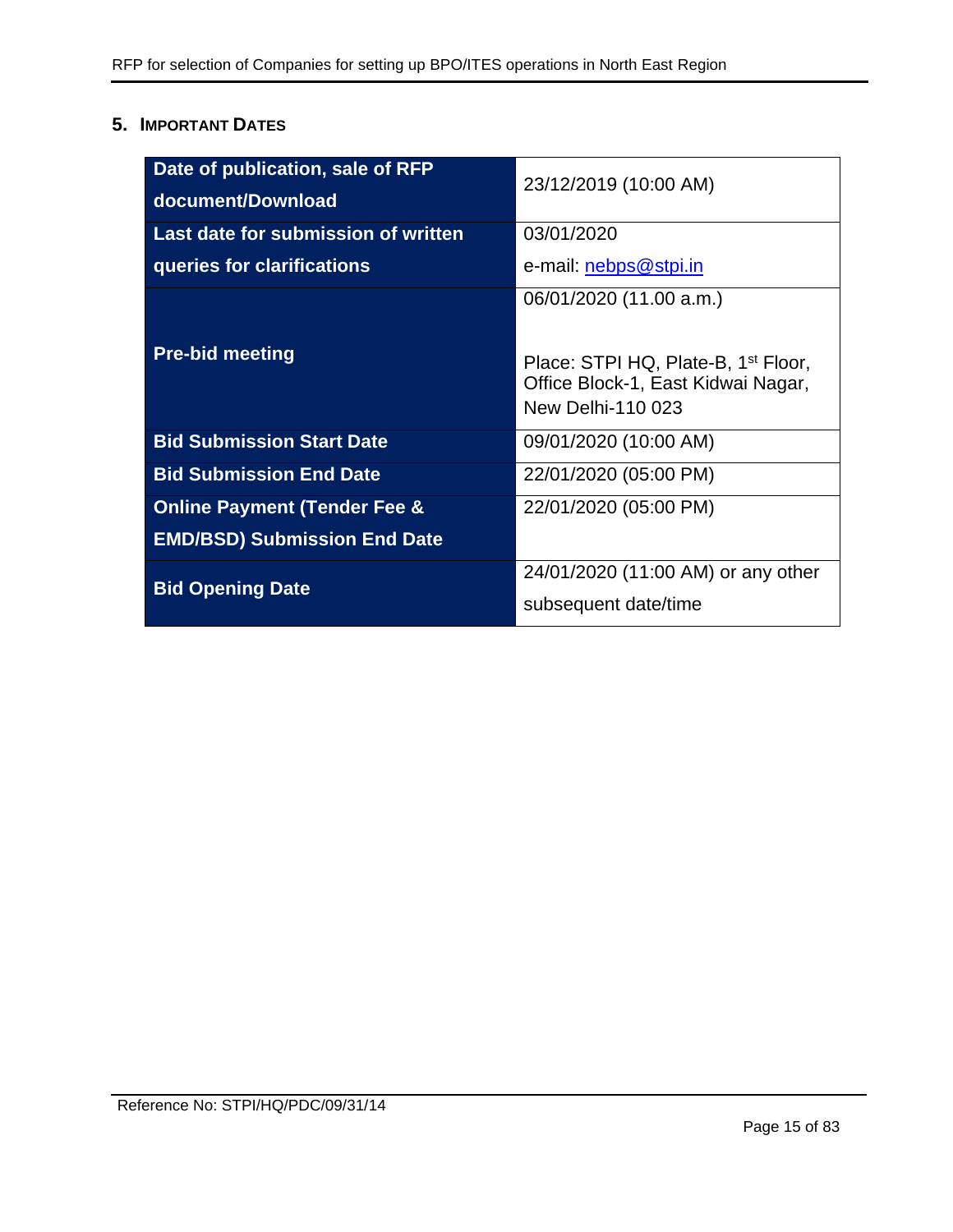#### <span id="page-15-0"></span>**6. BIDDING PROCESS**

#### **6.1.Language of the Bid**

The bid must be submitted online at CPP eProcurement Portal [\(https://eprocure.gov.in/eprocure/app\)](https://eprocure.gov.in/eprocure/app) using English Language and international numerals. In the event of the enclosed documents being in a language other than English, the same should be got translated in English/International numerals, and duly certified by the Authorized Signatory of the Bidder.

### **6.2.Correspondence Address**

All correspondence, if any, should be made at the following address:

**Chief Administrative Officer,**

**Software Technology Parks of India (STPI),**

**Plate-B, 1st Floor, Office Block-1,**

**East Kidwai Nagar,**

**New Delhi-110 023**

**e-Mail: [nebps@stpi.in](mailto:nebps@stpi.in)**

**Phone: 011-24628081**

#### **Fax: 011-20815076**

Note: Please mention the following things on the envelope:

- 1. Kind attention: NEBPS Documents
- 2. Name, Phone no., Company Name and address details of the bidding company

## **6.3.Submission Of Bids**

- (i) The Bidders interested in setting BPO/ITES Operations would be required to submit its bid online in Two-Bid Format, viz. Technical and Financial Bids along with Bid Security [Bid Security would be Rs. 5,000 per seat].
- <span id="page-15-1"></span>(ii) .The Bidder need to submit bid in one of the following seat-slab across NER: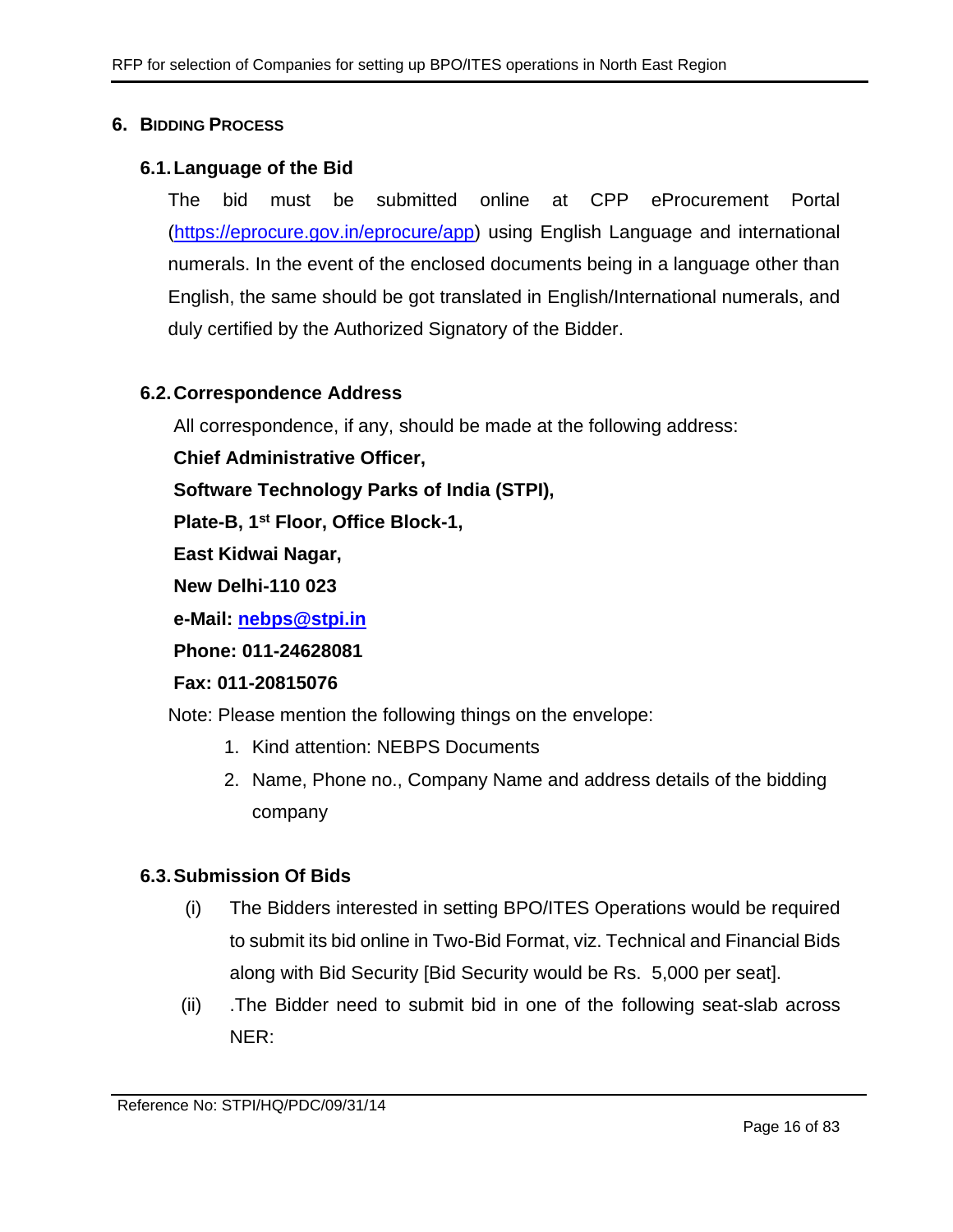| <b>Seats Slab (SS) in</b><br><b>NER</b> | <b>Number of Seats in</b><br>a $Slab^*$ | <b>Minimum Average</b><br><b>Annual Turnover of</b><br>last 3 FYs (Rs. in<br>Crore) |
|-----------------------------------------|-----------------------------------------|-------------------------------------------------------------------------------------|
| SS <sub>0</sub>                         | $25 - 50$                               |                                                                                     |
| SS <sub>1</sub>                         | 51-100                                  | $\overline{2}$                                                                      |
| SS <sub>2</sub>                         | 101-200                                 | 5                                                                                   |
| SS <sub>3</sub>                         | 201-400                                 | 5                                                                                   |
| SS <sub>4</sub>                         | 401-500                                 | 5                                                                                   |
| SS <sub>5</sub>                         | 501-1000                                | 10                                                                                  |
| SS <sub>6</sub>                         | 1001-1500                               | 15                                                                                  |

*\*A bidder with higher turnover can always apply for lower numbers of seats e.g. a bidder having average annual turnover during last 3 financial years as Rs.10 crore can apply for minimum 50 seats (In Seat Slab SS0) to maximum 1,000 seats (In Seat Slab SS5) across NER States.*

*# The total number of seats permitted to a bidder based on its Average Annual turnover, which shall also include the number of seats already approved/allotted in the previous round(s) of bidding of NEBPS. Bidder should only bid for remaining qualifying number of seats*.

*Note: The number of seats available for bidding is approximately 3500 which may vary subject to utilization of seats allocated in previous rounds of bidding*

(iii) Bidder will give single bid in single Seat-Slab only for whole NER. However, bidder may choose to setup BPO/ITES operations at a particular location or multiple locations within a State (minimum 25 seats at one location) or in other States. e.g. if a bidder applies in SS4 seat-slab then bidder will be at liberty to setup BPO/ITES operation of 500 seats at one location or multiple locations in different States with minimum 25 seats at one location.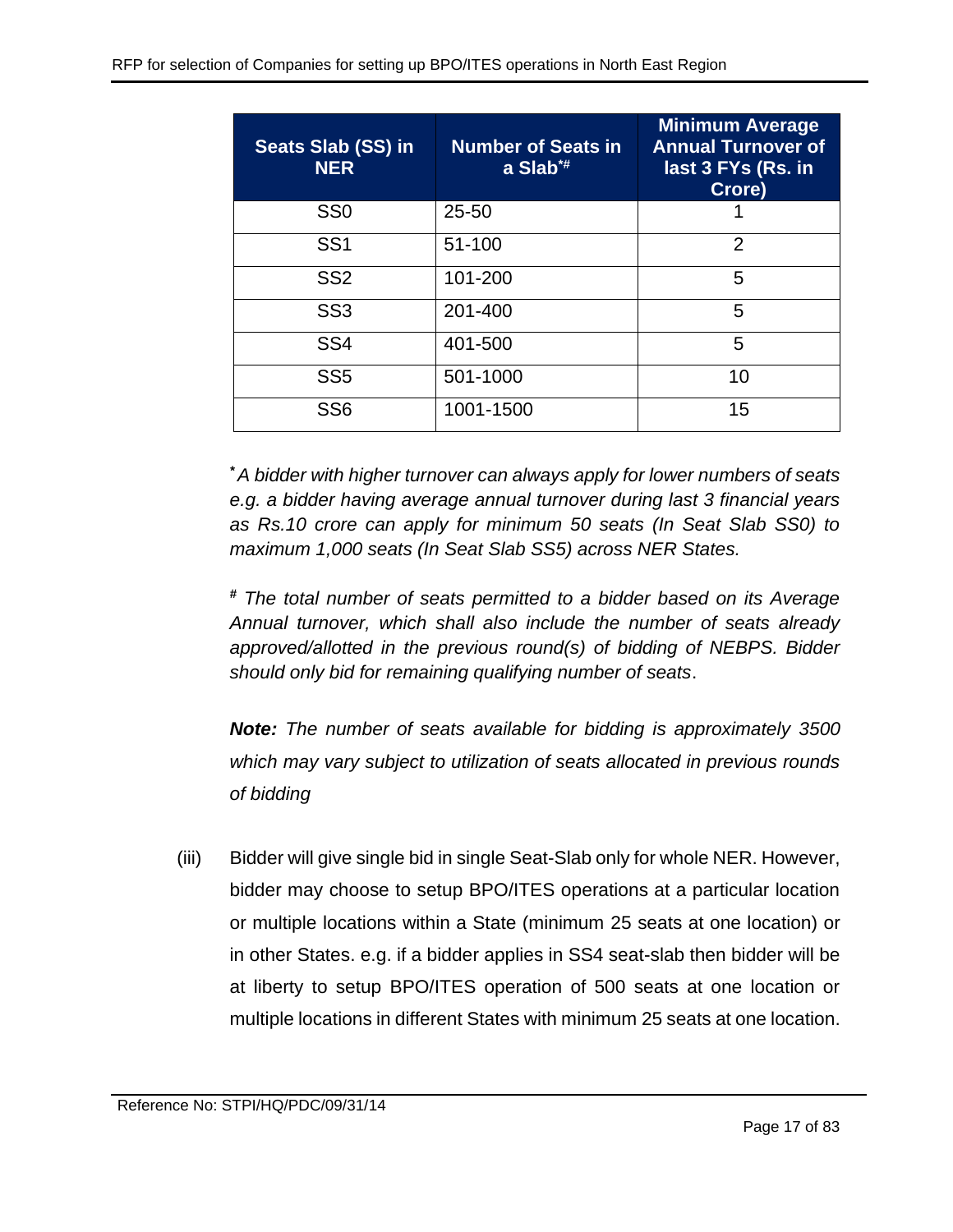(iv) The bid should be signed and sealed by an authorized signatory (possessing power of attorney) on each page of the bid document including enclosures and prescribed formats. Full name and designation of the authorized signatory should be clearly mentioned.

## **6.4.Validity Of The Bids**

The Bid should be valid for a minimum period of 180 days from the Bid Submission End Date.

### **6.5.Documents and Information to be submitted along with the Bids**

### I.**TECHNICAL BID**

The following documents should be part of the Technical Bid:

- (a) Scanned copy of Tender Acceptance Letter [\(Appendix-A\)](#page-44-0)
- (b) Proof for submission of tender fee and BSD/EMD along with UTR number (separate slips issued by bank).
- (c) Scanned copy of [Appendix-B](#page-45-0) along with all supporting documents
- (d) Scanned copy of [Appendix-C](#page-52-0) and Appendix-D along with supporting documents if any

*Note: All above mentioned documents are to be merged in sequence as pages in one PDF file and to be uploaded in relevant section in eProcurement portal. Filled Appendix-B with page number mentioned, should be placed before the technical bid documents.* 

*All documents submitted should be stamped and signed by the authorized signatory of the bidder. All declarations/undertakings should be on the organization's letterhead*. *Non submission of complete documents and in specified format may result in rejection of the bid.*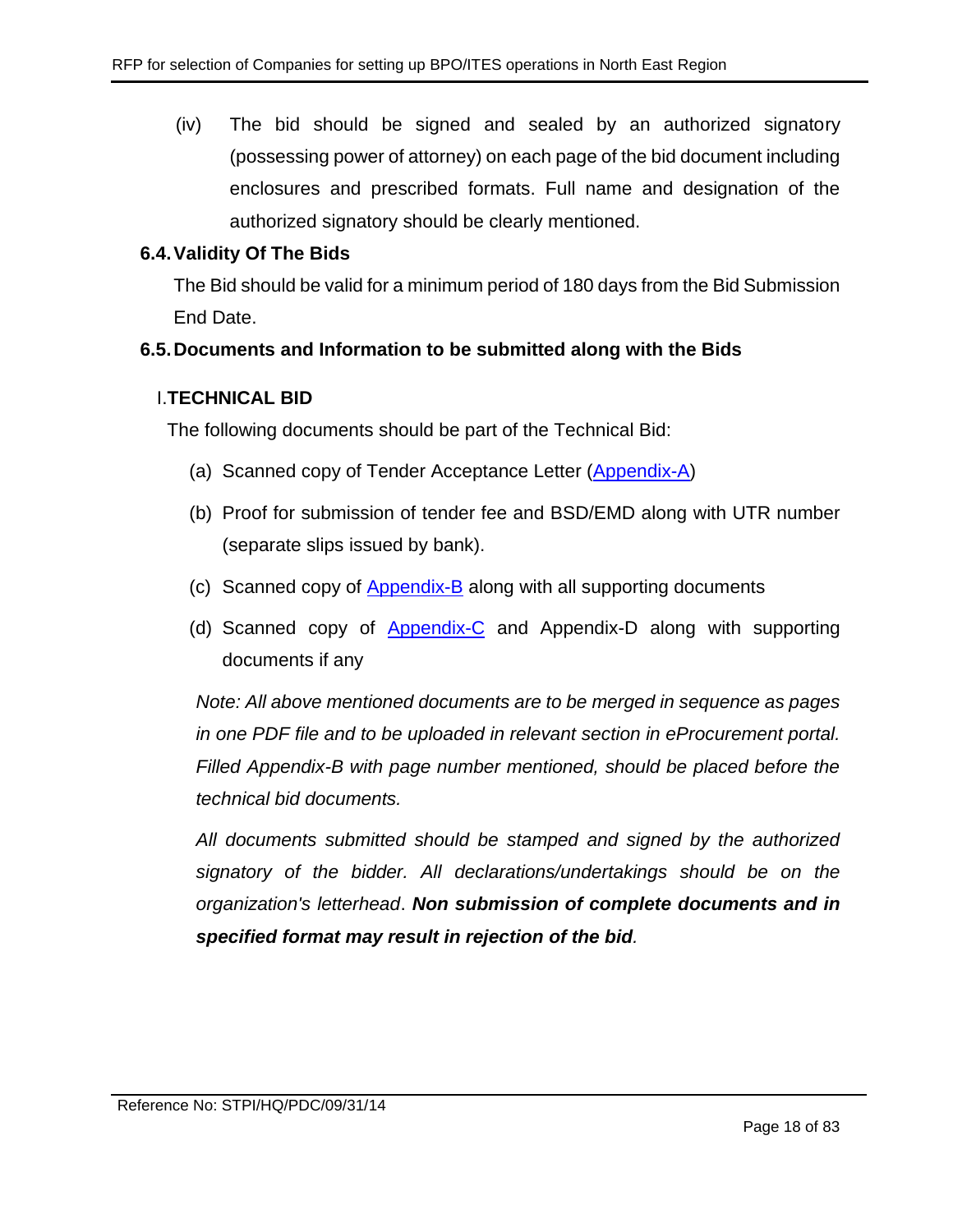#### **II.FINANCIAL BID**

The bidders may participate for setting up BPO/ITES operations with a minimum of 25 capacity seats at one location (City/Town) or maximum of 1500 seats (including the seats already approved/allotted) either at one location or multiple locations in the NER. To submit financial bid, bidder needs to download **BOQ\_XXXX.xls** from CPP eProcurement Portal provided as a part of tender documents, fill respective cells and upload the file to portal without changing the name or format. It's advised to go through the detail instructions for online bid submission given at [Appendix -](#page-77-1) K in this RFP. The bidders may please note that there would be a uniform amount of financial support for a given Seat-slab in a State, determined through this bidding process. Therefore, the Bidder is advised to quote single bid in one seat-slab across NER.

#### **6.6.Bid Security Deposit**

- (i) The Bidder needs to submit the Bid Security Deposit (BSD), as flat Rs. 5000 (Five thousand) per seat e.g. BSD will amount to Rs. 5 lakhs for 100 seats [(Rs 5000 X 100)]. There will be no exemption from submitting BSD.
- (ii) BSD should be submitted by making online transfer. Copy of the proof of online transfer of BSD should be uploaded along with Technical Bid. The Account details for making online transfer are provided below:

Details of Bank for RTGS/NEFT:

| <b>Name of Account Holder</b> | <b>Software Technology Parks of India</b>                                       |  |  |
|-------------------------------|---------------------------------------------------------------------------------|--|--|
| <b>Account No.</b>            | 05860100024530                                                                  |  |  |
| <b>Bank</b>                   | <b>Bank of Baroda</b>                                                           |  |  |
| <b>IFSC Code</b>              | BARB0PARLIA (Fifth character is Zero)                                           |  |  |
| <b>Address</b>                | Ground Floor, BOB Building, Delhi Parliament Street,<br><b>New Delhi-110001</b> |  |  |
| <b>Location / Station</b>     | New Delhi                                                                       |  |  |

Reference No: STPI/HQ/PDC/09/31/14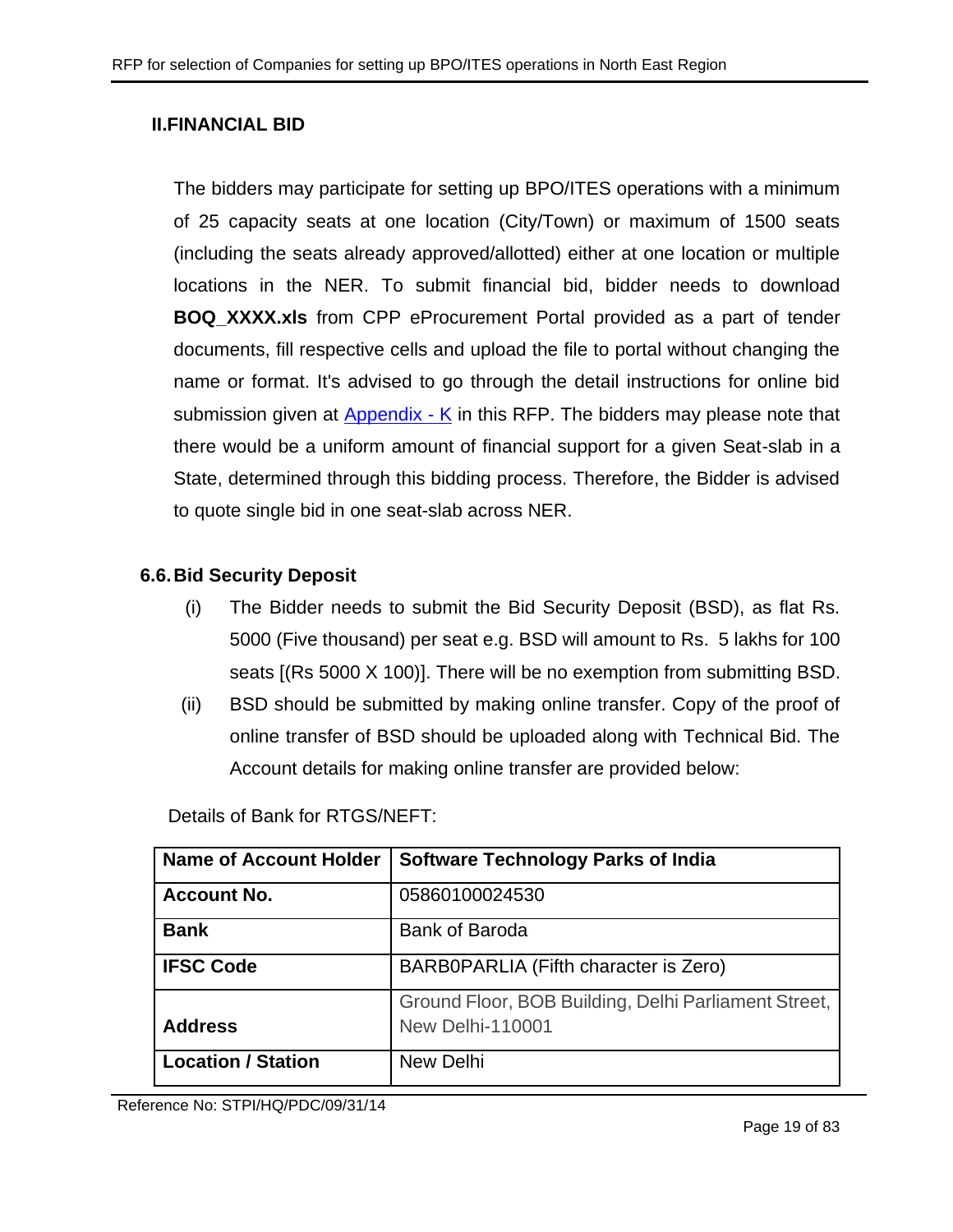Bids without the BSD will be summarily rejected. The Bid Security shall be refunded without interest to the Successful Bidder as per timeline defined in **Appendix-G**. The Bid Security shall be forfeited in case of non-acceptance of IPA. The Bid Security will be refunded to the unsuccessful bidders without any interest within 4 weeks after issue of IPA to the Successful Bidders.

#### **6.7.Clarifications Regarding RFP Document**

(i) Should a prospective Bidder need any clarification on any specific aspect of this RFP Document, the same may be forwarded to the Chief Administrative Officer, STPI, New Delhi by post, facsimile or email [\(nebps@stpi.in\)](mailto:nebps@stpi.in), on or before the last date for submission of written queries for clarifications in the following format:

| SI. No | <b>Clause No</b> | <b>Details of</b><br> query(ies) <sup> </sup> | <b>Suggestions, if</b><br>any |
|--------|------------------|-----------------------------------------------|-------------------------------|
|        |                  |                                               |                               |

(ii) STPI may, for any reason, carry out amendment(s) in the RFP document, which shall be hosted on all the aforesaid websites.

#### **6.8.PRE-BID MEETING**

The pre-bid meeting will be convened at New Delhi as indicated at Clause 5. This meeting may be attended by the authorized representatives of the Prospective Bidders.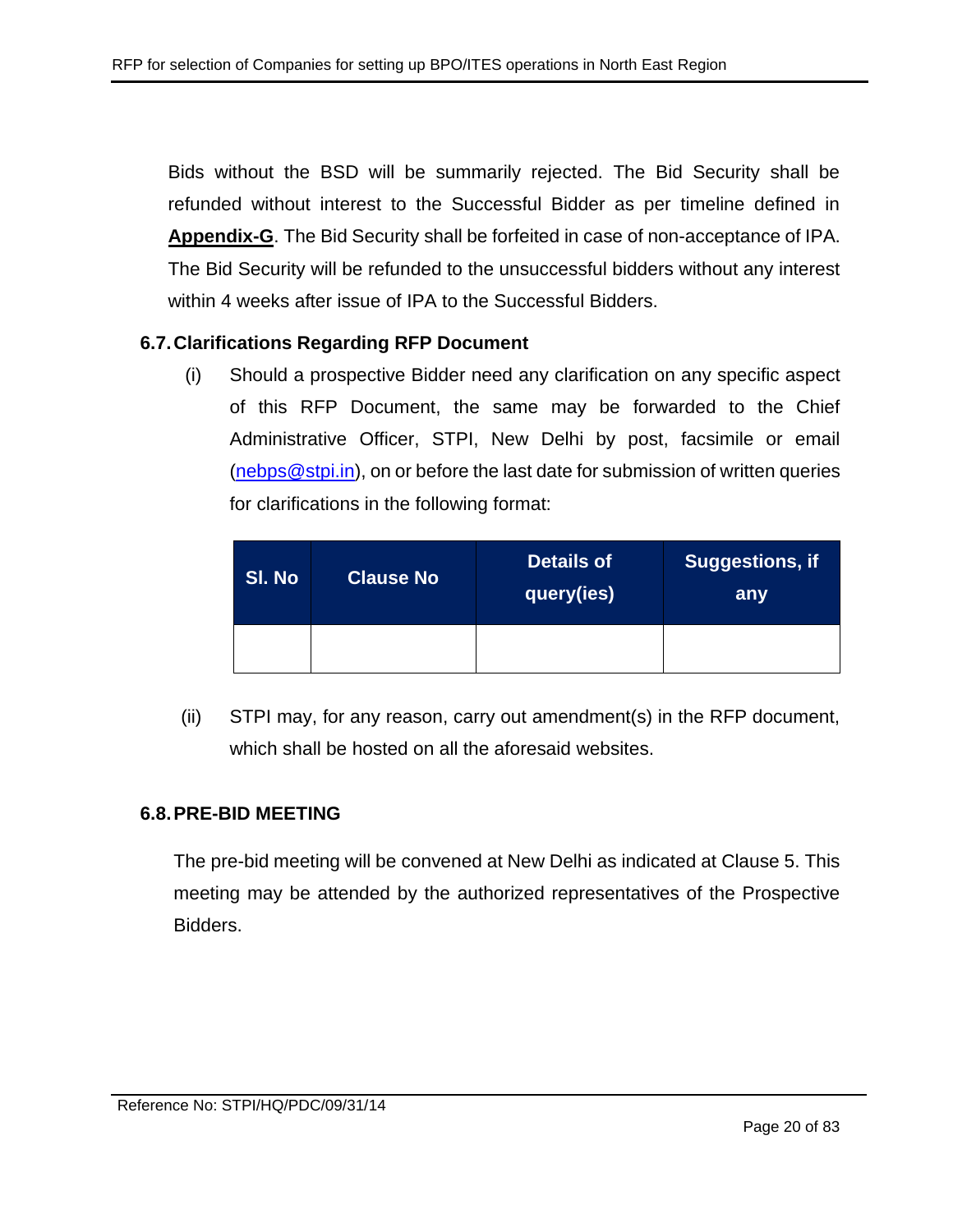## <span id="page-20-0"></span>**7. EVALUATION OF BIDS**

- (i) The bids received by the Bid Submission End Date shall be opened online by a duly Constituted Committee. The bidder will be at liberty to be present either in person or through an authorized representative at the time of opening of the Technical Bid with the Bid Acknowledgement Receipt or they can view the bid opening status online at their remote end.
- (ii) Consequently, a duly constituted Technical Evaluation Committee will proceed to evaluate the technical bids. Based on this evaluation, technically qualified bidders would be invited to the opening of Financial Bids on a subsequent date & time. The technically qualified bidder will be at liberty to be present either in person or through an authorized representative at the time of opening of the Financial Bids with the Bid Acknowledgement Receipt or they can view the bid opening status online at their remote end. The Financial Bids will be opened online by a duly constituted Committee.
- (iii) The bidder is expected to examine all instructions, formats, terms & conditions, and scope of work in the bid document. Failure to furnish complete information or false information/ documents which is not substantially responsive to the bid document in all respect shall result in rejection of bid.
- (iv) In respect of interpretation/clarification of this bid document and in respect of any matter relating to this bid document, the decision of Director General, STPI shall be final.
- (v) It needs to be noted that the bids would be rejected on one of the following grounds:
	- If any of the eligibility criteria is not met.
	- Tender fee not submitted.
	- Bid Security not submitted.
	- If tender terms and condition are not met.
	- If the Bidder gives wrong information in the Bid.
	- Canvassing in any form in connection with the Bids.
	- Conditional bids.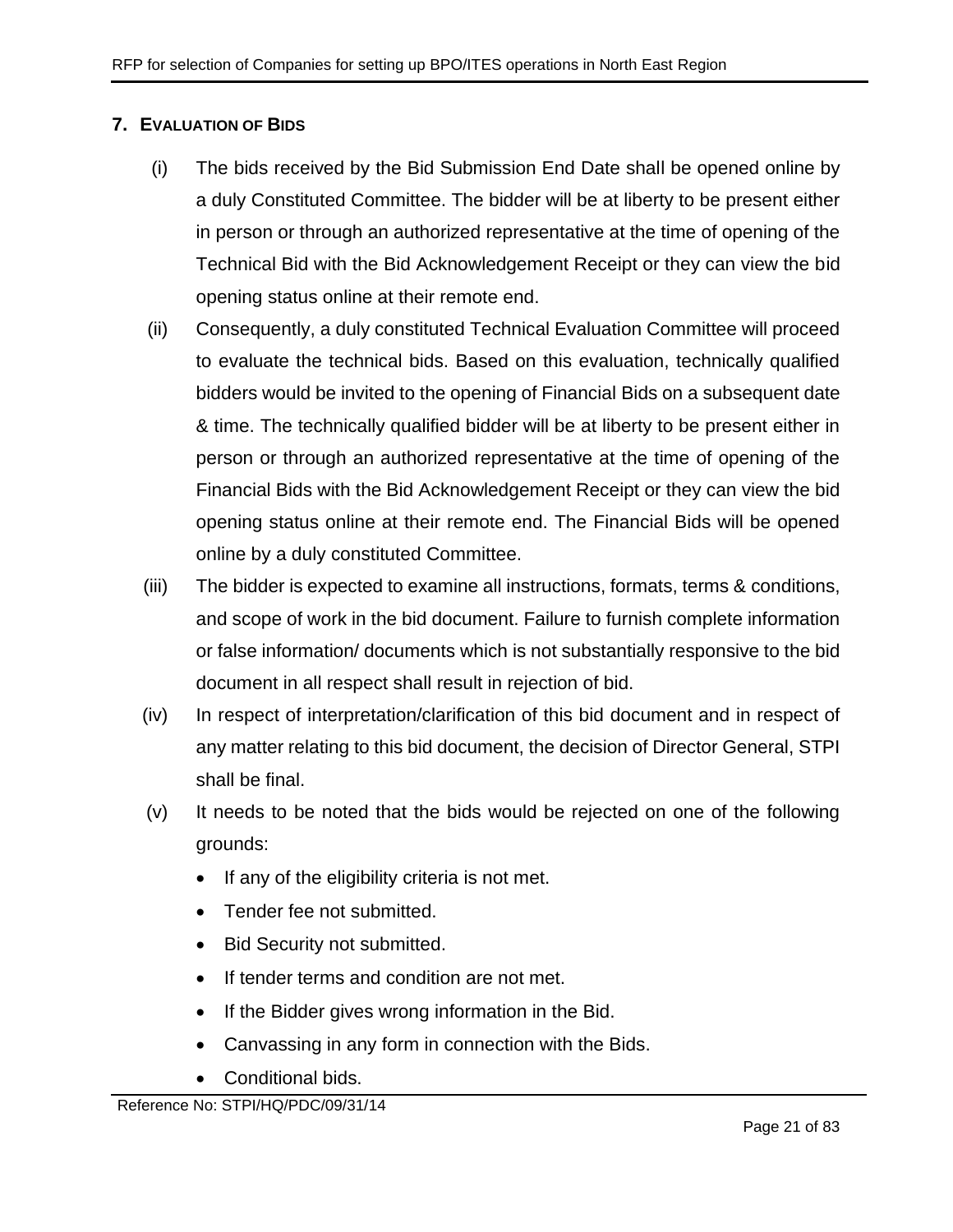- Incomplete bid in any form.
- Bids submitted after due date and time shall be summarily rejected.
- Bids submitted by Telex/Telegram/Fax/e-mail shall be rejected.
- Erasure and/or over writing is/are NOT permissible.
- Bids not signed by authorized signatory.
- Submission of Financial bid in the technical bid envelop.
- If the Bid is submitted for more than 1500 seats including the seats already approved/allotted across NER.
- If the bid is submitted for more than the cap of financial support i.e. Rs.1 Lakh/seat.
- Submission of bid in multiple Seat-Slabs.
- Submission of bid in a Seat-Slab which is not in-line with minimum average annual turnover of last 3 FYs.
- (vi) The financial bids of the eligible bidders shall be evaluated as per the following approach:
	- The bids under NEBPS will be evaluated in a Round Robin manner as per Seat Slabs.
	- Bidder will give one bid in one Seat-Slab only, subject to fulfilling turnover criteria as per Section 3.5 and other terms and conditions. However, bidder may choose to setup BPO/ITES operations at a particular location or multiple locations within the NER (minimum 25 seats at one location).

e. g., for 300 seats bid @ Rs. 80,000/Seat the bidder may set up either 300 Seats BPO unit at one location or 100 Seats BPO unit in 3 different locations. The agreement and subsequent disbursement will be made separately for each location.

• The lowest bidders (L1) for all Seat Slabs will be determined. Then the bidder claiming the lowest among all Seat Slabs will be declared successful first. Subsequently, the lowest bidder in ascending order from the other Seat Slab in NER will be declared successful in a Round Robin manner.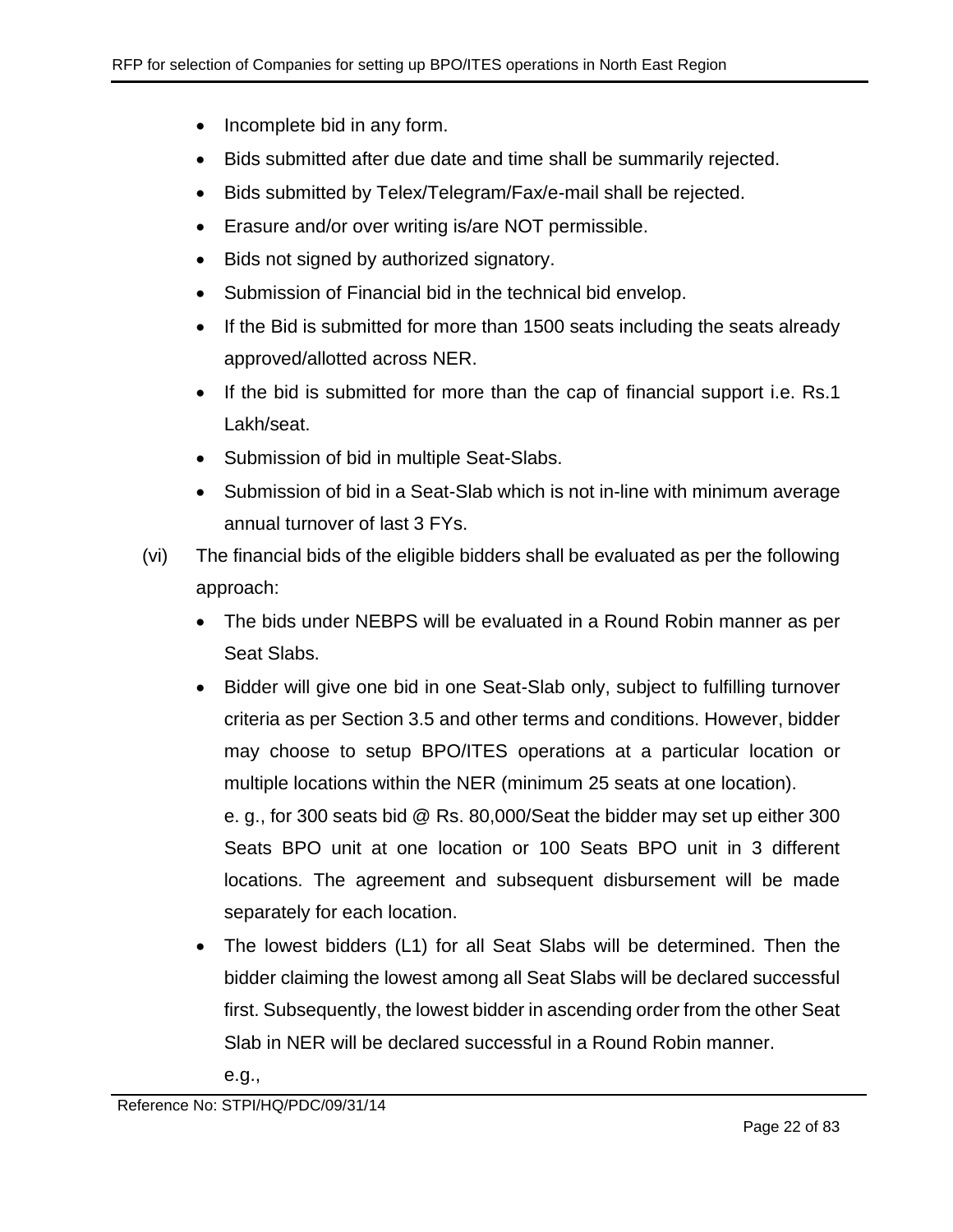| <b>Seat-Slab</b> | <b>Bid amount in ascending order</b> | <b>Winner</b><br>(L1) |                 |                 |
|------------------|--------------------------------------|-----------------------|-----------------|-----------------|
| SS1(100 seats)   | S <sub>11</sub>                      | S <sub>12</sub>       | S <sub>13</sub> | S <sub>11</sub> |
|                  | (Rs.80K)                             | (Rs.82K)              | (Rs.84K)        | (Rs.80K)        |
| SS2(200 seats)   | S <sub>21</sub>                      | S <sub>22</sub>       | S <sub>23</sub> | S <sub>21</sub> |
|                  | (Rs.75K)                             | (Rs.78K)              | (Rs.80K)        | (Rs.75K)        |
| SS3(300 seats)   | S31                                  | S32                   | S <sub>33</sub> | S31             |
|                  | (Rs.70K)                             | (Rs.72K)              | (Rs.74K)        | (Rs.70K)        |

(Order of winning: S31, S21, S11 even if S22 < S11)

- If two or more bidders in a Seat Slab (L1 & L2 or L2 & L3 and so on) bid the same amount, then bidder quoting lesser number of seats will be considered first for ensuring wider dispersal. In case numbers of seats are also same for two or more bidders in a Seat Slab, then the bidder with higher net worth will be considered first.
- After completion of one round across Seat Slabs, the second lowest bidder(s) and other bidders of each Seat Slab in the same sequence as determined in first round would be asked to match the lowest bid for financial support for the respective seat-slab and on its acceptance such bids would be treated as successful bids, subject to availability of seats.
- (vii) Issue of In-Principle Approval (IPA)/Signing of Master Service Agreement (MSA)
	- STPI shall convey IPA to the Successful bidders.
	- The Successful Bidder would be required to furnish its acceptance of the IPA and sign the MSA [separately for each of the location (city/town] with STPI, within a period of 2 weeks from the date of issue of the IPA.
- (viii) In the event of non-utilization of the projected seats or failure of bidding process for whatever reasons in previous round(s) of bidding or for any other bonafide reasons, STPI would be at liberty to go for fresh round of bidding.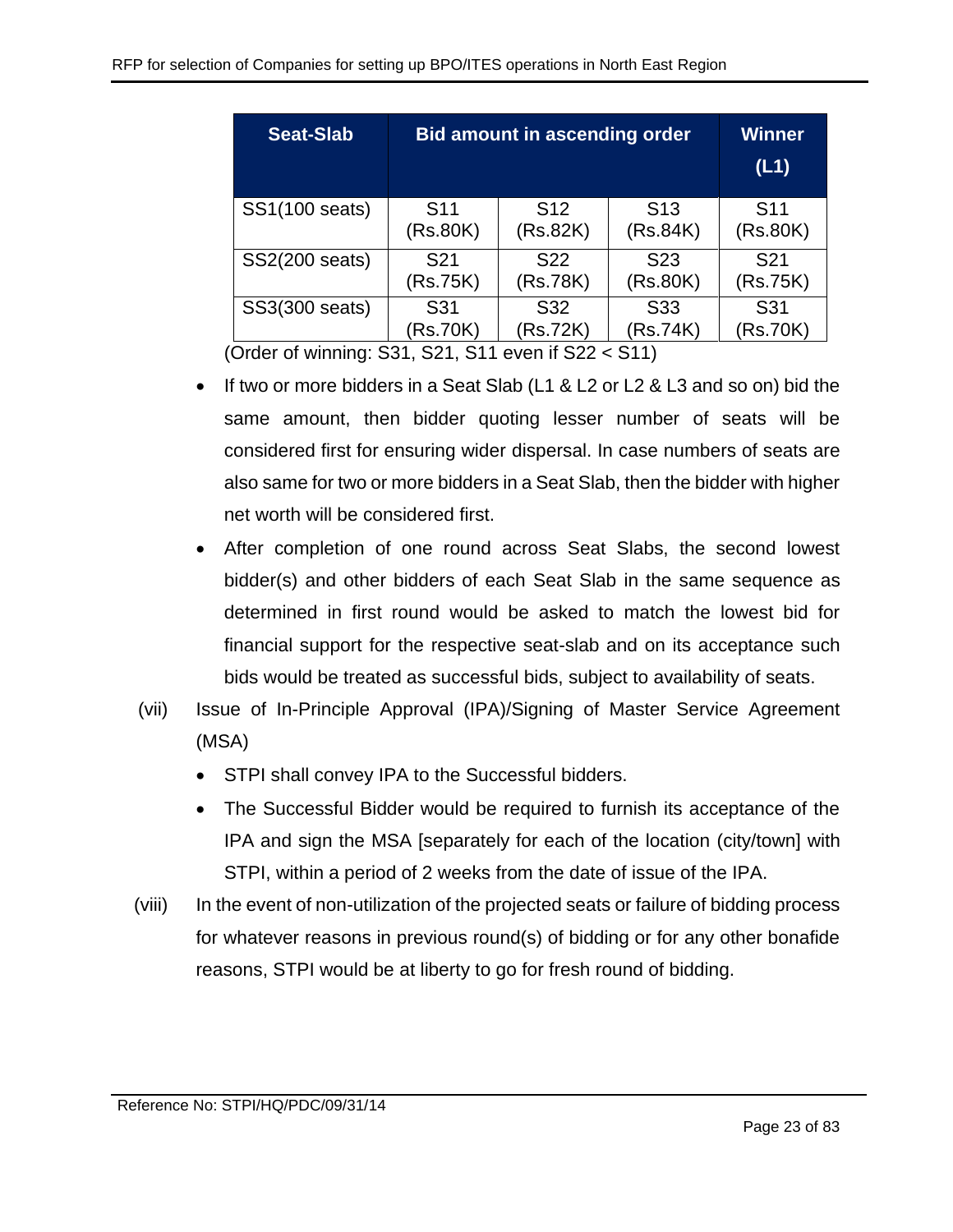## <span id="page-23-0"></span>**8. TERMS & CONDITIONS RELATING TO COMMENCEMENT OF BPO OPERATIONS, DISBURSEMENT OF FINANCIAL SUPPORT AND PROCEDURE THEREOF**

- <span id="page-23-2"></span>(i) The Successful bidder (BPO Unit) shall be under obligation to commence its BPO/ITES operations within 6 months, from the date of issue of In-Principle Approval (IPA) referred above. If the BPO Unit is not able to commence its BPO/ITES operations within the 6 months from issuance of IPA, it can request for an extension of not more than 3 months with penalty of 2% per month (for each completed month) of eligible financial support (on pro-rata basis for both installments) after expiry of 6 months duration. Within the extended period, the unit must commence its operation. Failure to do so shall automatically result in cancellation/termination of IPA/Agreement and Bid Security Deposit (BSD)/Earnest Money Deposit (EMD) will be forfeited.
- (ii) The disbursement will be made based on performance, i.e. generation of new employment and new economic activity in IT/ITES sector. To support overall objectives of the Scheme, successful bidder(s) may outsource the operations (Civil and IT infrastructure, employees) from other service provider(s), subject to conditions:
	- a) The service provider must be a registered company under The Companies Act, 1956/2013/Limited Liability Partnership Act 2008.
	- b) All the obligations and liabilities of the RFP will remain with the prime bidder. Prime bidder will ensure to meet all the objectives like employment target, new economic activity in IT/ITES sector for that location and timelines of the scheme.
	- c) Detailed service/facilities agreement with the service provider needs to be submitted to STPI by the prime bidder at the time of reporting Commencement of Operation (COO).
- <span id="page-23-1"></span>(iii) Soon after the commencement of BPO/ITES Operations, the BPO unit shall report the fact of commencement of its operations to STPI within a period of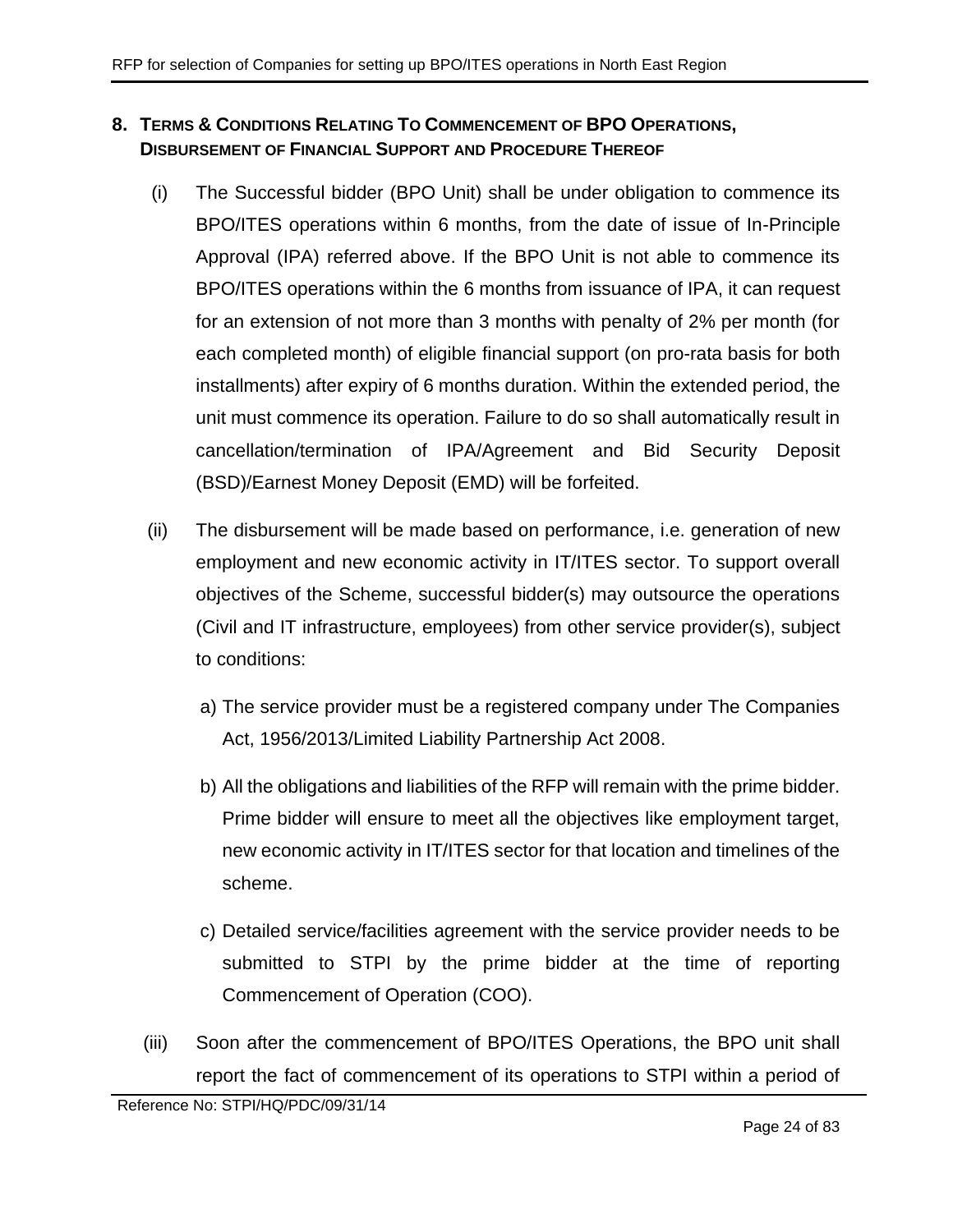two weeks. The BPO Unit can request for release of advance of 10% of approved financial support as per IPA, after verification of COO by STPI, subject to furnishing Bank Guarantee of 10 *%* of approved financial support as per IPA valid for 3 years from commencement of operation and its verification by STPI. The eligible support as per the agreed amount shall be released in 3 yearly installments, subject to fulfillment of all formalities and compliance with various conditions laid down in RFP and submission of following documents:

a) Aadhaar number of regular employees recruited/joined the unit after the issuance of In Principle Approval (IPA).

b) PAN of regular employees recruited/joined the unit after the issuance of In-Principle Approval (IPA).

c) Provident fund account number and Aadhaar linked Universal Account Number (UAN) for the regular employees recruited/joined the unit after the issuance of In Principle Approval (IPA).

d) Proof of Employee State Insurance (ESI) contribution for the regular employees eligible under this scheme and recruited/joined the unit after the issuance of IPA.

- e) Proof of State Professional Tax, as applicable.
- f) Certificate of disability issued by a medical authority (Notified by State Govt), if applicable.

g) Any other relevant documents.

*\*For consideration in employment target technical and management staff should be atleast 85% of total employees while support staff can be upto 15% of total employment provided.*

- (iv) **Disbursement of Financial support:** The successful bidder needs to submit proof of expenditure at the time of claiming VGF. The approved amount of financial support will be disbursed in three installments as under::
	- a) **The first installment** shall be upto 40% of the total eligible VGF, to be calculated on pro-rata basis, subject to at least 50% of employment target from commencement of operation and further subject to verification of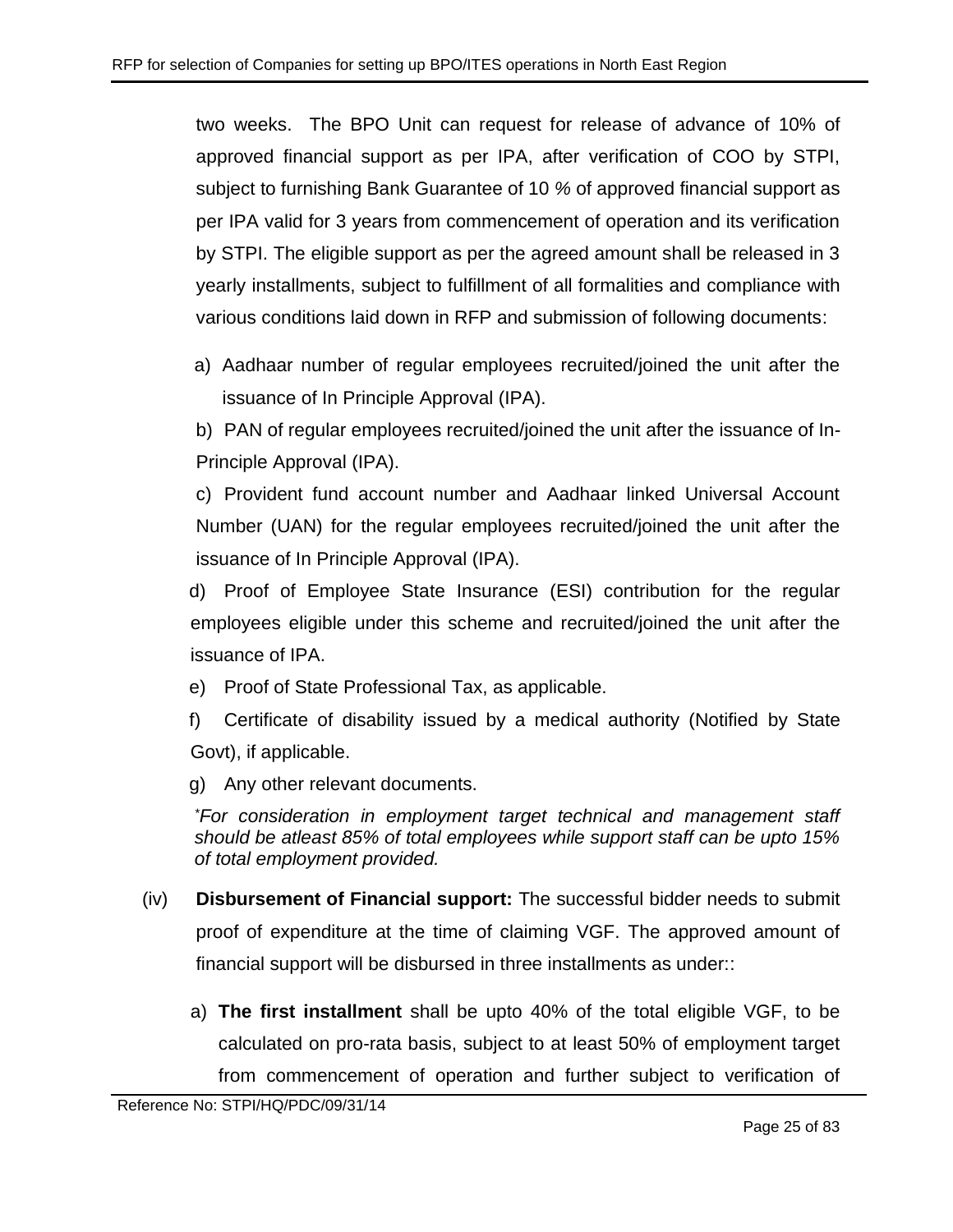required proofs/documents and site inspection by STPI. This installment shall be claimed anytime after one year from commencement of operation but not later than fifteen months from commencement of operation.

- b) **The Second installment** shall be upto 70% of total eligible VGF, to be calculated on pro-rata basis, subject to meeting at least 50% of employment target from commencement of operation and further subject to verification of required proofs/documents and site inspection by STPI. This installment shall be claimed anytime after twenty four months from commencement of operation, but not later than twenty seven months from commencement of operation.
- c) **The Third installment** shall be upto 100% of total eligible VGF, to be calculated on pro-rata basis, subject to meeting at least 50% of employment target from commencement of operation and further subject to verification of required proofs/documents and site inspection by STPI. This installment shall be claimed anytime after thirty six months from commencement of operation, but not later than thirty nine months from commencement of operation
- (v) **Procedure to calculate employment target for disbursement of financial support**: Average monthly employment for the duration from commencement of operation till the time of request for release of financial support will be considered to calculate the eligible financial support for each installment.

*e.g. Assuming the estimated per seat expenditure for setting up BPO/ITES operations is Rs. 1,60,000/seat then the bid amount of the Unit shall be Rs. 80,000/seat. If the unit wins the bid for 100 seats BPO/ITES operation @ Rs. 80,000/seat and the actual expenditure hy the unit is Rs. 1,60,000/seat or more, then the disbursement of financial support in different scenarios will be as under:*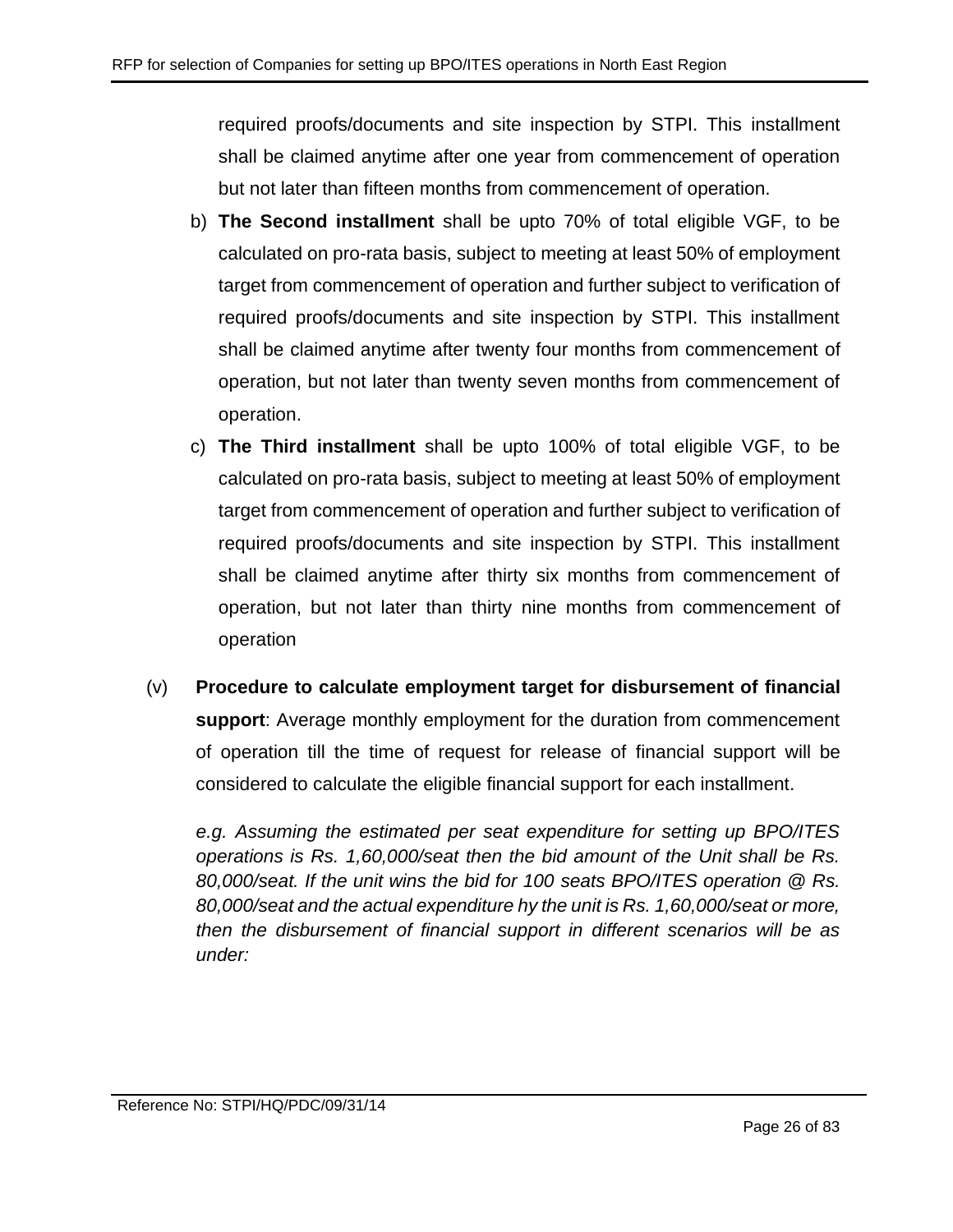| S.<br>N<br>$\mathbf{o}$ | <b>Achieved</b><br>average<br>monthly<br><b>Employment</b><br>Target (E.T.) at<br>the time of<br>claiming 1 <sup>st</sup><br>installment<br>from<br>commenceme<br>nt t of<br>operation | <b>Disbursed</b><br>amount of<br>financial<br>support in<br>1 <sup>st</sup><br>installmen<br>t $(X\%$ of<br>E.T.<br>$\star$<br>40% of<br><b>Total</b><br>financial<br>support -<br>advance<br>amount) | <b>Achieved</b><br>average<br>monthly<br><b>Employment</b><br>Target (E.T.)<br>at the time<br>of claiming<br>2 <sub>nd</sub><br>installment<br>from<br>commencem<br>ent t of<br>operation | <b>Disbursed</b><br>amount of<br>financial<br>support in<br>2 <sup>n</sup> d<br>installment<br>(remarks)<br>$[(X\%$ of<br>E.T. * 70% of<br><b>Total</b><br>financial<br>support) -<br>disbursed<br>amount till<br>1 <sup>st</sup><br>installment | <b>Achieved</b><br>average<br>monthly<br><b>Employment</b><br>Target (E.T.)<br>at the time of<br>claiming 3rd<br>installment<br>from<br>commencem<br>ent t of<br>operation | <b>Disbursed</b><br>amount of<br>financial<br>support in<br>3 <sup>rd</sup><br>installment<br>(remarks)<br>(X%<br>of<br><b>E.T.</b><br><b>Total</b><br>financial<br>support) -<br>(disbursed<br>amount till<br>2 <sub>nd</sub><br>installment |
|-------------------------|----------------------------------------------------------------------------------------------------------------------------------------------------------------------------------------|-------------------------------------------------------------------------------------------------------------------------------------------------------------------------------------------------------|-------------------------------------------------------------------------------------------------------------------------------------------------------------------------------------------|--------------------------------------------------------------------------------------------------------------------------------------------------------------------------------------------------------------------------------------------------|----------------------------------------------------------------------------------------------------------------------------------------------------------------------------|-----------------------------------------------------------------------------------------------------------------------------------------------------------------------------------------------------------------------------------------------|
| ı                       | (135)<br>90%<br>persons against<br>E.T. of 150)                                                                                                                                        | Rs. 20.8<br>Lakh [Rs.<br>28.8Lakh -<br><b>Rs. 8</b><br>Lakh]                                                                                                                                          | 80%<br>(120)<br>persons<br>E.T.<br>against<br>of 150)                                                                                                                                     | Rs. 16 Lakh<br>[Rs.<br>44.8Lakh<br>$\sim$<br>Rs.<br>28.8<br>Lakh]                                                                                                                                                                                | 70%<br>(105)<br>persons<br>against<br>the<br>target of 150)                                                                                                                | 11.2<br>Rs.<br>Lakh<br>[Rs.<br>56Lakh<br>(Rs.<br>28.8<br>Lakh+Rs, 16<br>Lakh)]                                                                                                                                                                |
| $\mathbf{I}$            | (135)<br>90%<br>persons against<br>E.T. of 150)                                                                                                                                        | Rs. 20.8<br>Lakh [Rs.<br>28.8Lakh -<br>* 8 Lakh]                                                                                                                                                      | 90%<br>(135)<br>persons<br>against E.T.<br>of 150)                                                                                                                                        | Rs. 21.6<br>Lakh<br>50.4Lakh -<br>Rs. 28.8<br>Lakh]                                                                                                                                                                                              | 90%<br>(135)<br>persons<br>against E.T. of<br>150)                                                                                                                         | 21.6<br>Rs.<br>[Rs.<br>Lakh<br>72Lakh<br>28.8<br>(Rs.<br>Lakh+Rs.<br>21.6 Lakh)]                                                                                                                                                              |
| Ш                       | 60%<br>(90)<br>persons against<br>E.T. of 150)                                                                                                                                         | Rs. 11.2<br>Lakh [Rs.<br>19.2Lakh -<br><b>Rs. 8</b><br>Lakh]                                                                                                                                          | (135)<br>90%<br>persons<br>against E.T.<br>of 150)                                                                                                                                        | Rs. 31.2Lakh<br>[Rs. 50.4 lakh]<br>- Rs. 19.2<br>Lakh)                                                                                                                                                                                           | 80%<br>(120)<br>persons<br>against E.T. of<br>150)                                                                                                                         | Rs.13.6<br>Lakh [Rs. 64<br>lakh - (Rs.<br>19.2<br>Lakh + $(Rs.$<br>31.2 Lakh)                                                                                                                                                                 |
| IV                      | 60%<br>(90)<br>persons against<br>E.T. of 150)                                                                                                                                         | Rs. 11.2<br>Lakh [Rs.<br>19.2Lakh -<br>8 Lakh]                                                                                                                                                        | (135)<br>90%<br>persons<br>against E.T.<br>of 150)                                                                                                                                        | Rs. 31.2Lakh<br>[Rs. 50.4 lakh<br>- Rs. 19.2<br>Lakh)                                                                                                                                                                                            | 100%<br>(150)<br>persons<br>against E.T. of<br>150)                                                                                                                        | 29.6<br>Rs.<br>Lakh [Rs. 80<br>lakh - (Rs.<br>19.2<br>Lakh + $(Rs.$<br>31.2 Lakh)                                                                                                                                                             |

(vi) **Disbursement of Special Incentives:** The special incentives as mentioned in Para [2.3](#page-6-1) are subject to meeting at least 50% of employment target from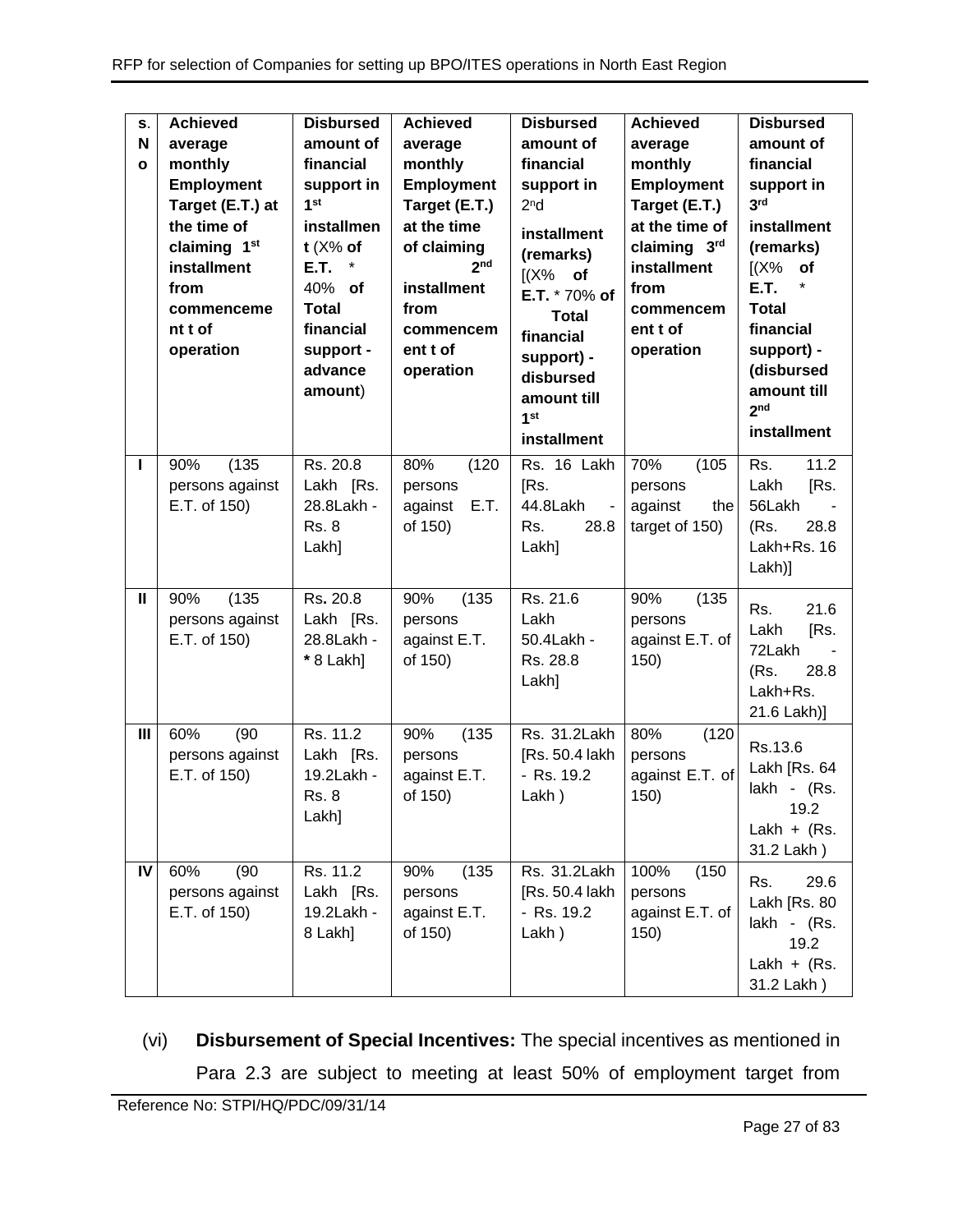commencement of operation. These incentives are to be provided on claim with/after the disbursement of 1<sup>st</sup> installment of VGF on production of documentary proofs of employment as per Para 8[.\(iii\)](#page-23-1) above and further subject to fulfillment of following conditions:

- a. **Training Incentive**: As per condition mentioned in Para [2.3.](#page-6-1)**Incentive for diversity & inclusion**: As per condition mentioned in Para [2.3.](#page-6-1)
- b. **Incentive for providing employment beyond target**: This incentive will be provided to the units providing employment beyond employment target i.e. 1.5 times the number of seats as stated above.
- c. **Incentive for promoting local entrepreneur**: As per condition mentioned in Para [2.3.](#page-6-1)

*Note: The special incentive(s) may be claimed/disbursed on pro-rata basis along with each VGF disbursement (if applicable). However, disbursements towards these special incentive(s) would be adjusted in final VGF disbursement, if the overall eligibility condition changes from the condition at which the special incentive(s) were disbursed.*

- (vii) The procurements of admissible items [\(Appendix-E\)](#page-54-0) done after issue date of IPA will be considered, except for those bidders who would bid under the condition mentioned at Para [3.10.](#page-11-0)
- (viii) The BPO Unit would be required to furnish a Bank Guarantee of 10% of the approved financial support as per IPA from a Public Sector bank or Scheduled Commercial Bank, valid for a period of 3 years before the release of 10% advance of the approved financial support as per IPA (excluding period of claim). **If the unit doesn't claim the 10% advance, then the Bid Security deposited by the unit will be retained as Performance Security and will be released after completion of 3 years from commencement of operation (excluding the period of VGF claim and disbursement)**.
- (ix) STPI Hqs shall timely recommend to the MeitY, the release of BPO Unit wise financial Support, in respect of each installment, after completion of verification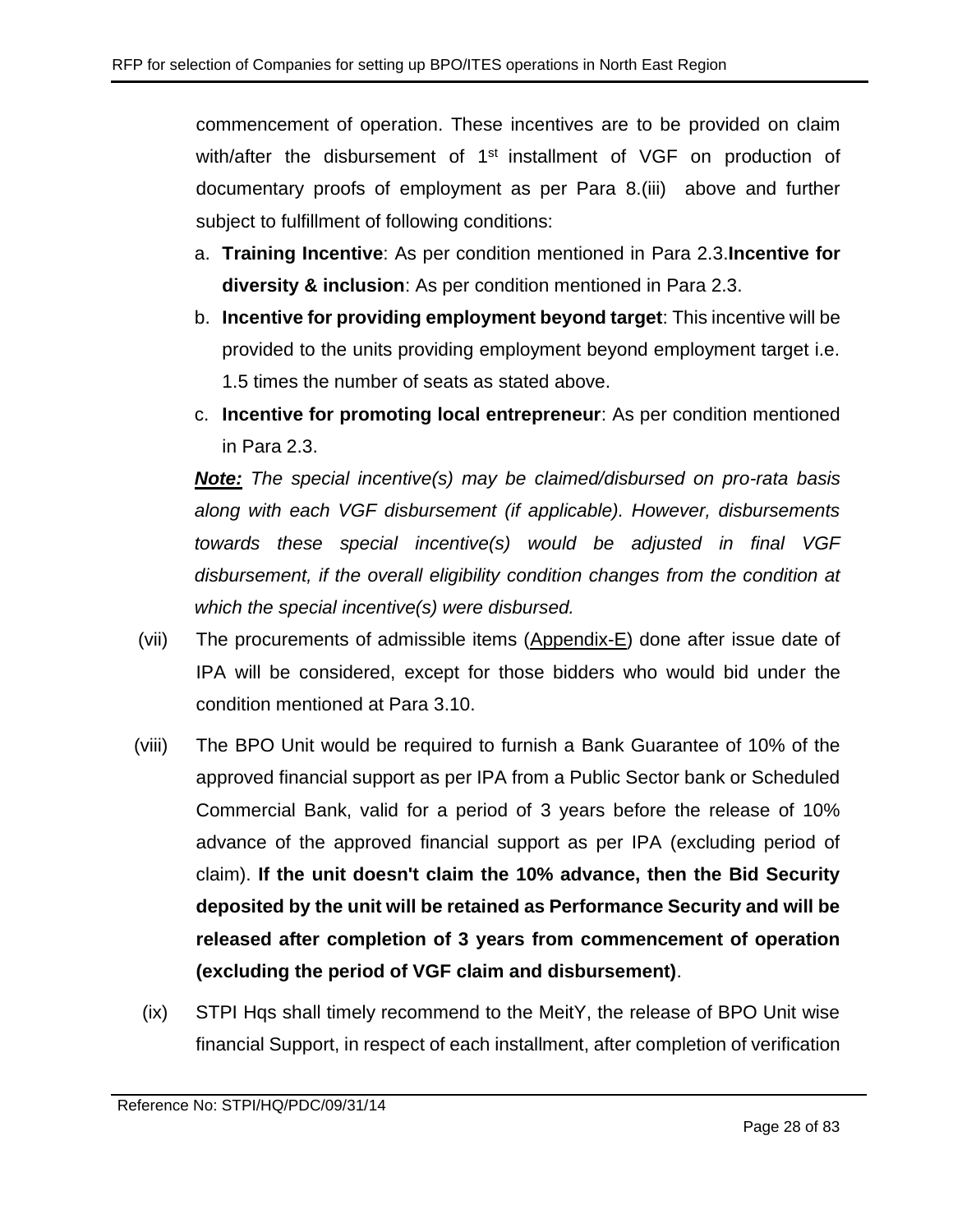and other formalities, which shall be arranged to be released by IP: Software and ITS Division, MeitY, after securing the approval of the Competent Authority.

## (x) **Project Timelines**

The estimated timeline shall be as **[Appendix-G](#page-56-0)**. The start date of the project shall be from the date of issue of IPA. No extension in the schedule whatsoever shall be requested by the selected bidder except relaxation under para 8[.\(i\)](#page-23-2) above.

## (xi) **Delay and non-conformance**

The Successful Bidders (BPO Unit) shall be under obligation to commence its BPO operations within 6 months, from the date of issue of In-Principle Approval (IPA) except relaxation under para 8[.\(i\)](#page-23-2) above. Failure to do so shall automatically result in forfeiture of the Bid Security and cancellation/termination of IPA/Agreement.

## (xii) **Liquidated damages (penalty)**

If the successful Bidder fails to meet the Employment Target i.e. average employment of the last **three years** (Based on which the financial support was released), STPI may invoke the **Bank Guarantee/Performance Security** as per the performance and exit management criteria.

## (xiii) **Force Majeure**

STPI may grant an extension of time limit set for the completion of the work, in case the timely completion of the work is delayed by Force Majeure conditions, beyond the Successful Bidder's control, subject to what is stated in the following sub paragraphs and the procedures detailed there is being followed. Force Majeure is defined as an event of effect that cannot reasonably be anticipated such as Acts of God (like earthquakes, floods, storms etc.), acts of States, the direct and indirect consequences of wars (declared or undeclared), hostilities, national emergencies, civil commotion and strikes (only those which exceed a duration of ten continuous days) at successful Bidder's premises. The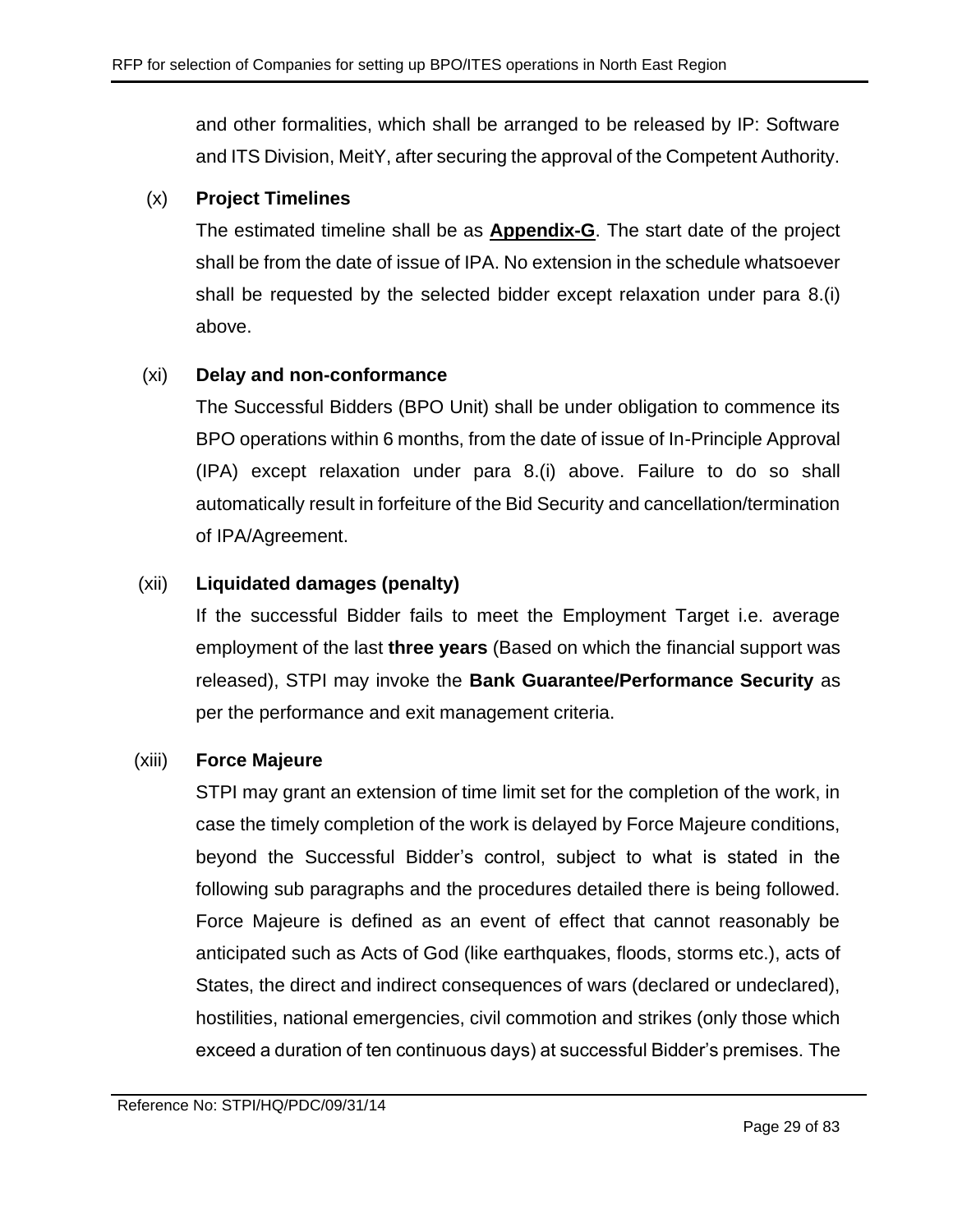successful Bidder's right to an extension of the time limit for completion of the work in above mentioned cases is subject to the below mentioned procedures:

- That within 15 days after the occurrence of a case of Force Majeure but before the expiry of the stipulated date of completion, the Bidder informs the STPI in writing that the Bidder considers himself entitled to an extension of the time limit.
- That the successful bidder produces evidence of the date of occurrence and the duration of the Force Majeure in an adequate manner by means of documents drawn up by the responsible authorities.
- That the successful bidder proves that the said conditions have actually interfered with the performance of the Contract.

## (xiv) **Arbitration**

All disputes, differences, claims and demands arising under this contract shall be referred to the arbitration of a Sole Arbitrator to be appointed by the Director General, STPI.

The provisions of the Arbitration and Conciliation Act, 1996 shall be applicable and the award made there under shall be final and binding upon the parties hereto, subject to legal remedies available under the law.

## (xv) **Jurisdiction**

The Courts at New Delhi shall have the jurisdiction in case of litigation between the parties.

## (xvi) **Third Party Claims**

The bidder (the "Indemnifying Party") undertakes to indemnify MeitY/ STPI (the "Indemnified Party") from all losses, claims for damages on account of bodily injury, death and damage to real property, tangible/ intangible personal property.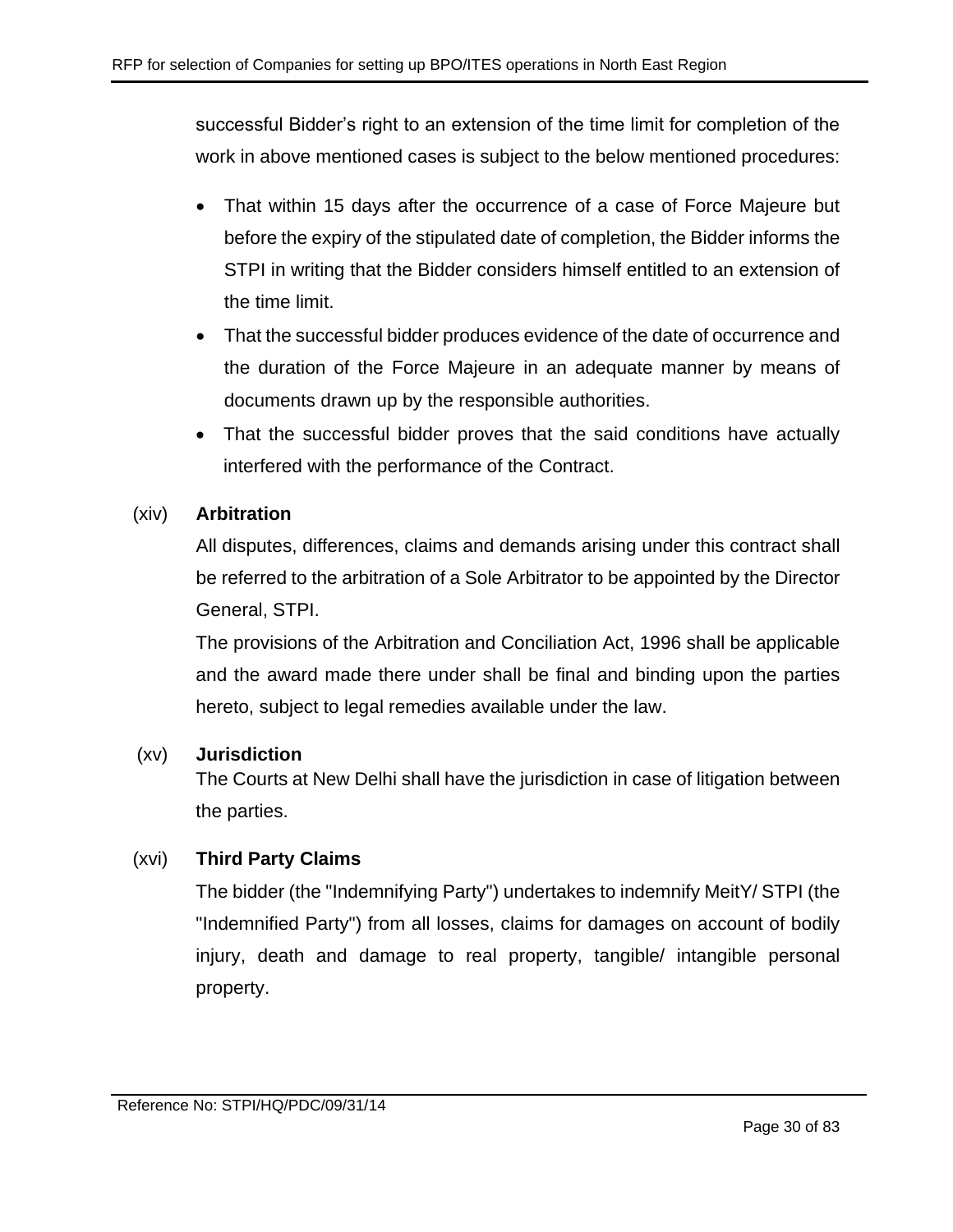#### (xvii) **Limitations of Liability**

Notwithstanding any other term contained in this Agreement, the total cumulative liability of each party under the terms of this Agreement shall not exceed the total fees actually received by SUCCESSFUL BIDDER from the STPI for the services Service that gives rise to such liability during the twelve month period immediately preceding such claim and in no event shall each party be liable to the other party for any indirect, incidental, consequential, special or exemplary damages, nor for any damages as to lost profit, data, goodwill or business, nor for any reliance or cover damages arising out of this Agreement, even if that party was advised about the possibility of the same.

SUCCESSFUL BIDDER shall not be liable or responsible for any delay or failure to perform or failure of the services or the Deliverable under this Agreement to the extent that such delay or failure has arisen as a result of any delay or failure by STPI or its employees or agents to perform any of its duties and obligations as set out in this Agreement. In the event that SUCCESSFUL BIDDER is delayed or prevented from performing its obligations due to such failure or delay on the part of STPI, SUCCESSFUL BIDDER shall be allowed an additional period of time to perform its obligations and unless otherwise agreed the additional period shall be equal to the amount of time for which SUCCESSFUL BIDDER is delayed or prevented from performing its obligations due to such failure or delay on the part of STPI.

#### (xviii) **Non Waiver**

Waiver of any breach of the provision of, or any default under the contract must be in writing and signed by the Party granting the waiver. No failure or delay on the part of either Party in exercising or any omission to exercise any right or remedy accusing to either Party under the contract shall be a waiver thereof, nor will any partial exercise of any right or remedy particular be a waiver of further exercise of that right or remedy.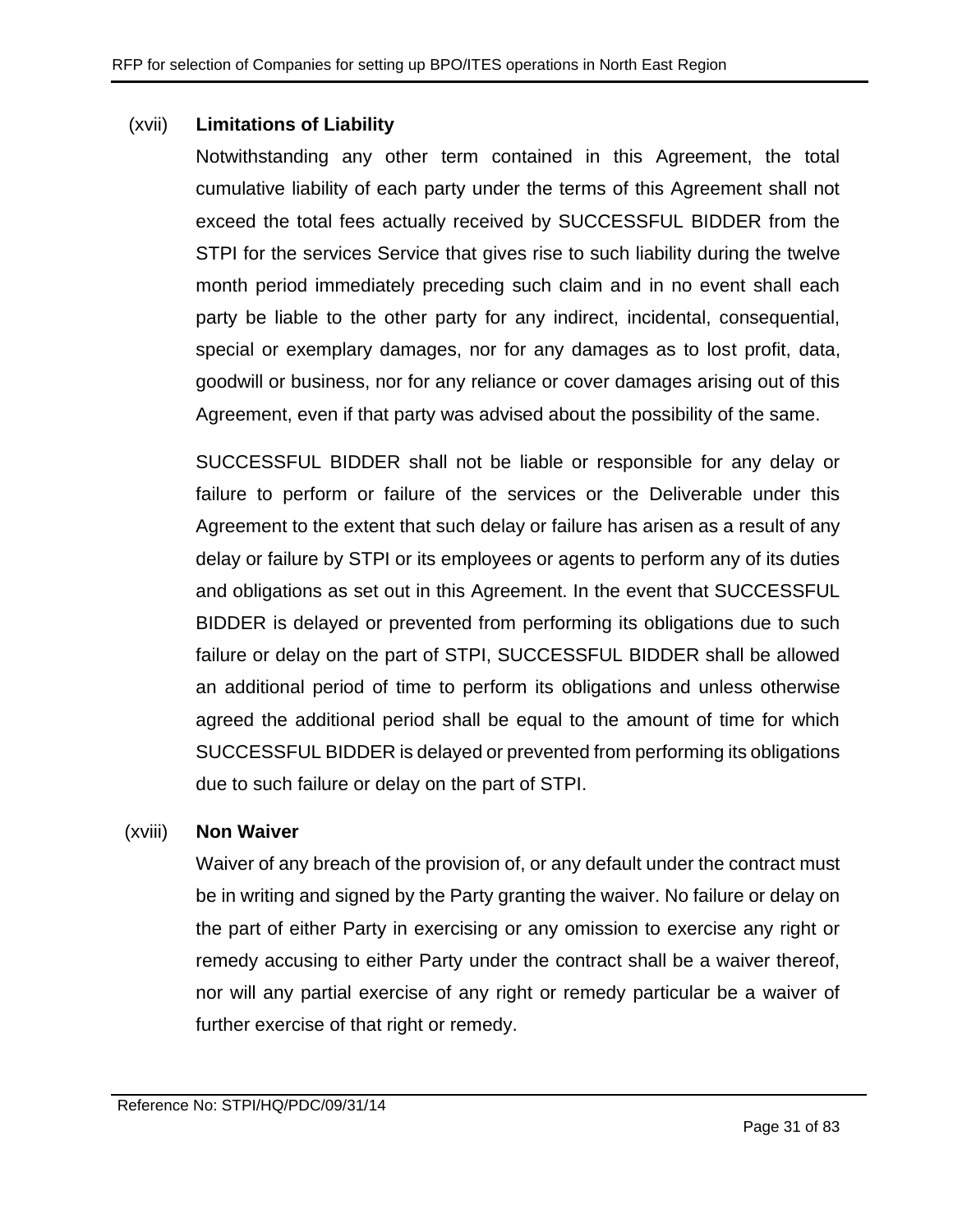#### <span id="page-31-0"></span>**9. GENERAL TERMS AND CONDITIONS**

## **9.1.Responsibility Matrix**

| SI.            | <b>Activity</b>                                  | <b>STPI</b> | <b>Successful</b> |
|----------------|--------------------------------------------------|-------------|-------------------|
| <b>No</b>      |                                                  |             | <b>Bidder</b>     |
| 1 <sub>1</sub> | Procurement and<br>installation of<br>Capital    |             | V                 |
|                | Equipment (Hardware, Software etc.) that are     |             |                   |
|                | required for setting up of BPO operations.       |             |                   |
| 2.             | Recruitment of manpower and Training             |             |                   |
| 3.             | Confirmation of commencement of BPO/ITES         | $\sqrt{ }$  |                   |
|                | Operations                                       |             |                   |
| 4.             | Operations and Maintenance of BPO for the        |             | V                 |
|                | entire agreement period.                         |             |                   |
| 5.             | Payment towards financial support<br>3           | $\sqrt{}$   |                   |
|                | Installments) subject to fulfillment of<br>all   |             |                   |
|                | conditions by the successful bidder              |             |                   |
| 6.             | Absorb all the risks and costs associated with O |             | V                 |
|                | & M, Marketing, Sales and Providing Service to   |             |                   |
|                | the customer for the entire agreement period.    |             |                   |
| 7.             | <b>Performance Review</b>                        | V           |                   |

## **9.2.Successful Bidder's Employees (Implementation and Operations Team)**

The successful bidder at his own expenses, shall deploy skilled and experienced professionals in the area of BPO operations etc. both during implementation and operations of the BPO. Such skilled resources are necessary for the proper and timely execution and maintenance of BPO/ITES operations. The overall project works shall be monitored by the experienced project manager designated by the successful bidder.

The successful bidder is expected to arrange adequate resources, as necessary for the implementation of the BPO/ITES operations, in a time bound manner.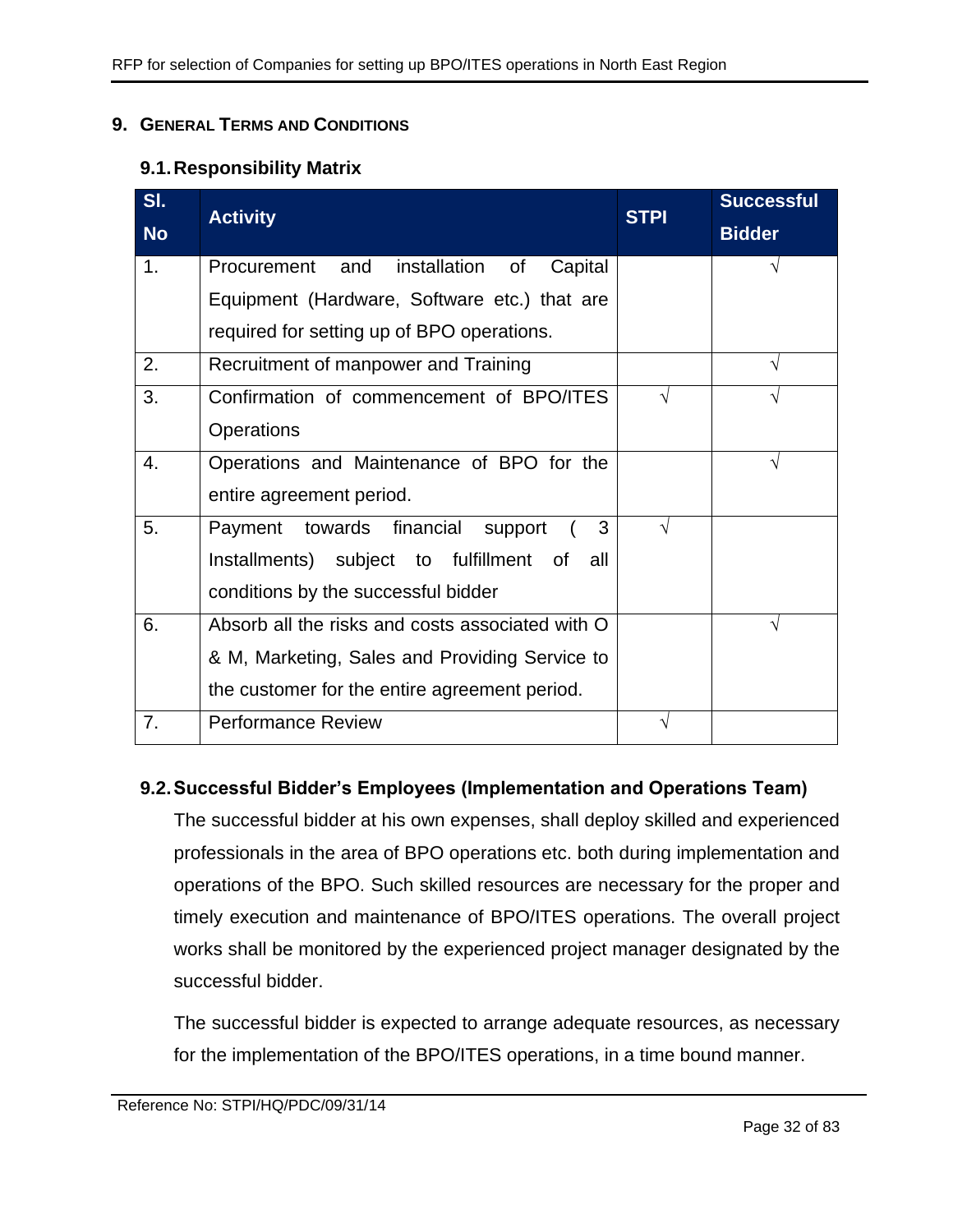In the event of the STPI being of the opinion that the successful bidder has not employed sufficient number of staff and workmen as is necessary for the timely implementation of the BPO/ITES operations, the successful bidder shall forthwith, on receiving intimation to this effect, take necessary action in this regard and report to STPI.

## **9.3.Statutory and Other Obligations Regarding Workmen**

The successful bidder shall comply with all Government Regulations, Enactments, etc. pertaining to workmen, labor and Meity/ STPI shall be indemnified of any effects/impact.

### **9.4.Safety Regulations**

The successful bidder shall be responsible to take all precautions to ensure the safety of the public whether on public or Client's Property.

The successful bidder shall comply with all kinds of safety measures in regard to men and material deployed for the project.

## **9.5.Schedule of Quantities and Commercial Offer**

The successful bidder shall neither be entitled for any revision of the financial support amount owing to increase in the total capital/operational cost as per actual requirement nor be entitled to any loss of consequential profits or for any other damages arising thereof.

#### **9.6.Confirmation of Commencement of BPO/ITES Operations**

- Successful bidder must demonstrate BPO operations to STPI.
- Successful bidder should provide necessary documents regarding recruitment of the manpower for BPO operations.
- Demonstration of BPO operations, Client list, Client Purchase/Work Orders, Agreement, Business Plan etc.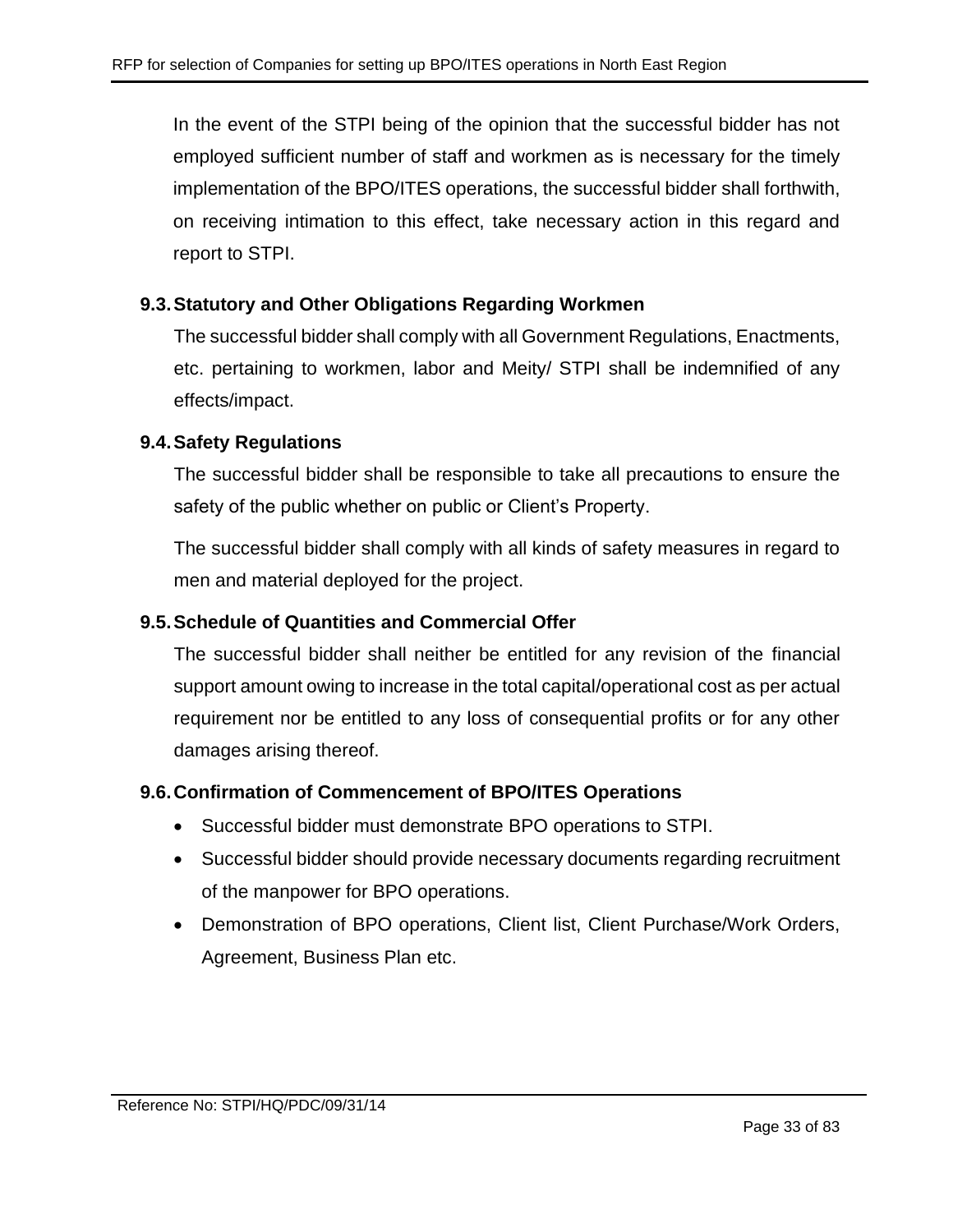## **9.7.Use of STPI Premises**

The successful bidders may avail the built up space available at STPI Centers in North Eastern Region and shall be required to pay for such usage to STPI as per lease agreement that may be entered into for this purpose.

#### **9.8.Operations and Maintenance**

- It is the responsibility of the successful bidder to operate and maintain BPO/ITES operations for the entire agreement period and shall bear all the recurring expenditure for running this project. For types of admissible operational expenses (OPEX) for financial support under NEBPS, please refer [Appendix-E.](#page-54-0)
- It is the responsibility of the successful bidder to ensure AMC for the support equipment from time to time to keep the BPO operations equipment in working condition during the contract period and shall bear this expenditure.
- Shall comply with all the labour laws of the concerned state with regard to employment.

#### **9.9.Taxes and Duties**

The bidder is liable to pay all applicable, both existing and future taxes and duties etc. to the concerned Agencies.

## **9.10. Agreement Period**

The Agreement shall be effective from the date of signing MSA and shall remain valid till the expiry of a period of 3 (three) years (excluding the period of VGF claim and disbursement period) from the date of commencement of BPO Operations.

## **9.11. Termination of Agreement**

STPI reserves the right to invoke *Bank Guarantee* /Performance Security under any of the following circumstances:

## a) **Termination for default**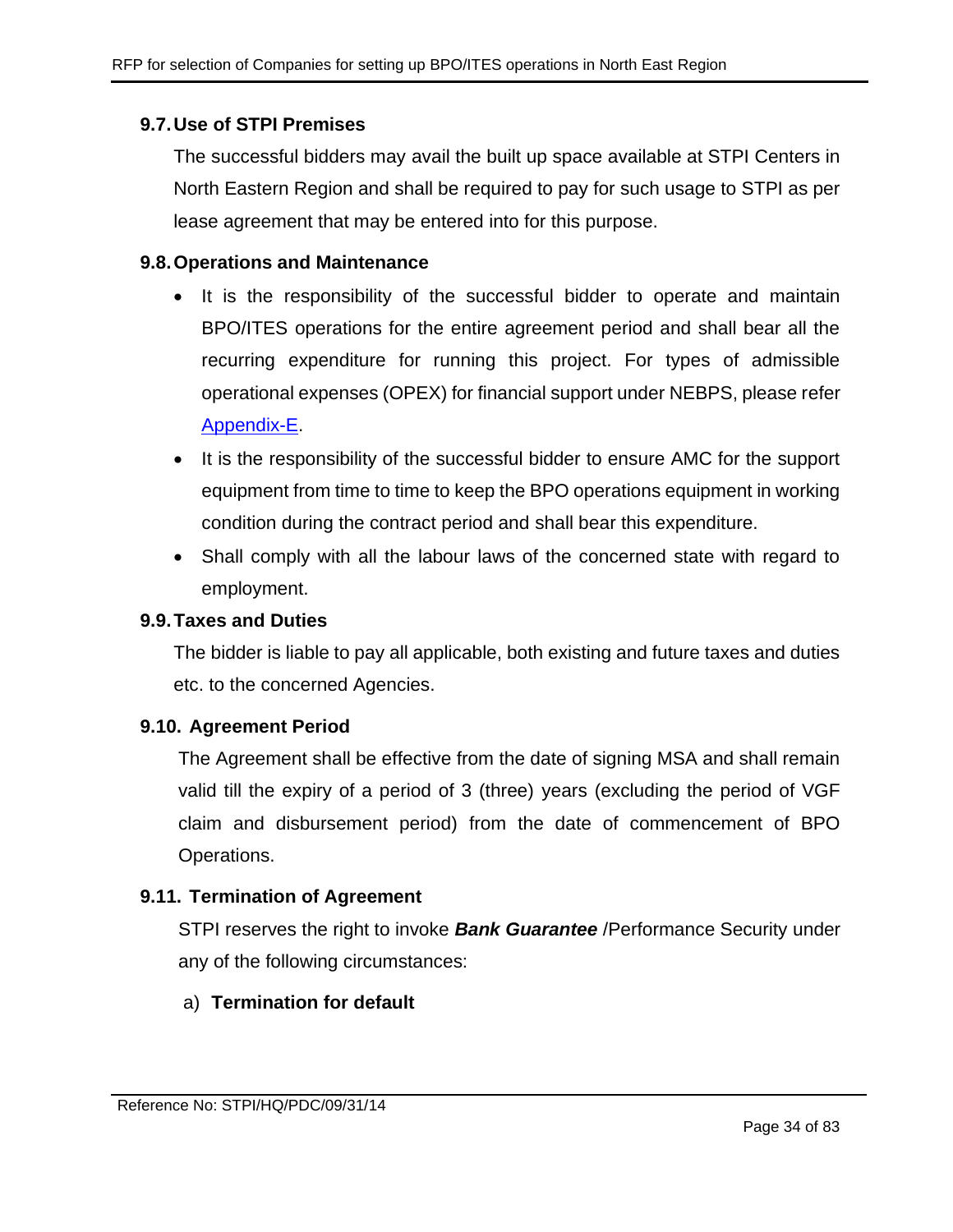STPI, without prejudice to any other remedy for breach of the Agreement, by written notice of default sent to the BPO unit, may terminate the Agreement in whole or in part:

If the BPO unit fails to deliver any or all of the good/services within the time period(s) specified in the Agreement, or within any extension thereof granted by STPI as per agreed terms & conditions with the BPO Unit.

Or

If the BPO Unit fails to perform any other obligation(s) under the Agreement.

Or

If the BPO Unit, in the judgment of STPI has engaged in corrupt or fraudulent practices in competing for or in executing the Agreement.

## b) **Termination for Insolvency**

STPI may at any time terminate the Agreement by giving written notice to the successful bidder without compensation, if the SUCCESSFUL BIDDER becomes bankrupt or otherwise insolvent, provided that such termination will not prejudice or affect any right of action or remedy which has accrued or will accrue thereafter to STPI.

## c) **Events of Default by the successful bidder**

The successful bidder has failed to conform with any of the Service/Facility Specifications/standards as set out in the scope of work of this RFP document or has failed to adhere to any amended direction, modification or clarification as issued by STPI during the term of this Agreement and which STPI deems proper and necessary for the execution of the scope of work under this Agreement.

The SUCCESSFUL BIDDER has failed to demonstrate or sustain any representation or warranty made by it in this Contract with respect to any of the terms of its Bid or the RFP and this Agreement.

There is a proceeding for bankruptcy, insolvency, winding up or there is an appointment of receiver, liquidator, assignee, or similar official against or in relation to the Agency.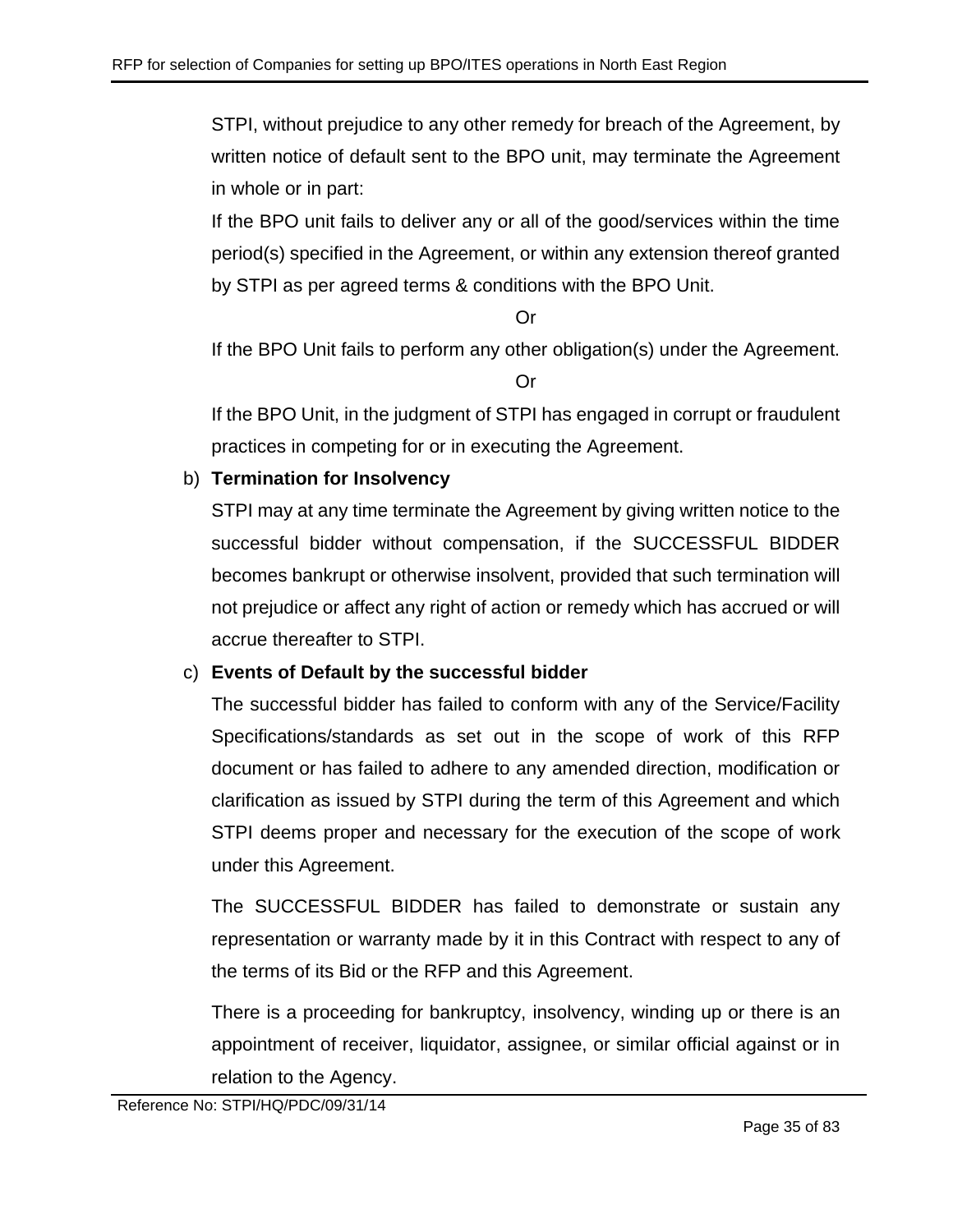The Successful Bidder has failed to comply with or is in breach or contravention of any applicable laws.

Where there has been an occurrence of such defaults inter alia as stated above, STPI shall issue a notice of default to the Agency, setting out specific defaults / deviances / omissions and providing a notice of Ninety (90) days to enable such defaulting party to remedy the default committed.

Where despite the issuance of a default notice to the SUCCESSFUL BIDDER by STPI the SUCCESSFUL BIDDER fails to remedy the default to the satisfaction of the Agency, STPI may, where it deems fit, issue to the defaulting party another default notice or proceed to adopt such remedies as may be available to STPI.

## **9.12. Rights of Cancellation of Bidding**

On the advice of NMC, STPI may cancel/postpone the bidding at any stage without assigning any reason.

## **9.13. Interpretation of Clauses of RFP**

In case of any ambiguity / dispute in the interpretation of any of the clauses in this RFP, **the interpretation of the clauses by the Director-General, STPI shall be final and binding on all parties.**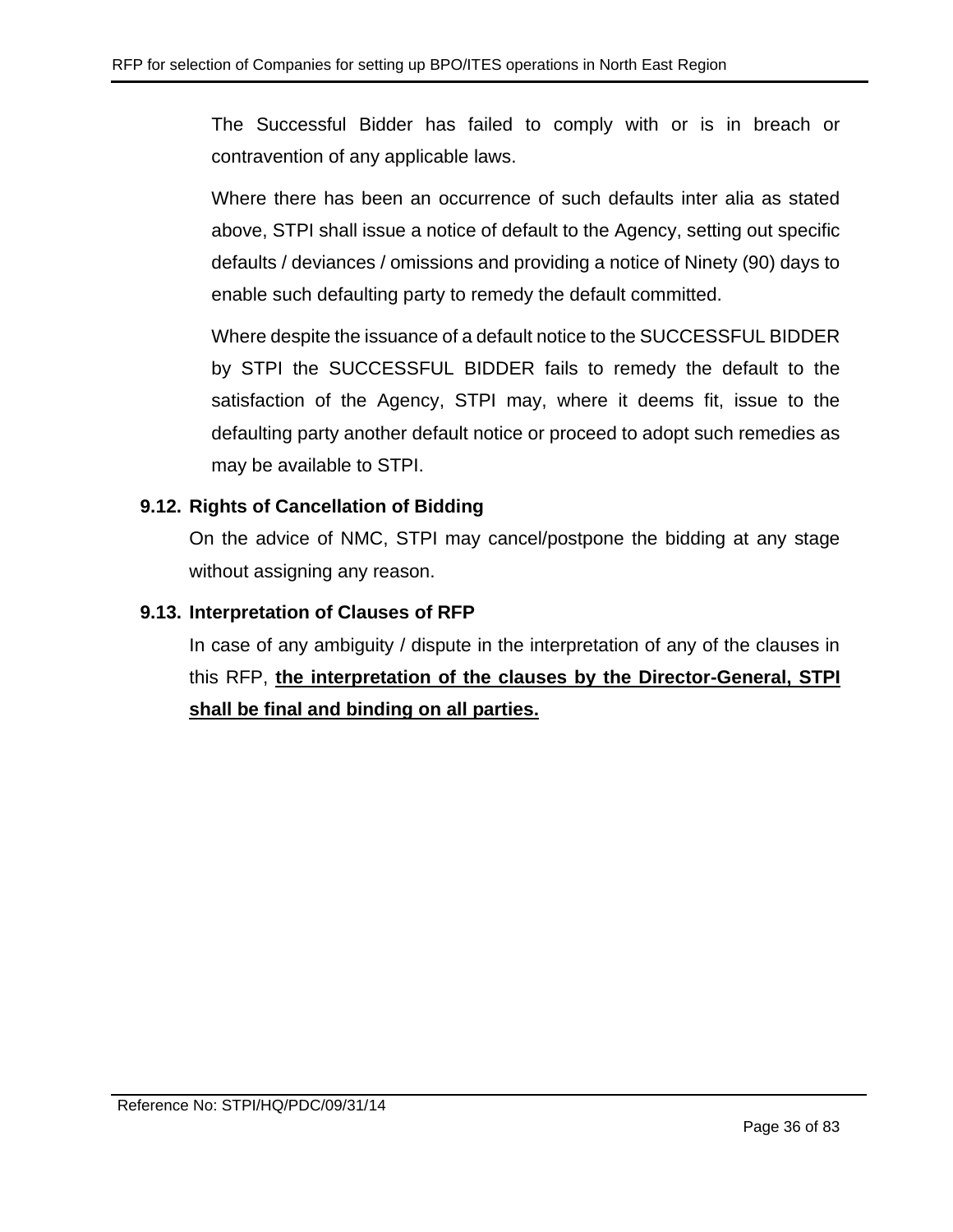## **9.14. Confidentiality**

The bidder shall sign a Non-Disclosure Agreement (NDA) with the STPI. The successful bidder, its antecedents and the sub- Agency shall be bound by the NDA.

STPI reserves the right to adopt legal proceedings, civil or criminal, against the Document Control Officer (DCO) in relation to a dispute arising out of breach of obligation by the DCO under this clause.

The bidder shall not disclose any confidential information to any other party and keep confidential the terms and conditions of this Contract agreement, any amendment hereof, and any Attachment or Annexure hereof.

The obligation of confidentiality under this section shall be for a period of two years after the completion/termination of the contract.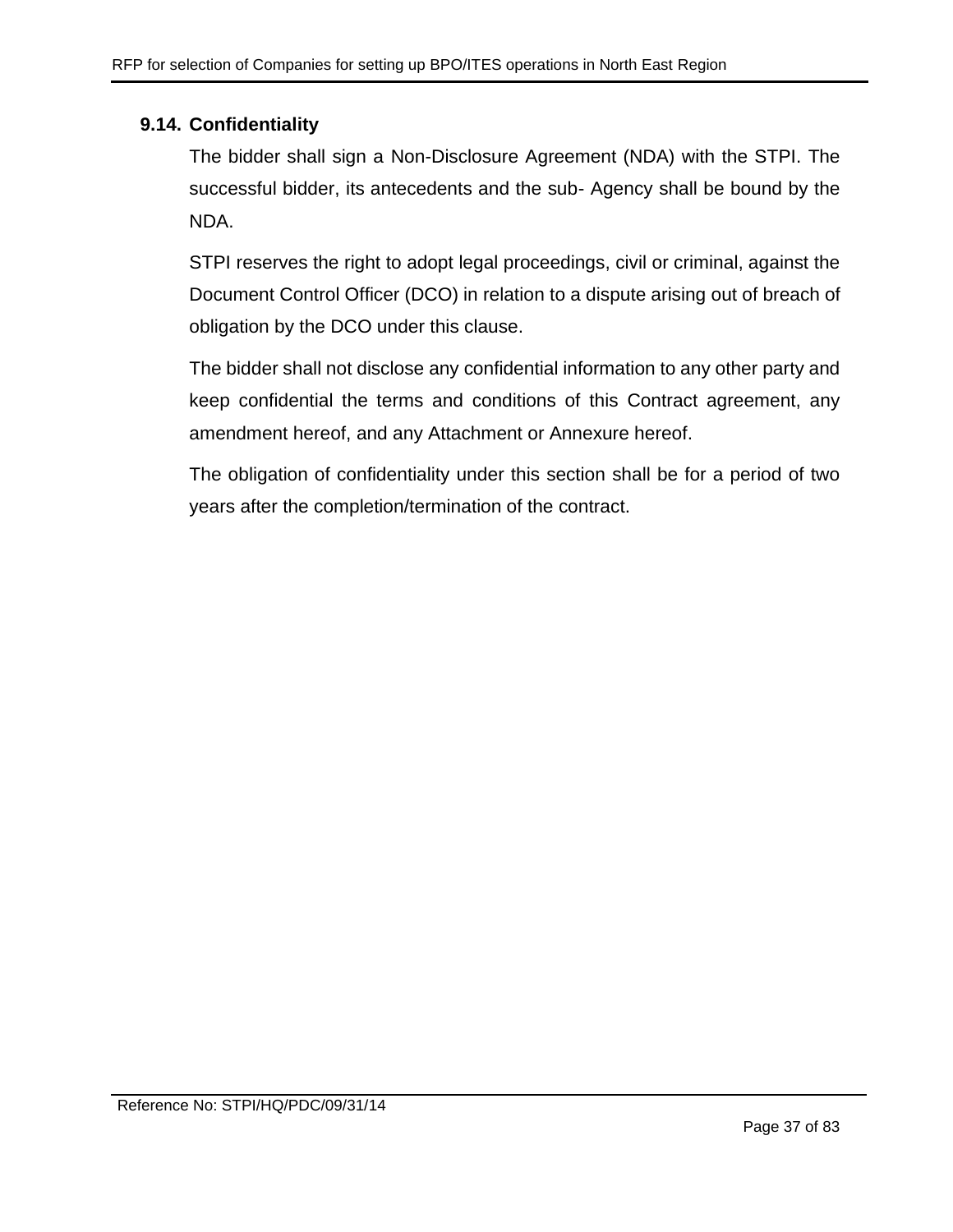#### **10.PERFORMANCE AND EXIT MANAGEMENT**

- (i) Upon completion of the agreement period or upon termination of the agreement for any reasons, the Successful bidder shall comply with the following:
	- a. In the event of the BPO Unit not being able to claim Financial support within stipulated timeline from the date of commencement of its operations, the BPO Unit will not be eligible for any support whatsoever and the IPA/Agreement shall be deemed to have been cancelled/ terminated.
	- b. In the event of the BPO Unit not being able to achieve minimum employment target of 50%, within stipulated timeline for VGF claim from the date of commencement of its operations, the Unit shall not be eligible for any support whatsoever and the IPA/Agreement shall be deemed to have been cancelled/ terminated. However, one time waiver up to first three months may be provided to the unit from commencement of operation in calculating average employment towards 1<sup>st</sup> VGF claim. In the event of such waiver,  $2^{nd}$  and  $3^{rd}$  VGF claim will be shifted by up to 3 months timeframe.
	- c. If a company has more than one units under NEBPS of which some units are operational while some units remain non-operational, then in such case the BSD/EMD for non-operational seats equivalent to operational seats may be released, while beyond it the BSD/EMD would be forfeited for non-operational seats.
	- d. If a company has only one unit under NEBPS for which it started operation and generated employment (PF verified), but failed to adhere the timelines of the scheme or closing operation for any reasons, then the BSD/EMD would not be forfeited considering the intent and spirit of the scheme.
	- e. The BPO Unit will be obligated to furnish quarterly performance report, inter-alia, indicating the average monthly employment and GST returns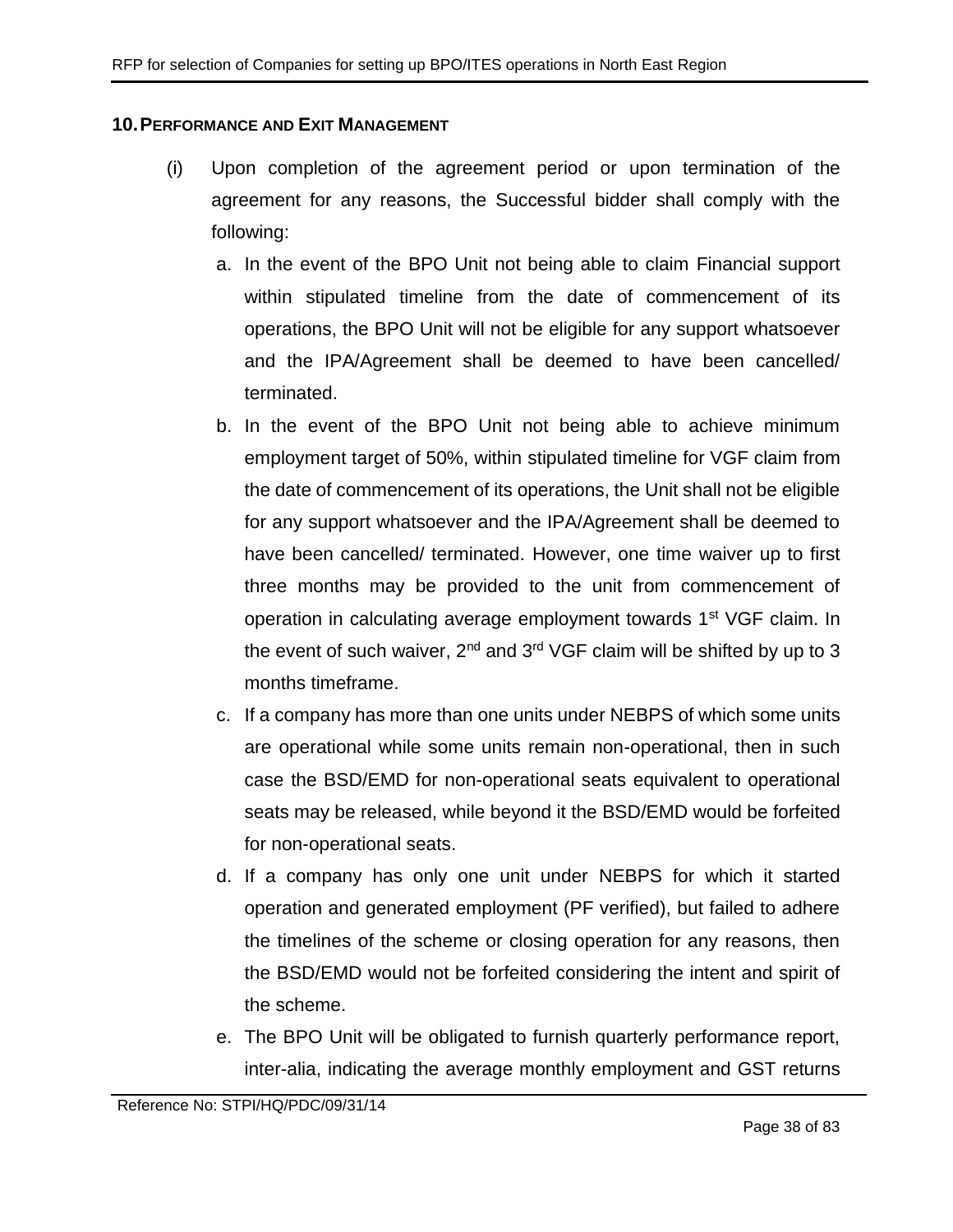for the Unit. At the stage of release of Bank Guarantee/Performance Security, average employment of last three years will be calculated. In the event of the BPO Unit not meeting the employment target (based on which the financial support was released), the STPI would be at liberty to invoke the Bank Guarantee/Performance Security.

# **Procedure to calculate Average Monthly Employment in the unit:**

**Total Average Monthly Employment**, g= (M1+M2..+Mn )/n,

where M1, M2... Mn are monthly employments.

**An example**: Assuming a unit setup for 100 seats BPO/ITES operations commenced form 1st day of the month. If the number of employees in the unit changed (Joined or relieved) at 2 instances

( In this example it is 11th and 16th day of the month) then monthly average employment will be calculated as under:

| Duration (D)                           | Number of employees (N)                               |
|----------------------------------------|-------------------------------------------------------|
| 1st to 10th day of the month (D1) 50   | (N1)                                                  |
| 11th to 15th day of the month (D2) 120 | (N2)(70 employees joined on<br>11th day of the month) |
|                                        |                                                       |
| 16th to 31st day of the month (D3) 225 | (N3)(105 employees joined on                          |
|                                        | 16th day of the month)                                |

D= Number of days, N= number of employees

## **Average Monthly Employment =**

# **(N1 X D1 + N2 X D2 + N3 X D3)/Total Number of days in a Month**

$$
= (50 \times 10 + 120 \times 5 + 225 \times 16)/31 = 151.6
$$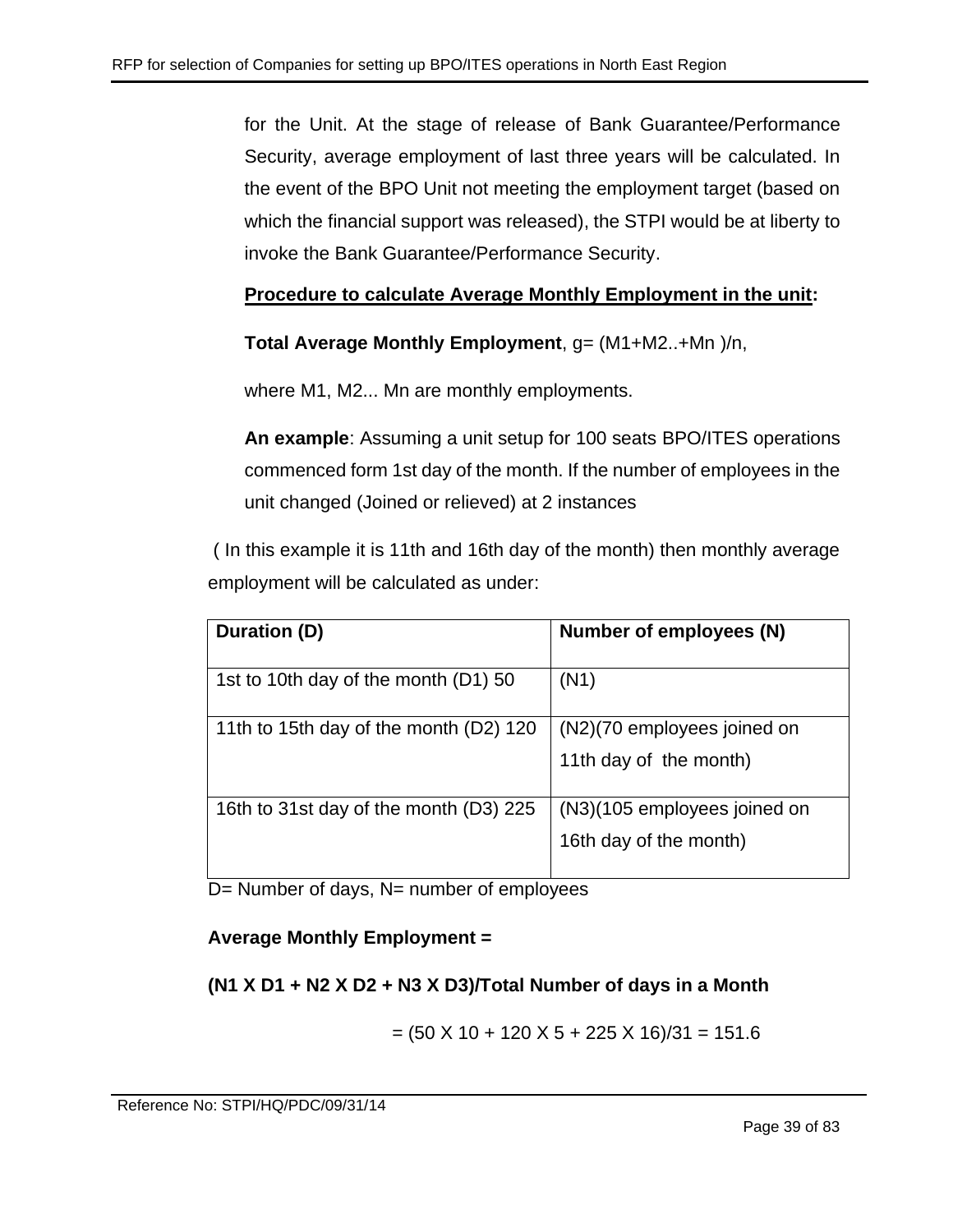- (ii) The BPO Unit shall be under obligation to furnish any information sought by an authorized representative of MeitY/ STPI, within a reasonable time frame and failure to do so may amount to forfeiture of Bid Security/ Encashment of Bank Guarantee, as the case may be.
- (iii) The MeitY shall be at liberty to relax any condition, for reasons to be recorded in writing, for achieving the larger objective of this Scheme and removal of difficulties.
- (iv) Time under force Majeure will not be considered in the 3 years period of operations, subject to the BPO Unit produce evidence of the date of occurrence and the duration of the force Majeure in an adequate manner by means of documents drawn up by responsible authorities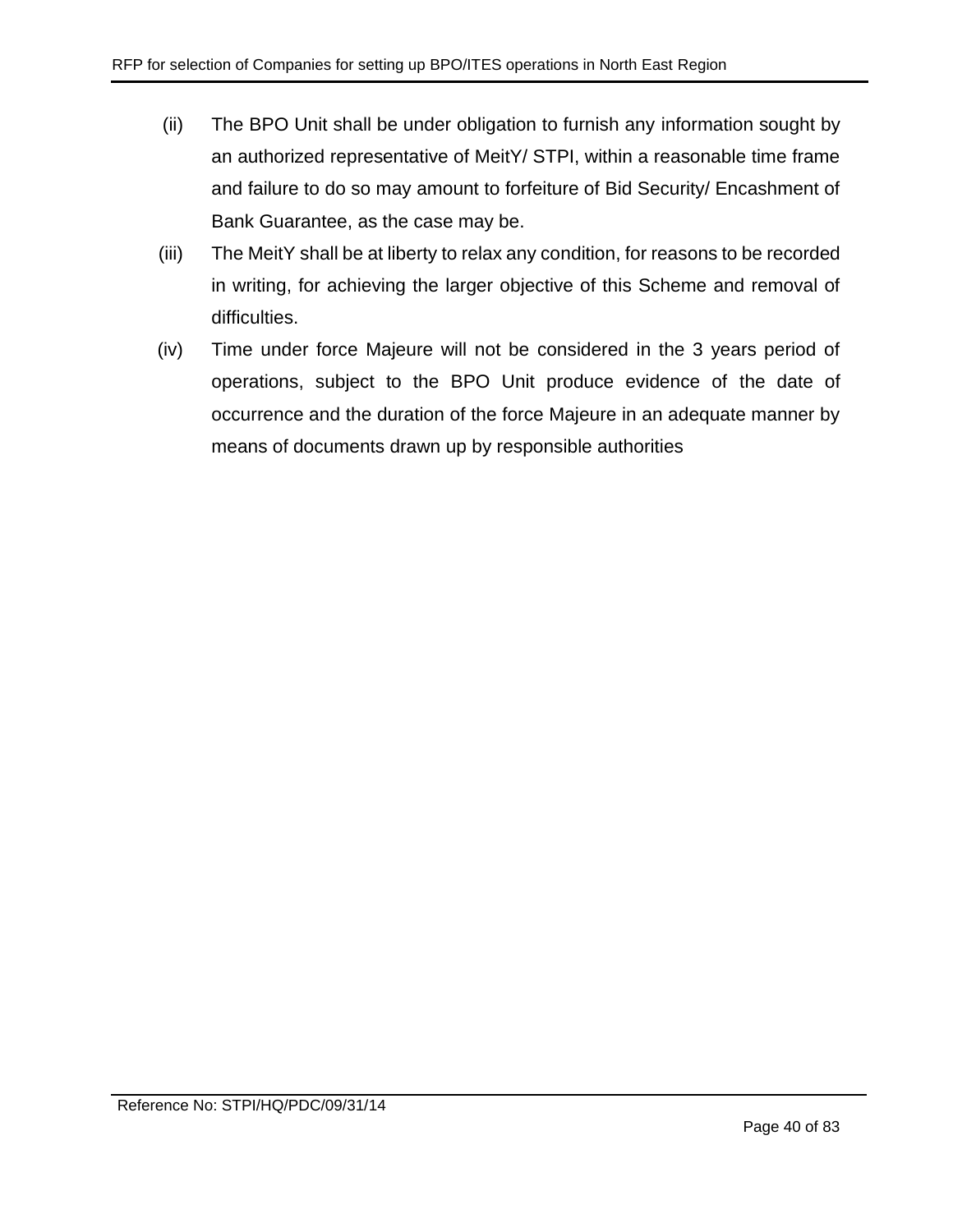#### **11.SCOPE OF WORKS**

#### **11.1. Setting Up BPO Operations**

Successful bidder shall set up BPO/ITES operations, as per IPA.

The successful bidder shall provision the following requirements (not limited to) to meet their business requirements:

- Creation of Interiors.
- Technical infrastructure such as Servers, Storage, Printers, Fax, EPABX etc.
- Network Connectivity: Internet, LAN, etc.
- BPO Hardware/Software as required.
- Support infrastructure: Air-conditioned, UPS etc as required.

#### **11.2. Development of Required Facility/Support Infrastructure**

Successful bidder shall provision a fully-functional BPO/Call center set up with the following indicative infrastructure in order to perform its activities effectively in the acquired/leased /rented space. List of admissible items for financial support [\(Appendix-E\)](#page-54-0) should be purchased/hired/leased in the name of Applicant bidder (or service provider, if applicable as per the provisions of RFP).

- Air-conditioning (AC), UPS, DG
- Interiors: Portioning, Cabins, Meeting Rooms, Cafeteria, Furniture, etc.
- Electrical Wiring & fittings
- Power back-up facility
- Workstations, Headphones, CRM, IVRS, Dialer etc
- Servers, Networking & Storage equipment as required
- Network Cabling, CCTV
- Other misc. goods not exceeding 5 % of the total cost of above items including Tools, kits and spares.

#### **11.3. Recruitment of Manpower and Training**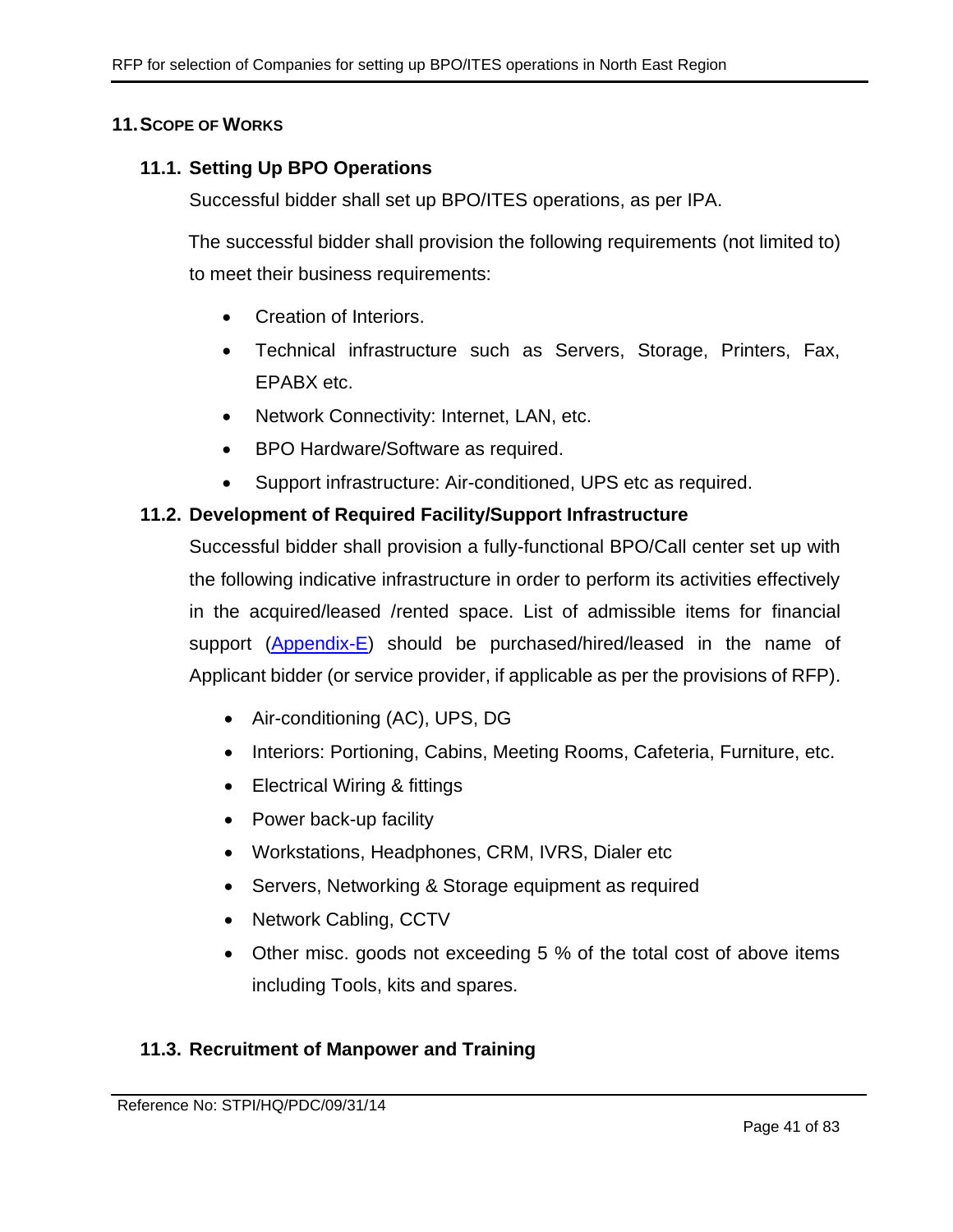The Successful bidder shall employ local youth of NER. The bidder shall also create, train, manage, motivate and retain the manpower with adequate training as per the business requirements

## **11.4. Operation & Maintenance of The Facility**

The bidder shall be responsible for Operation & Maintenance of the BPO operations but not limited to the following:

- Remuneration/Salary: The bidder shall have sufficient funds to meet the remuneration/salary requirements of the manpower for three years.
- Support Infrastructure: The bidder shall renew the AMC regularly for AC, UPS, DG, Building Management System etc. uninterrupted operations of the business.
- Technical Infrastructure: The bidder shall form O&M team consists of Project Manager, BPO Expert, System Administrator, Network Administrator, etc.
- The successful bidder shall ensure the safety and security for the BPO/ Call Center equipment and the building facilities.

## **11.5. Marketing of BPO Services**

The successful bidder shall be required to Market their Services for generation of revenues.

#### **11.6. Optimal Usage of The Capacity**

The bidder shall make all the efforts to employ at least 1.5 times the number of seats to achieve the employment Target.

#### **11.7. Review and Audit of Operations**

- To support and facilitate STPI during its periodical review of the operation.
- To conduct the system audit periodically.
- To extend support and provide all the documentation during audit of STPI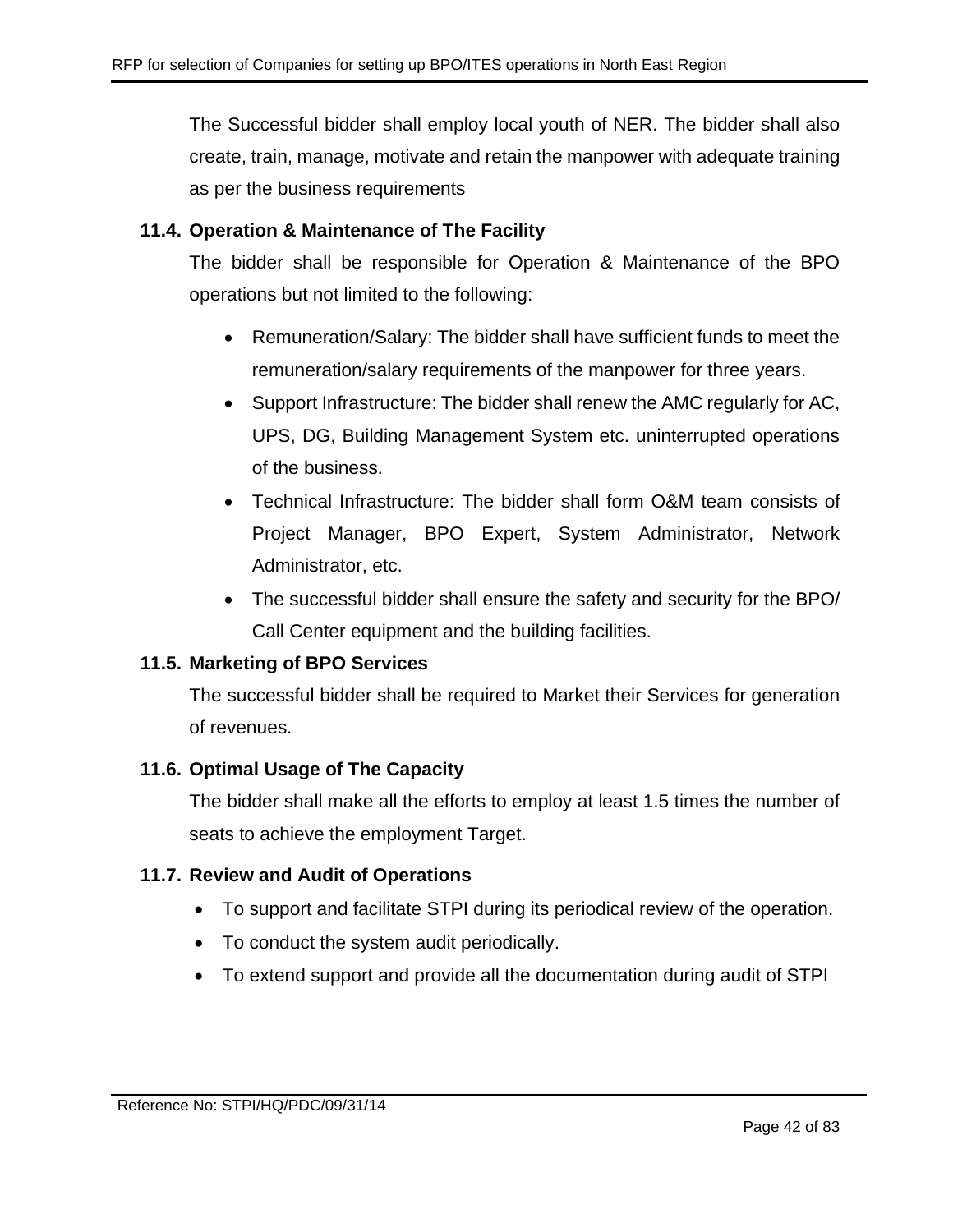## **11.8. Manage Risks**

- The successful bidder shall identify and bear all the risk associated with Implementation and Operations& Maintenance of the BPO for the entire contract period at his own expense.
- The successful bidder shall identify and bear all the risks involved with Sales, Service Quality and Standards, Revenue collections and sustainability of the operations at his own expense.
- STPI shall not compensate for any losses if any incurred by the Successful Bidder during entire contract period.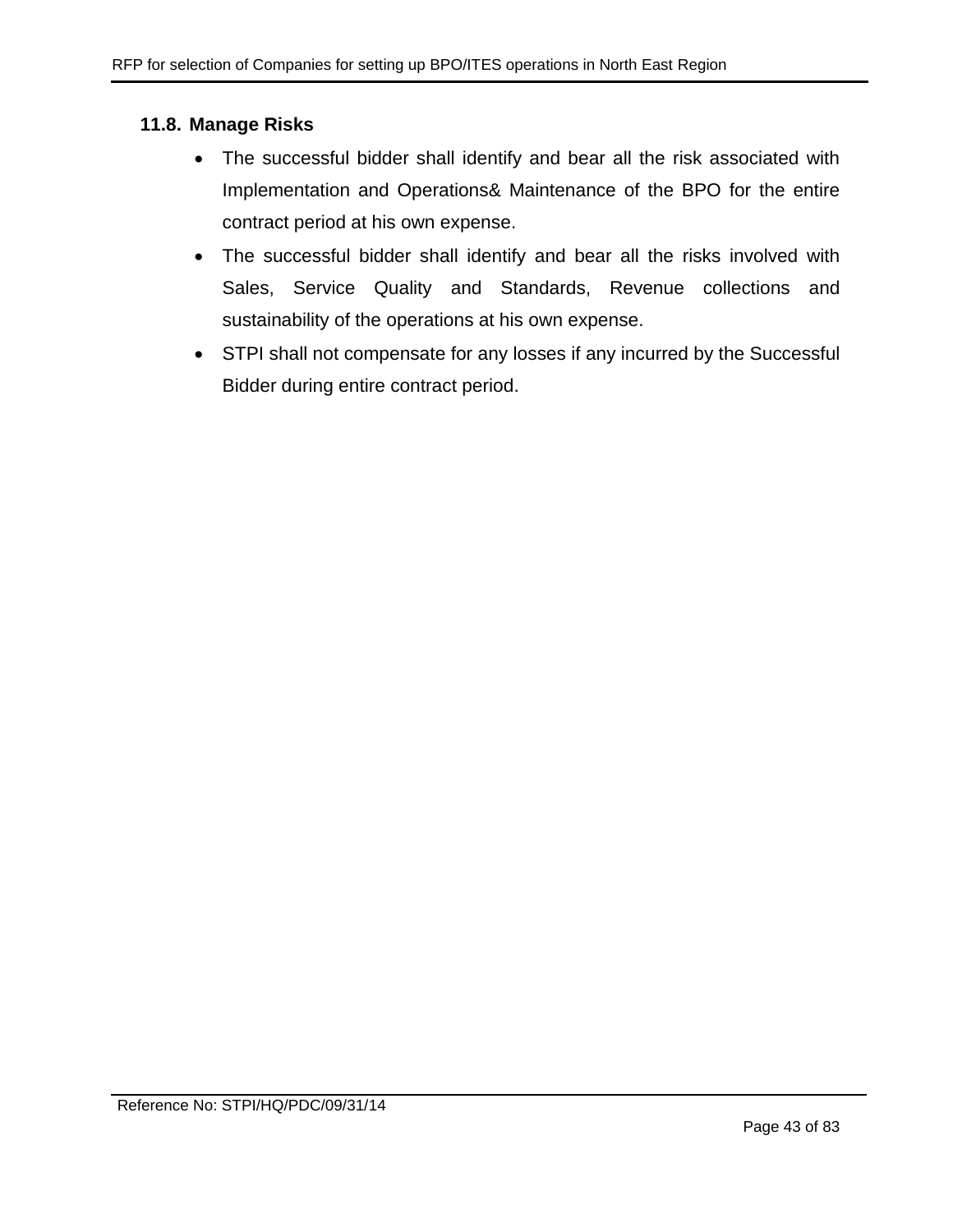# **12.LIST OF APPENDICES**

| Appendix - A. | <b>Covering Letter</b>                         |
|---------------|------------------------------------------------|
| Appendix - B. | <b>Format For Technical Eligibility</b>        |
| Appendix - C. | <b>Bidder's Client Reference</b>               |
| Appendix - D. | Declaration Regarding Clean Track Record       |
| Appendix - E. | List Of Admissible Items For Financial support |
| Appendix - F. | <b>Format For Financial Bid</b>                |
| Appendix - G. | <b>Implementation Timelines</b>                |
| Appendix - H. | Form Of Performance Bank Guarantee             |
| Appendix - I. | In-Principle Approval Format                   |
| Appendix - J. | <b>MSA Format</b>                              |
|               |                                                |

Appendix - K. Instructions for Online Bid Submission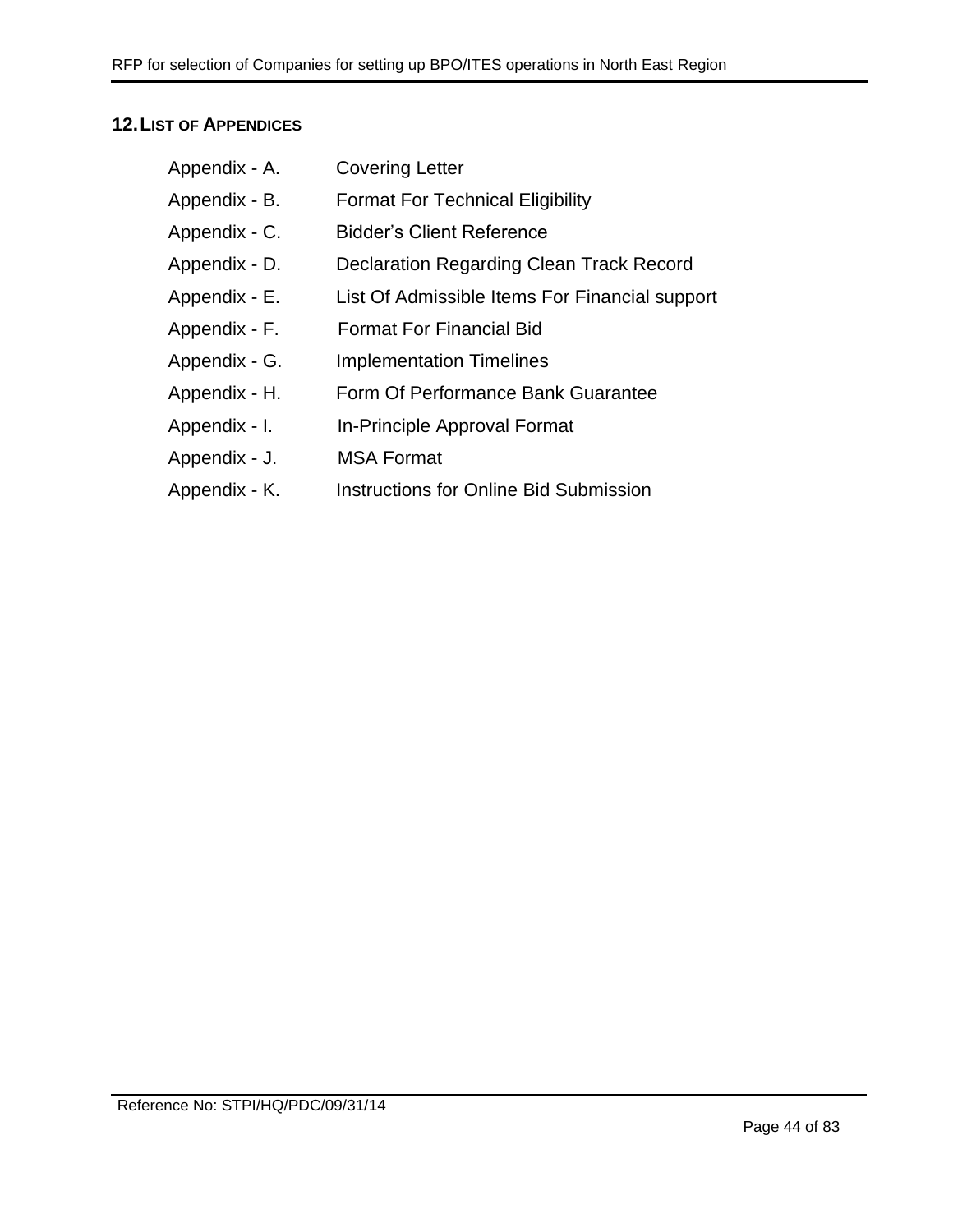## **APPENDIX – A: COVERING LETTER**

To,

The Chief Administrative Officer, Software Technology Parks of India, Plate-B, 1st Floor, Office Block-1, East Kidwai Nagar, New Delhi-110 023

# **Sub: Setting up of BPO/ITES operations under the "North East BPO Promotion Scheme (NEBPS)"**

Ref: RFP No. ……………………………………………….

Sir,

This has reference to the RFP document [No. ………………………………….Dated.....] regarding Setting up of the BPO/ITES operations under the **NEBPS.**

All the provisions of this RFP Document and corrigendum(s) are acceptable to *M/s <Company Name>* .The undersigned is authorized signatory on behalf of *M/s <Company Name>* and is, therefore, competent Authority to submit this Bid (Power of Attorney Enclosed). The proof of online submission of Tender fee of Rs. 5000/- and Bid Security Deposit is enclosed with the Technical Bid.

Yours faithfully,

(Signature of the Bidder)

Printed Name

**Designation** 

Seal

Date:

Business Address, Email & Contact Number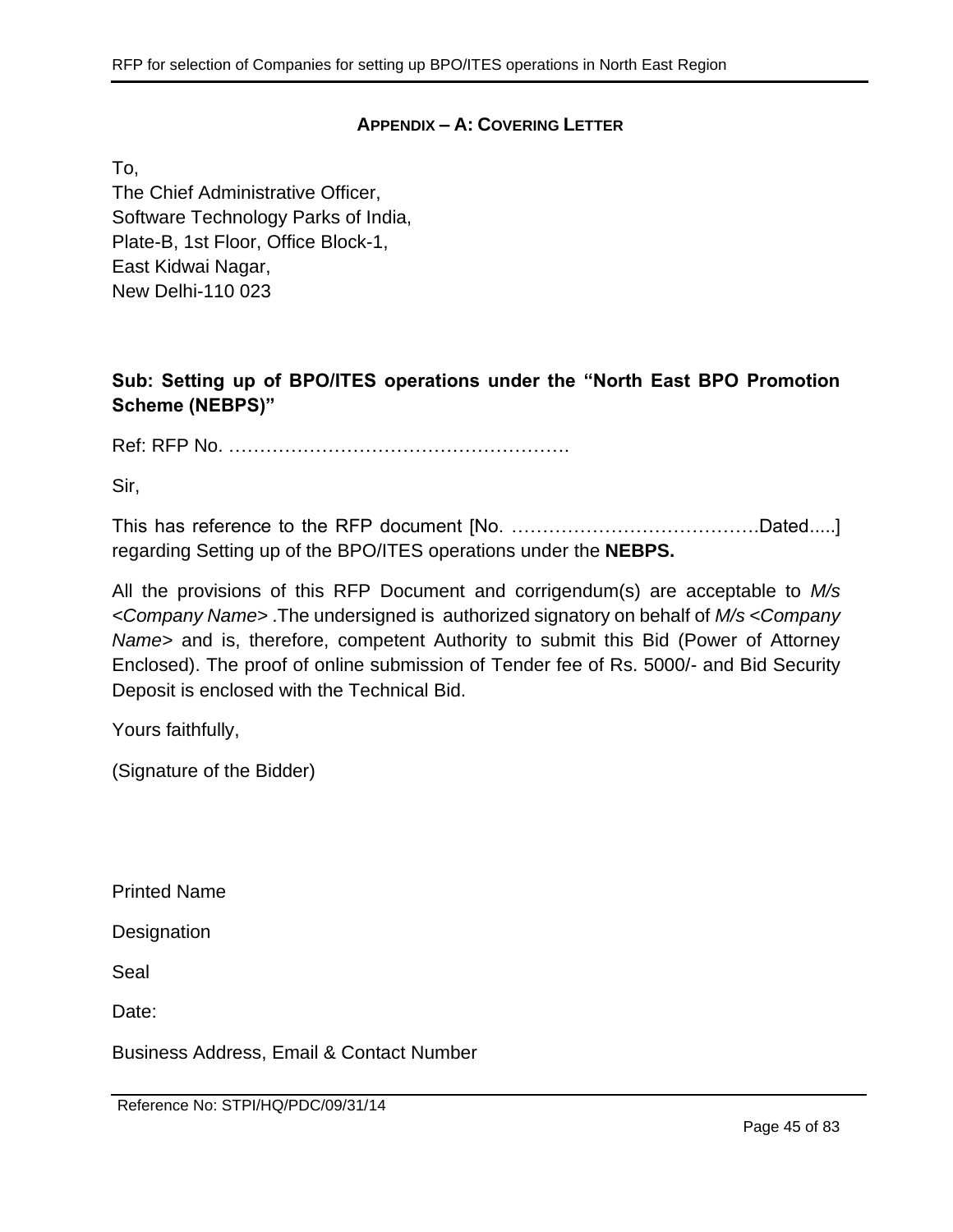| S.<br>No. | <b>Criteria</b>                                                                                                                                                                                                    | <b>Proof of</b><br><b>Documents</b>                          | <b>Bidder's</b><br><b>Response</b><br>(Yes/No) | <b>Document</b><br><b>Evidence</b><br>(Page<br><b>Number</b><br>references) |
|-----------|--------------------------------------------------------------------------------------------------------------------------------------------------------------------------------------------------------------------|--------------------------------------------------------------|------------------------------------------------|-----------------------------------------------------------------------------|
| 1.        | Registered in India under<br>Companies Act 1956/2013<br>Limited<br>Liability<br>or<br>Partnership Act 2008                                                                                                         | Copy of Certificate<br>of Incorporation                      |                                                |                                                                             |
| 2.        | Undertaking to operate for<br>a minimum period of 3<br>years and commitment to<br>employ at least 1.5 times<br>the number of seats, for<br>which the bid is submitted.                                             | Self Certification by<br>Authorized<br>the<br>Representative |                                                |                                                                             |
| 3.        | Proof of Ownership of the<br>premise for setting<br><b>up</b><br><b>BPO/ITES</b><br>operations<br>(provide<br>documentary<br>evidence).<br><b>OR</b>                                                               | As applicable                                                |                                                |                                                                             |
|           | <b>Details</b><br><b>of</b><br>lease<br><b>of</b><br>premises for at least 3<br>with<br>years<br>area<br>and<br>location along with copy of<br>lease agreement for setting<br>up BPO/ITES operations.<br><b>OR</b> |                                                              |                                                |                                                                             |
|           |                                                                                                                                                                                                                    |                                                              |                                                |                                                                             |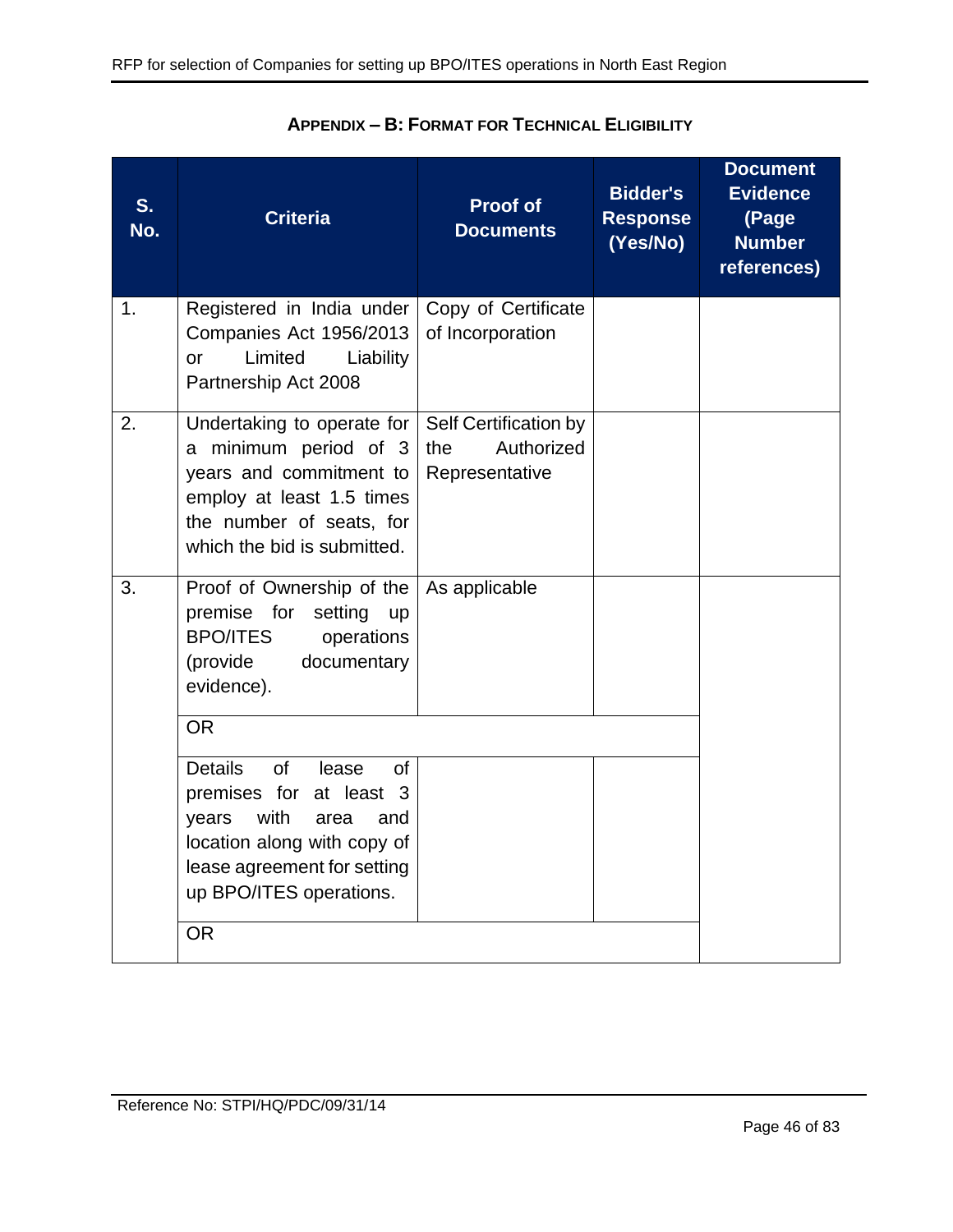|    | Undertaking<br>take<br>to<br>appropriate<br>premise<br>(@40sq.ft./seat) on lease<br>for at least 3 years for<br><b>BPO/ITES</b><br>setting<br><b>up</b><br>operations. |                                                                  |  |
|----|------------------------------------------------------------------------------------------------------------------------------------------------------------------------|------------------------------------------------------------------|--|
| 4. | Annual turnover of the<br>eligible Indian company as<br>laid down in the eligibility<br>criteria.                                                                      | Copy of Balance<br>Sheet/Chartered<br>Accountant<br>Certificate. |  |
|    | Please provide details as<br>Table-A below.                                                                                                                            | Copy of IT Returns<br>for immediate past<br>3 years.             |  |
|    | of Consortium<br>In.<br>case<br>please provide details as<br>Table-B below.                                                                                            |                                                                  |  |
| 5. | Positive Net worth of the<br>eligible Indian company as<br>on last audited FY, CA<br>certified.                                                                        | Chartered<br>Accountant<br>Certificate.                          |  |
| 6. | Technical<br>resource<br>availability                                                                                                                                  | Attach copy of CVs<br>of 5 key resources.                        |  |
| 7. | Should<br>not<br>be<br>under<br>declaration of ineligibility<br>for corrupt or fraudulent<br>practices or blacklisted by<br>any of the Government<br>agencies          | Furnish<br>Undertaking as per<br><b>Appendix-D</b>               |  |
| 8. | <b>The</b><br>necessary<br>permissions<br>and<br>registration required as per                                                                                          | Furnish necessary<br>supporting<br>documents/                    |  |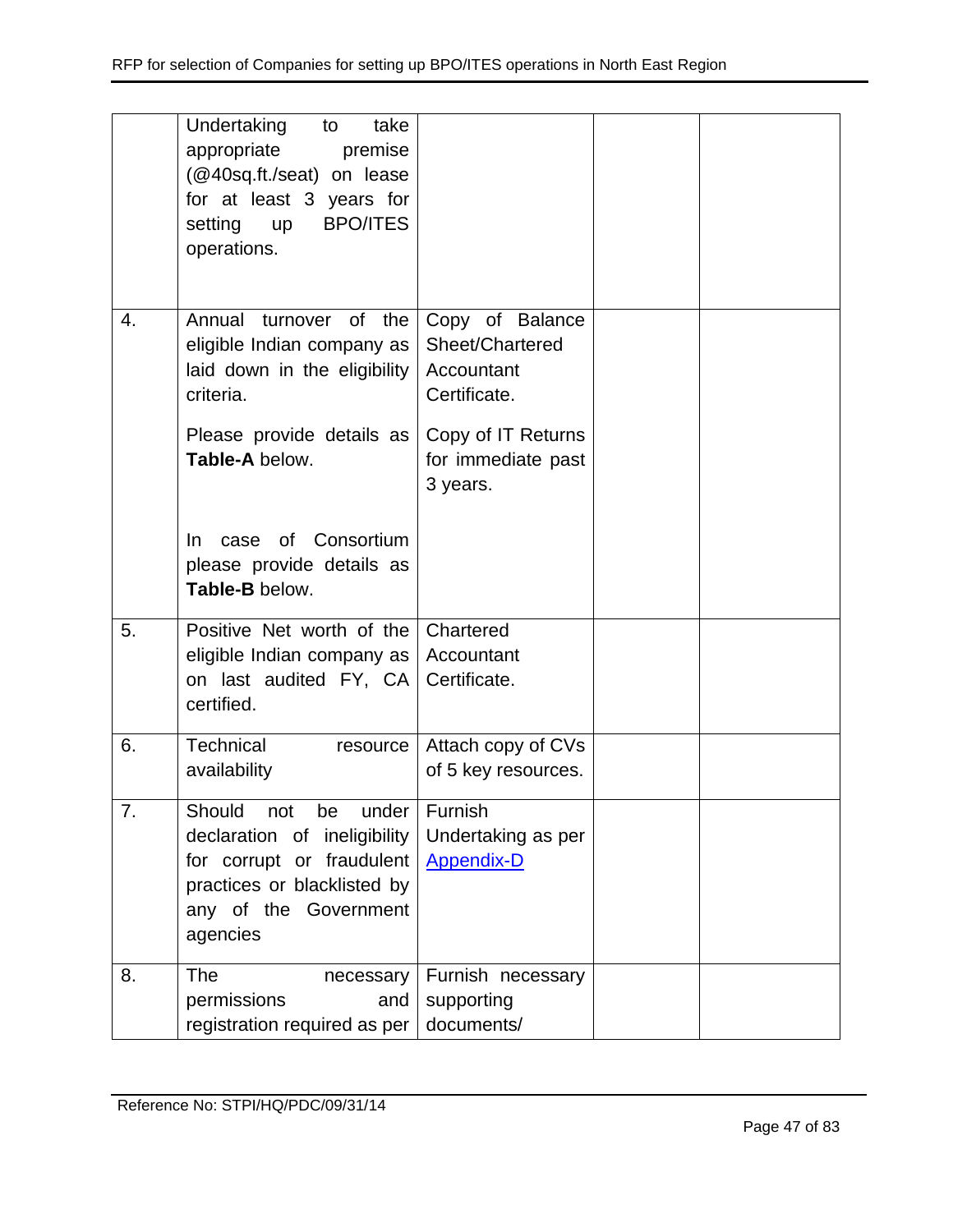|     | the DoT guidelines w.r.t.<br>BPO operations.                                                                                                                                                                                                                                           | registration<br>certificates.                                     |  |
|-----|----------------------------------------------------------------------------------------------------------------------------------------------------------------------------------------------------------------------------------------------------------------------------------------|-------------------------------------------------------------------|--|
| 9.  | The<br>registration<br>certificate(s)<br>other<br>and<br>applicable documents such<br>as PAN, Service tax, VAT,<br>Labour department, GST<br>etc., and<br>other<br>any<br>statutory requirements to<br>operate in the region where<br>willing to setup Operations,<br>to be submitted. | Furnish applicable<br>registration<br>certificates/<br>documents. |  |
| 10. | Details of Seats applied in<br>State along<br>each<br>with<br>location<br>wise<br>seats<br>distribution as per Table-C                                                                                                                                                                 |                                                                   |  |
| 11  | Contact details<br>as<br>per<br><b>Table-D</b>                                                                                                                                                                                                                                         |                                                                   |  |
| 12  | <b>Bidder Bank Account detail</b><br>as per Table-E                                                                                                                                                                                                                                    |                                                                   |  |
| 13  | Detail if investment started<br>for the operation after<br>previous round of NEBPS<br>bidding (Table-F)                                                                                                                                                                                |                                                                   |  |

*Note: Please enclose the supporting documents in the same sequence as mentioned in above table. Bidder must note that the information sought in above table should be filled properly and completely. Noncompliance to this may lead to cancellation of bid.*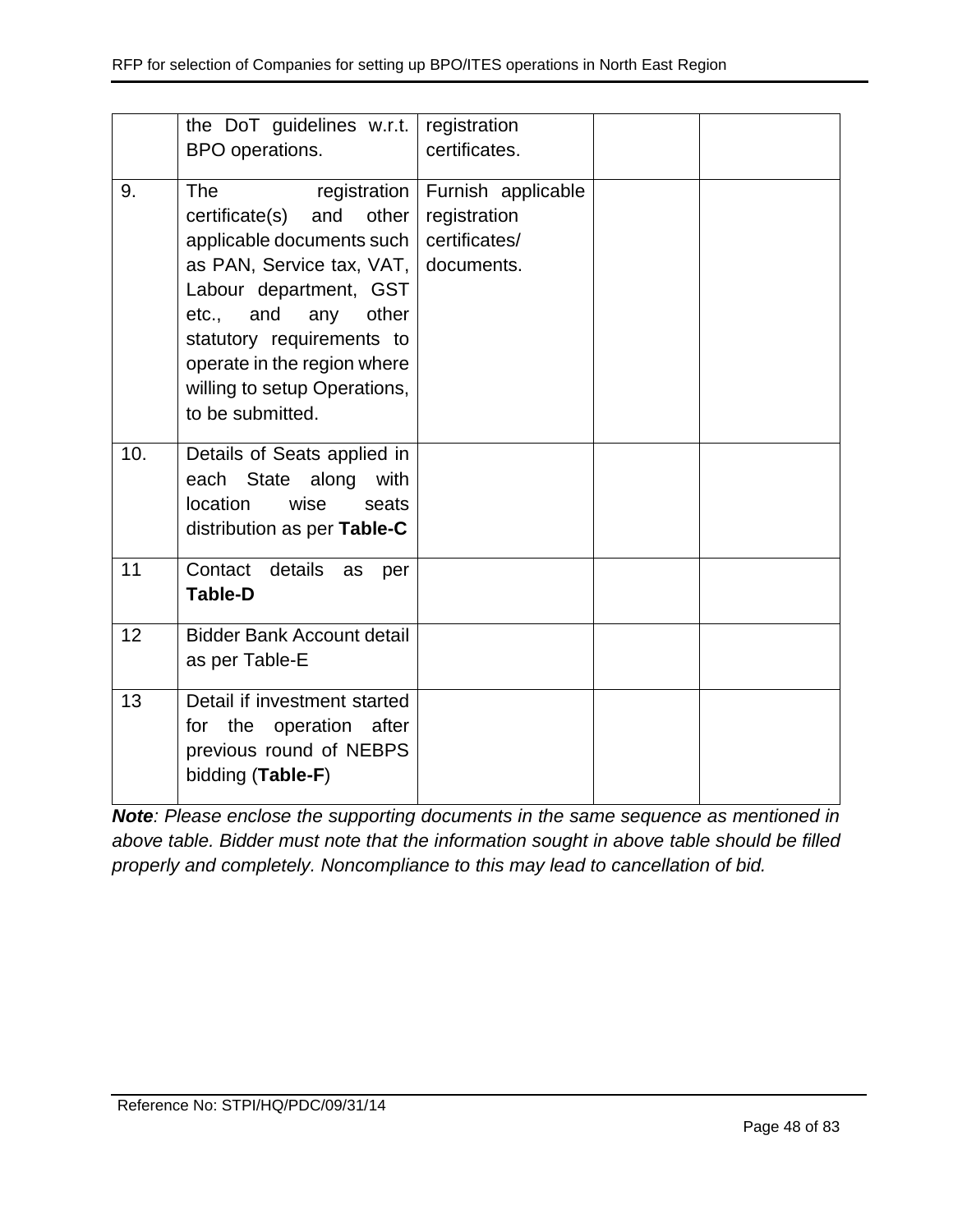| Name of Bidder | <b>Annual turnover - in Rs Lakhs</b> |  |                   |         |
|----------------|--------------------------------------|--|-------------------|---------|
|                | FY 2016-17 FY 2017-18                |  | <b>FY 2018-19</b> | Average |
|                |                                      |  |                   |         |

*Table A: Annual Turnover of Bidder*

## *Table B: Equity Share Holding Pattern of Consortium*

| S.<br>No.     | Name of the<br><b>Consortium</b><br><b>Member</b> | Status- eligible Indian Co./<br><b>Entrepreneur/ Local</b><br><b>Entrepreneur/Society</b> | <b>Equity share holding</b><br>percentage |
|---------------|---------------------------------------------------|-------------------------------------------------------------------------------------------|-------------------------------------------|
| $\mathbf 1$ . |                                                   |                                                                                           |                                           |
| $\mathcal{P}$ |                                                   |                                                                                           |                                           |
| 3.            |                                                   |                                                                                           |                                           |

*Note: Please furnish the following:*

- *1) Copy of Balance Sheet, IT returns of Consortium Partners with CA Certificate.*
- *2) Copy of the agreement indicating responsibility of each consortium partner.*
- *3) Copy of the Domicile of the State in case of Local Entrepreneur as Consortium Partner*

## *Table C: Details of Seats applied across States*

| <b>State/UT</b> | Name of<br><b>City, District</b> | <b>Number of seats</b> | <b>Total Seats in a</b><br><b>State</b> |
|-----------------|----------------------------------|------------------------|-----------------------------------------|
|                 | (i)                              |                        |                                         |
|                 | (ii)                             |                        |                                         |
|                 |                                  |                        |                                         |
|                 | <b>Total seats across States</b> |                        |                                         |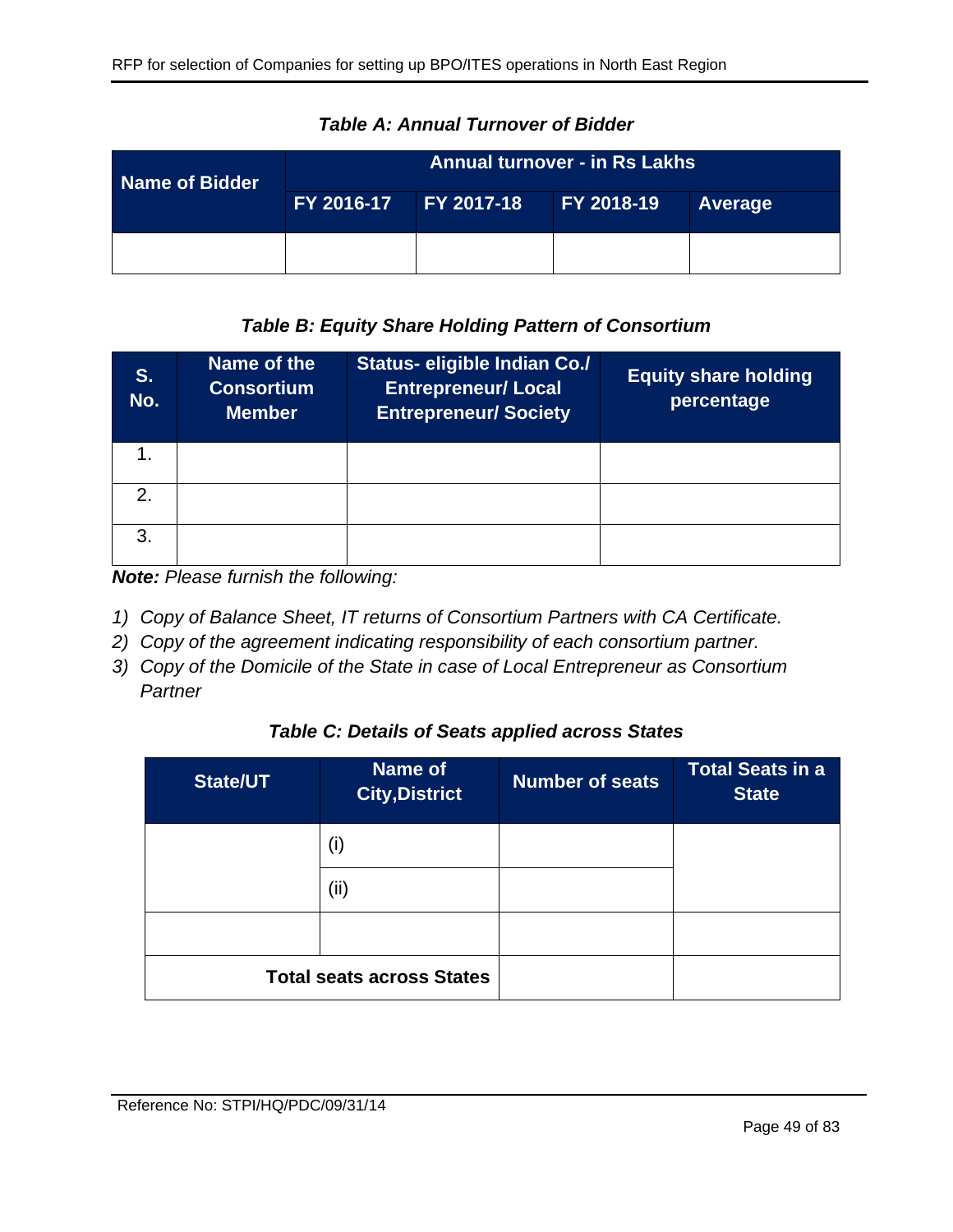## **Table D: Contact details of bidder**

| <b>Contact Person Name</b>       |                       |             |              |                 |
|----------------------------------|-----------------------|-------------|--------------|-----------------|
| <b>Registered Office Address</b> |                       |             |              |                 |
| <b>Address Line1</b>             | <b>Address Line 2</b> | <b>City</b> | <b>State</b> | <b>Pin Code</b> |
|                                  |                       |             |              |                 |
| <b>Communication Address</b>     |                       |             |              |                 |
| <b>Address Line1</b>             | <b>Address Line 2</b> | <b>City</b> | <b>State</b> | <b>Pin Code</b> |
|                                  |                       |             |              |                 |
| <b>Contact No.1(Mobile)</b>      |                       |             |              |                 |
| <b>Contact No. 2</b>             |                       |             |              |                 |
| <b>Email ID 1</b>                |                       |             |              |                 |
| <b>Email ID 2</b>                |                       |             |              |                 |
| Fax No.                          |                       |             |              |                 |

*Note: In case of consortium, contact detail as per Table - D above should be provided for all consortium partners.*

(Authorized Signatory for the Bidder)

Name:

Date:

Contact Number:

E-mail:

Reference No: STPI/HQ/PDC/09/31/14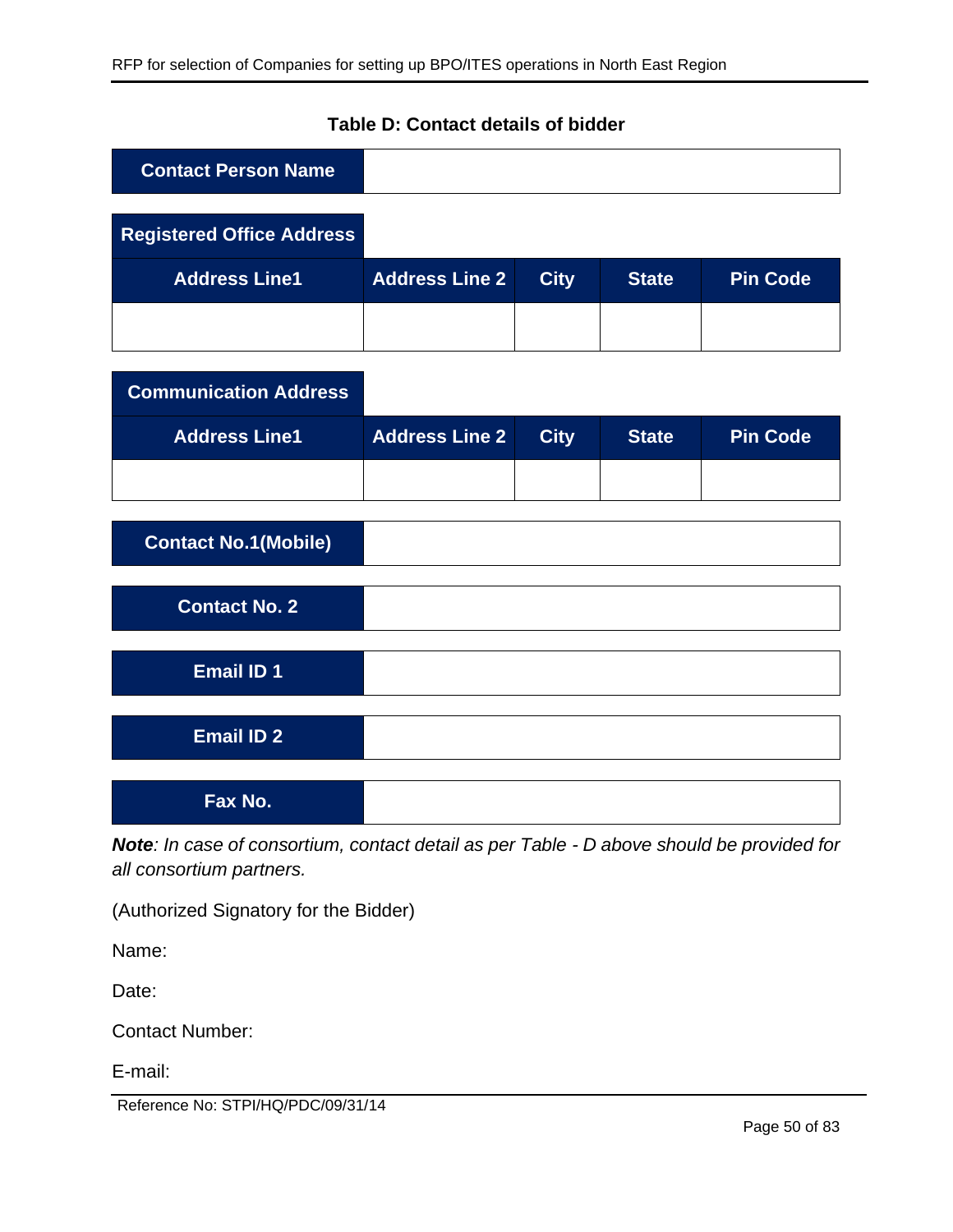#### **Table–E: Bidder Bank Account Details**

| <b>Name of Account Holder</b> |  |
|-------------------------------|--|
| <b>Account No.</b>            |  |
| <b>Bank</b>                   |  |
| <b>IFSC Code</b>              |  |
| <b>Bank Branch Address</b>    |  |

Note: If applicable, the EMD/Bid Security will be released to the above mentioned account.

(Authorized Signatory for the Bidder)

Name:

Date:

Contact Number:

E-mail: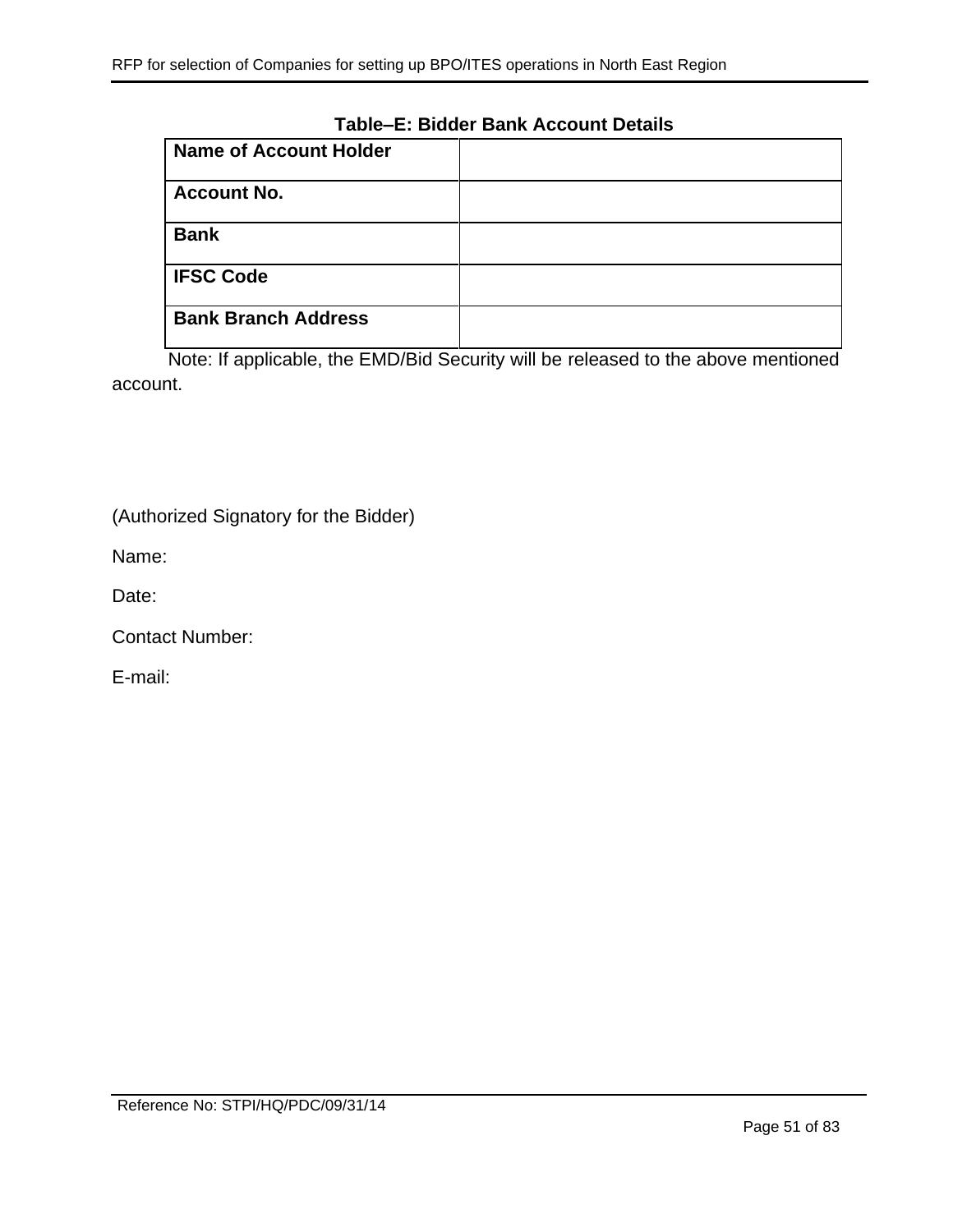# **Table–F: Detail of the BPO/ITES unit, if eligible investment started after previous round of NEBPS bidding**

| SI No. | <b>Location</b> | <b>State</b> | Date on    | <b>Complete Address of the</b>     | No. of      |
|--------|-----------------|--------------|------------|------------------------------------|-------------|
|        | (City/Town      |              | which      | <b>BPO/ITES unit, if available</b> | regular     |
|        |                 |              | eligible   |                                    | employees   |
|        |                 |              | capital    |                                    | at present, |
|        |                 |              | investment |                                    | if employed |
|        |                 |              | started    |                                    |             |
|        |                 |              |            |                                    |             |
| 1      |                 |              |            |                                    |             |
|        |                 |              |            |                                    |             |

**Note:** Fill details for each applicable location/setup

(Authorized Signatory for the Bidder)

Name:

Date:

Contact Number:

E-mail: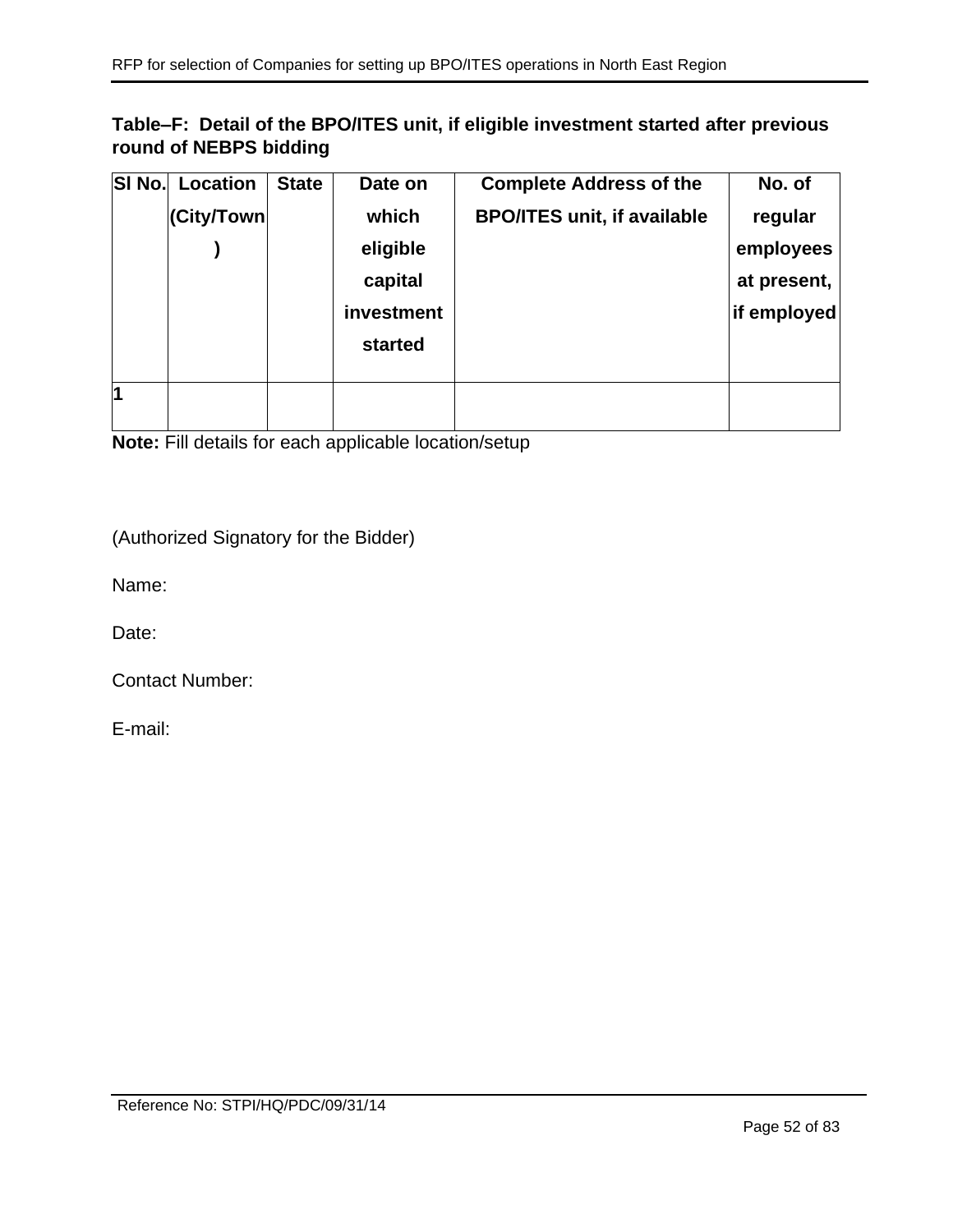| <b>Location</b> | Name of the<br><b>Customer/</b><br>organization | <b>Projects</b><br><b>Executed</b> | <b>Contact</b><br><b>Name</b> | <b>Contact</b><br>number (Phone Mail ID<br>/ mobile) |  |
|-----------------|-------------------------------------------------|------------------------------------|-------------------------------|------------------------------------------------------|--|
|                 |                                                 |                                    |                               |                                                      |  |
|                 |                                                 |                                    |                               |                                                      |  |
|                 |                                                 |                                    |                               |                                                      |  |
|                 |                                                 |                                    |                               |                                                      |  |
|                 |                                                 |                                    |                               |                                                      |  |
|                 |                                                 |                                    |                               |                                                      |  |
|                 |                                                 |                                    |                               |                                                      |  |
|                 |                                                 |                                    |                               |                                                      |  |

**APPENDIX – C: BIDDER'S CLIENT REFERENCE**

Bidders should highlight their expertise in executing such projects.

(Authorized Signatory for the Bidder)

**Name:** 

**Date:** 

**Contact Number:** 

**e-Mail ID:**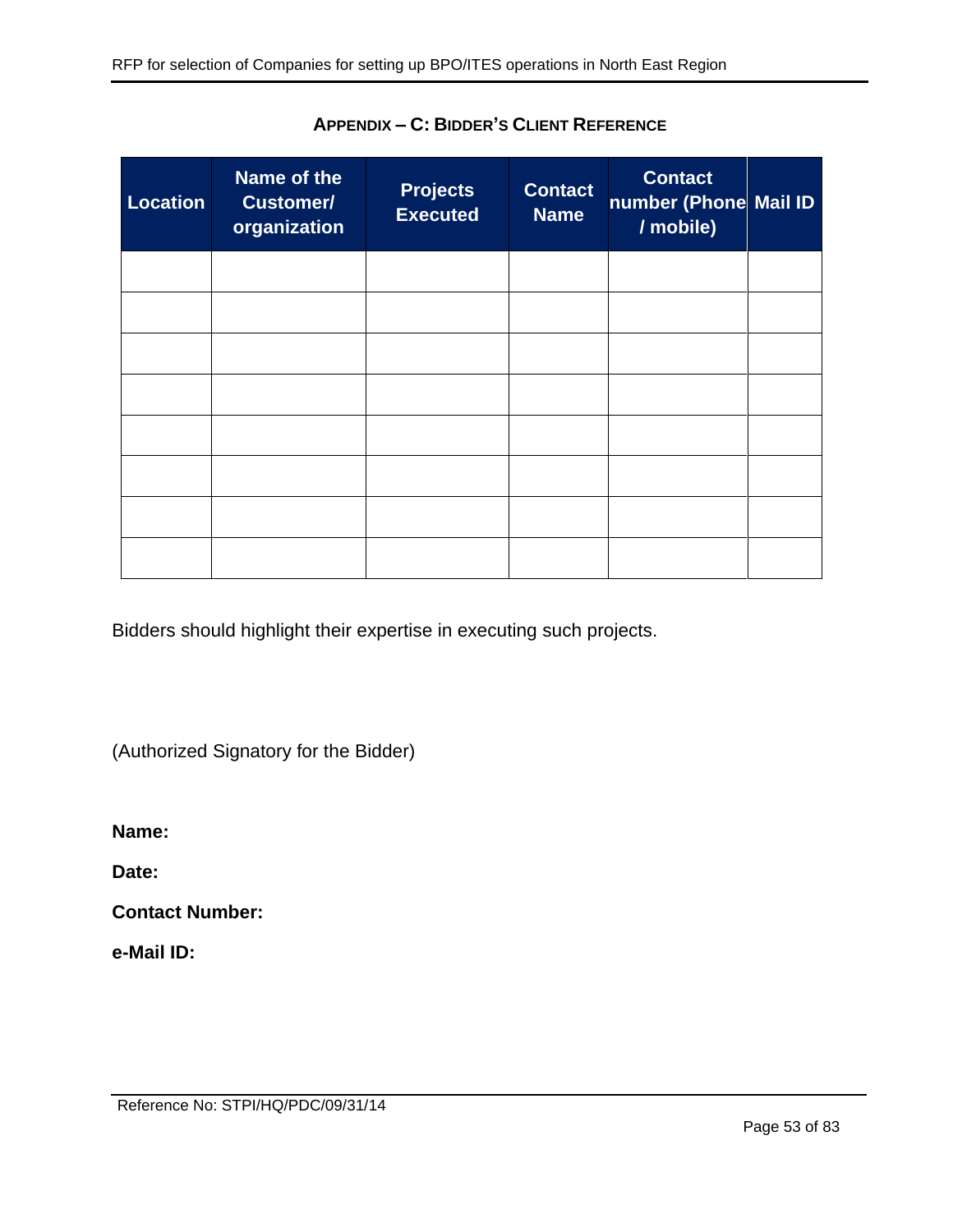#### **APPENDIX – D: DECLARATION REGARDING CLEAN TRACK RECORD**

#### <span id="page-53-0"></span>**To**,

The Chief Administrative Officer, Software Technology Parks of India Plate-B, 1st Floor, Office Block-1, East Kidwai Nagar, New Delhi-110 023

Sir,

This has reference to the RFP document [No. ………………………………….Dated.] regarding Setting up of the BPO/ITES operations under the **NEBPS**.

I hereby declare that M/s \_\_\_\_\_ (Company Name) \_\_\_\_\_\_\_\_ has not been debarred/black listed by any Government / Semi Government organizations in India. I also certify that I am competent to make this declaration on behalf of the Company.

Yours faithfully,

(Signature of the Bidder)

Printed Name

**Designation** 

Seal

Date:

Business Address, Email & Contact Number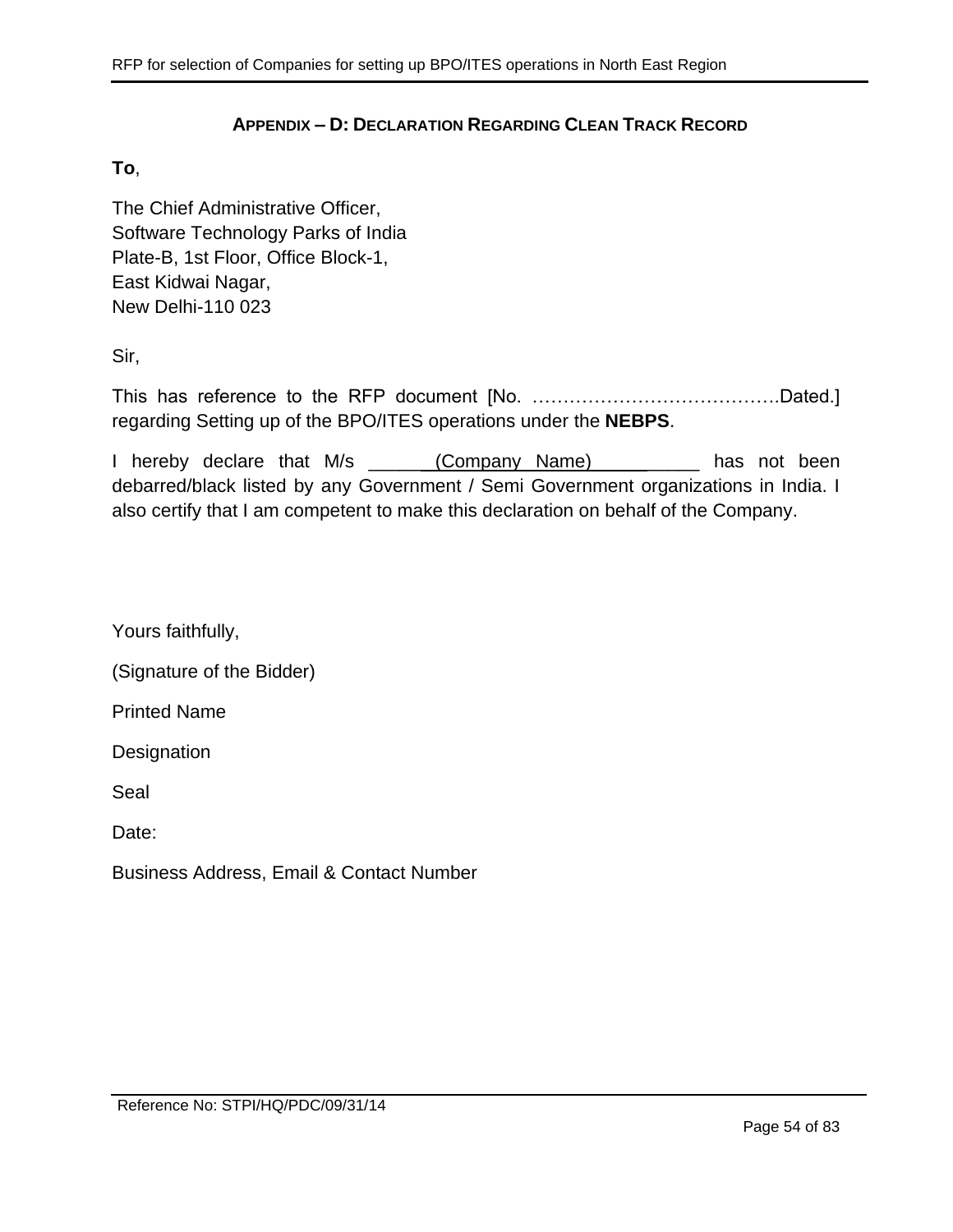<span id="page-54-0"></span>

| S.No.          | <b>Item Description</b>                                                                                                                                                                |
|----------------|----------------------------------------------------------------------------------------------------------------------------------------------------------------------------------------|
| $\mathbf{1}$   | Servers with OS                                                                                                                                                                        |
| $\overline{2}$ | Software and Hardware per license cost for BPO/ITES operations                                                                                                                         |
| 3              | Networking Equipments (Switches, Routers, Firewalls, Voice/Video<br><b>Conferencing Gateways)</b>                                                                                      |
| 4              | Workstations (Desktop, Laptop, Tablets, IP phones, Headsets)                                                                                                                           |
| 5              | Data Storage                                                                                                                                                                           |
| 6              | <b>Structured Cabling</b>                                                                                                                                                              |
| $\overline{7}$ | <b>UPS</b>                                                                                                                                                                             |
| 8              | Printer, Copier, Scanner & Projector                                                                                                                                                   |
| 9              | Refrigerator & Water Purifier                                                                                                                                                          |
| 10             | Fire & Security systems                                                                                                                                                                |
| 11             | <b>Computer Furniture</b>                                                                                                                                                              |
| 12             | Central Air-conditioning equipment, air-conditioning System                                                                                                                            |
| 13             | Captive Diesel Generating Set and transformer of capacity commensurate<br>with the actual requirement of the unit, solar power / Non conventional Energy<br>Generation Set (OPTIONAL)* |
| 14             | <b>Fax Machine</b>                                                                                                                                                                     |
| 15             | Private automatic branch exchange                                                                                                                                                      |
| 16             | <b>Data Communication</b>                                                                                                                                                              |
| 17             | <b>Premise Rental</b>                                                                                                                                                                  |
| 18             | <b>Electricity Charges</b>                                                                                                                                                             |
| 19             | <b>Travelling Allowances for employees</b>                                                                                                                                             |
| 20             | Research and Innovation                                                                                                                                                                |
| 21             | Other misc. goods and services not exceeding 5 % of the total cost of above<br>items including canteen setup, tools, kits and spares etc.                                              |

#### **APPENDIX – E: LIST OF ADMISSIBLE ITEMS FOR FINANCIAL SUPPORT**

\* The unit may avail incentive on Generating Set from the State Govt., if needed.

**Note**: Any item not covered above shall be decided by and permitted by India BPO Promotion Scheme Management Committee (IMC).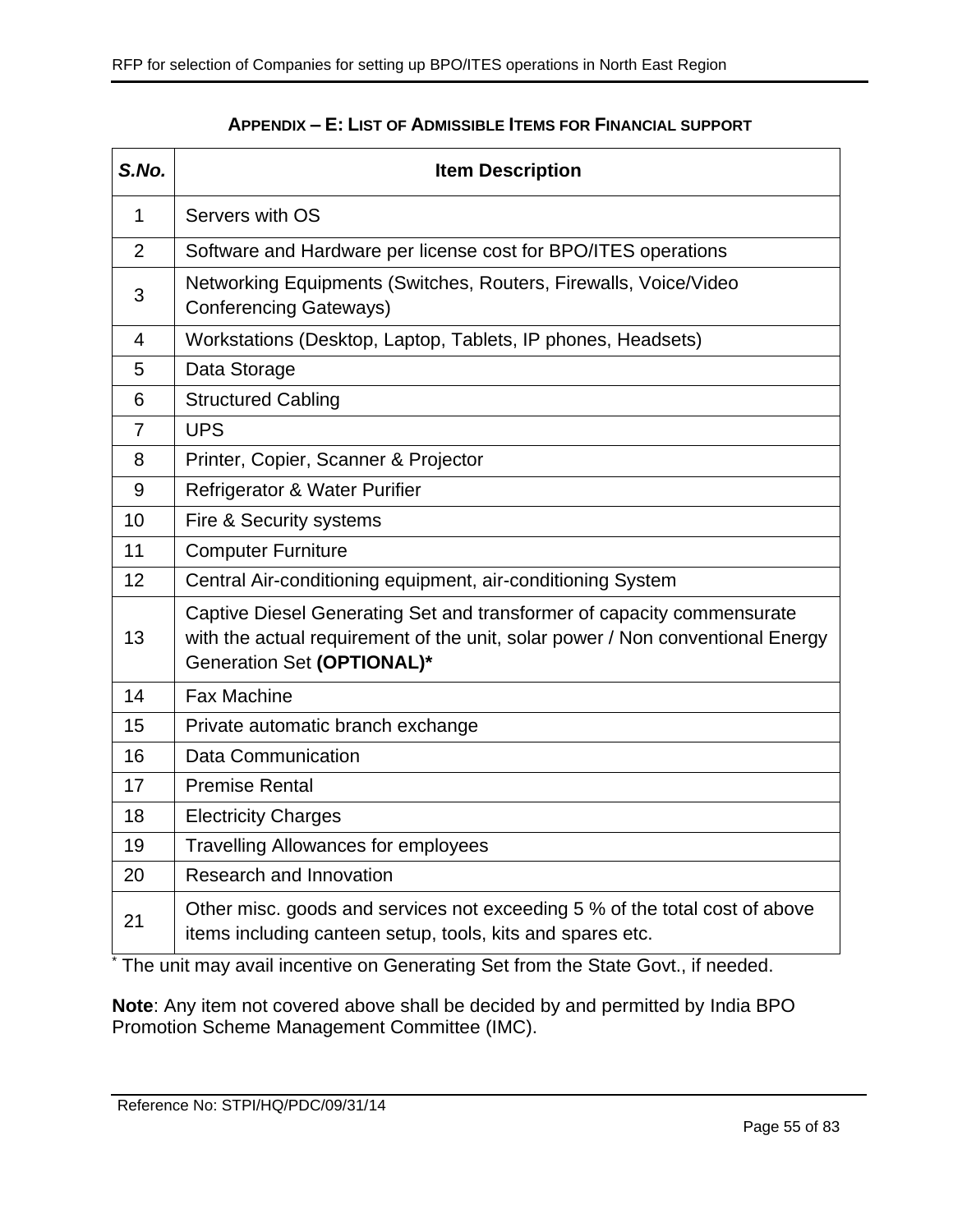## **APPENDIX – F: FORMAT FOR FINANCIAL BID**

Note: **BOQ\_XXXX.xls** is provided along with the tender document in eProcurement portal. Bidder has to download the same, fill it and upload it on to the portal (in Financial bid section). Bidder may refer to the following table while putting the quote:

| Sr. No. | <b>Particulars</b>                                                                                             | <b>INR</b> |
|---------|----------------------------------------------------------------------------------------------------------------|------------|
| a)      | Total estimated financial expenditure per seat                                                                 | X          |
| b)      | Viability Gap Funding(VGF) support per seat<br>under the scheme i.e. 50% of estimated financial<br>expenditure | x/2        |

Bidder's quote should reflect (b). List of admissible items for Financial Support is mentioned in [Appendix-E](#page-54-0)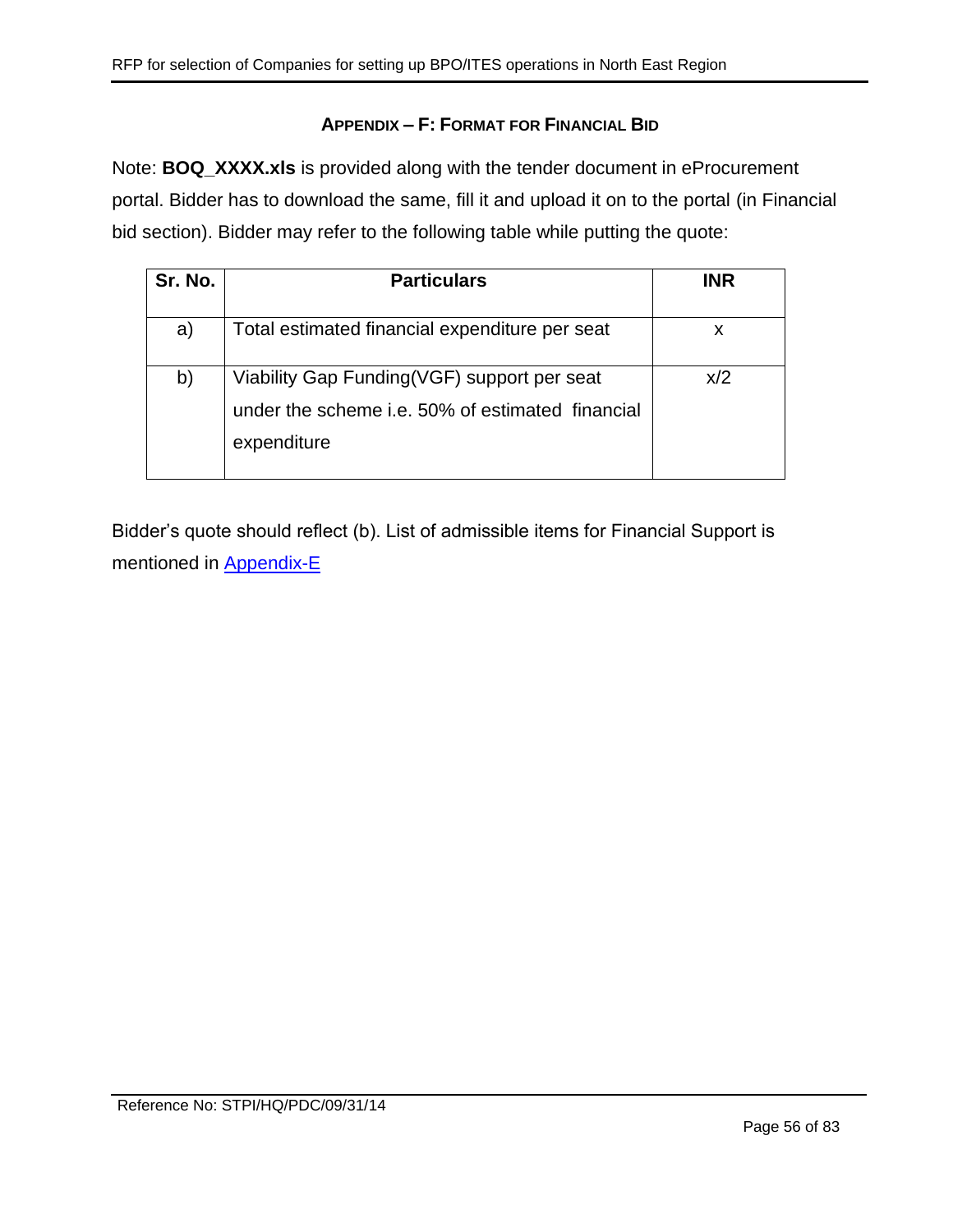| SI.       | <b>Time Periods</b><br><b>Activity</b>                           |                                     |  |
|-----------|------------------------------------------------------------------|-------------------------------------|--|
| <b>No</b> |                                                                  |                                     |  |
| 1.        | Award of In-Principle Approval (IPA) to the<br>successful bidder | T <sub>0</sub>                      |  |
| 2.        | Signing of Master Service Agreement (MSA)                        | T1 : T0 to T0+02 weeks              |  |
| 3.        | Commencement of BPO/ITES operations                              | T2: T0 to $T0 + 06$ months          |  |
|           |                                                                  | T2: T0 to $T0 + 09$ months          |  |
|           |                                                                  | [with penalty                       |  |
|           |                                                                  | as per para 8.(i)]                  |  |
| 4.        | Report to STPI about commencement of                             | $T3: T2$ to $T2 + 02$ weeks         |  |
|           | operation (COO)                                                  |                                     |  |
| 5.        | Verification of COO by STPI                                      | T4: $T3 + 02$ weeks                 |  |
| 6.        | Grant of advance                                                 | T5: $T4 + 04$ weeks, after          |  |
|           |                                                                  | furnishing Bank Guarantee for       |  |
|           |                                                                  | 10% of eligible bid amount and      |  |
|           |                                                                  | its verification by STPI.           |  |
| 7.        | <b>Release of Bid Security Deposit</b>                           | T6: T5                              |  |
|           | (BSD)/Earnest Money Deposit (EMD)                                |                                     |  |
| 8.        | Request for release of VGF1 and special                          | $T7: T2 + 1$ year to T2+ 1 year     |  |
|           | incentives                                                       | and 3 months                        |  |
| 9.        | Request for release of VGF2                                      | T8 : $T2 + 2$ year to $T2 + 2$ year |  |
|           |                                                                  | and 3 months                        |  |
| 10.       | Request for release of VGF3                                      | T9 : $T2 + 3$ year to $T2 + 3$ year |  |
|           |                                                                  | and 3 months                        |  |
| 11.       | Release of BG                                                    | On disbursement of VGF3             |  |

#### **APPENDIX – G: IMPLEMENTATION TIMELINES**

#### **Note:**

- The Time line shown above is the maximum allowable time frames for each activity.
- The timelines are as per English calendar days.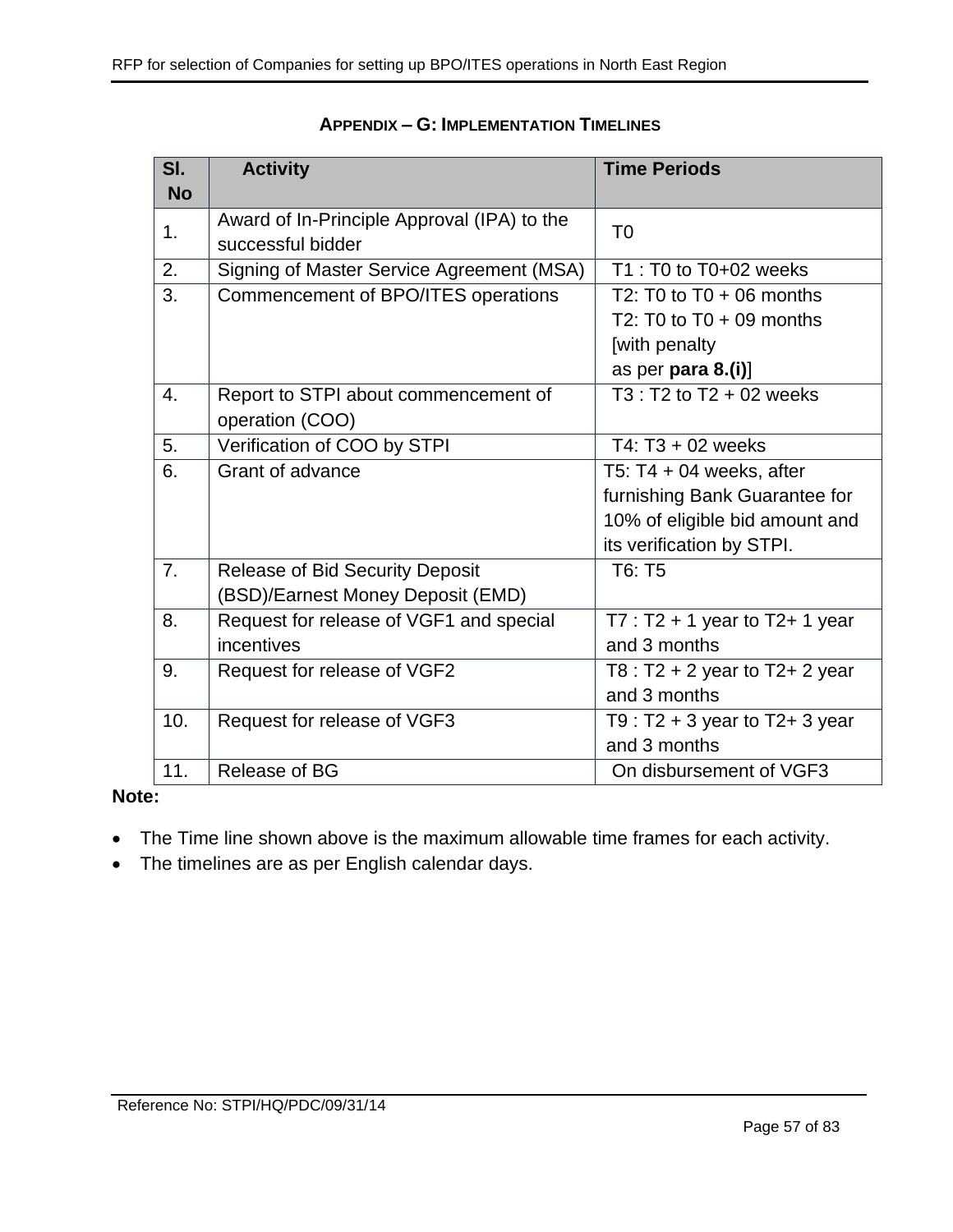## **APPENDIX – H: FORM OF PERFORMANCE BANK GUARANTEE**

### **Form of Financial/Performance Bank Guarantee**

In consideration of the Software Technology Parks of India (hereinafter called "STPI") having agreed to allow M/s. ……………………….. (Hereinafter called "the said BIDDER") from the demand under the terms and conditions of the RFP floated by STPI vide no. .................................... Dt. .................................... along with subsequent corrigendum(if any) under NEBPS and the Master Service Agreement (MSA) signed between STPI & M/s .................................... on .............................. for the work of setting up of BPO/ITES operations at "..............." under NEBPS (hereinafter called "the said Agreement" for furnishing Performance Bond for the due fulfillment by the said Contractor(s) of the terms and conditions in the said Agreement, by production of a BANK GUARANTEE for Indian Rs . . . . . . . (Indian Rs . . . . . .. . . . only).

We .................................... (Name of the Bank) having our Head Office at .................................... and having branch at .................................... referred to as "the Bank" at the request of BIDDER do hereby undertake to pay to STPI an amount not exceeding Indian Rs ................................(Indian Rs ..................................only).

We the Bank do hereby undertake to pay the amounts due and payable under this guarantee without and demure, merely on a demand from STPI stating that the amount claimed is required to meet the recoveries due or likely to be due from the BIDDER. Any such demand made on the Bank shall be conclusive as regards the amount due and payable by the Bank under this guarantee. However, our liability under this guarantee shall be restricted to an amount not exceeding Rs . . . . . . . (Rs . . . . . . . . . . only).

We undertake to pay to the STPI, the amount due under this Guarantee so demanded notwithstanding any dispute to disputes raised by the BIDDER in any suit or proceeding pending before any Court or Tribunal relating thereto, our liability under this present being absolute and unequivocal.

The payment so made by us under this bond shall be a valid discharge of our liability for payment thereunder.

We the Bank further agree that the guarantee herein contained shall remain in full force and effect during the period that would be taken for the performance of the said agreement and that it shall continue to be enforceable till the dues of STPI under or by virtue of the said agreement have been fully paid and its claims satisfied or discharged or till the Project Coordinator on behalf of STPI certifies that the terms and conditions of the

Reference No: STPI/HQ/PDC/09/31/14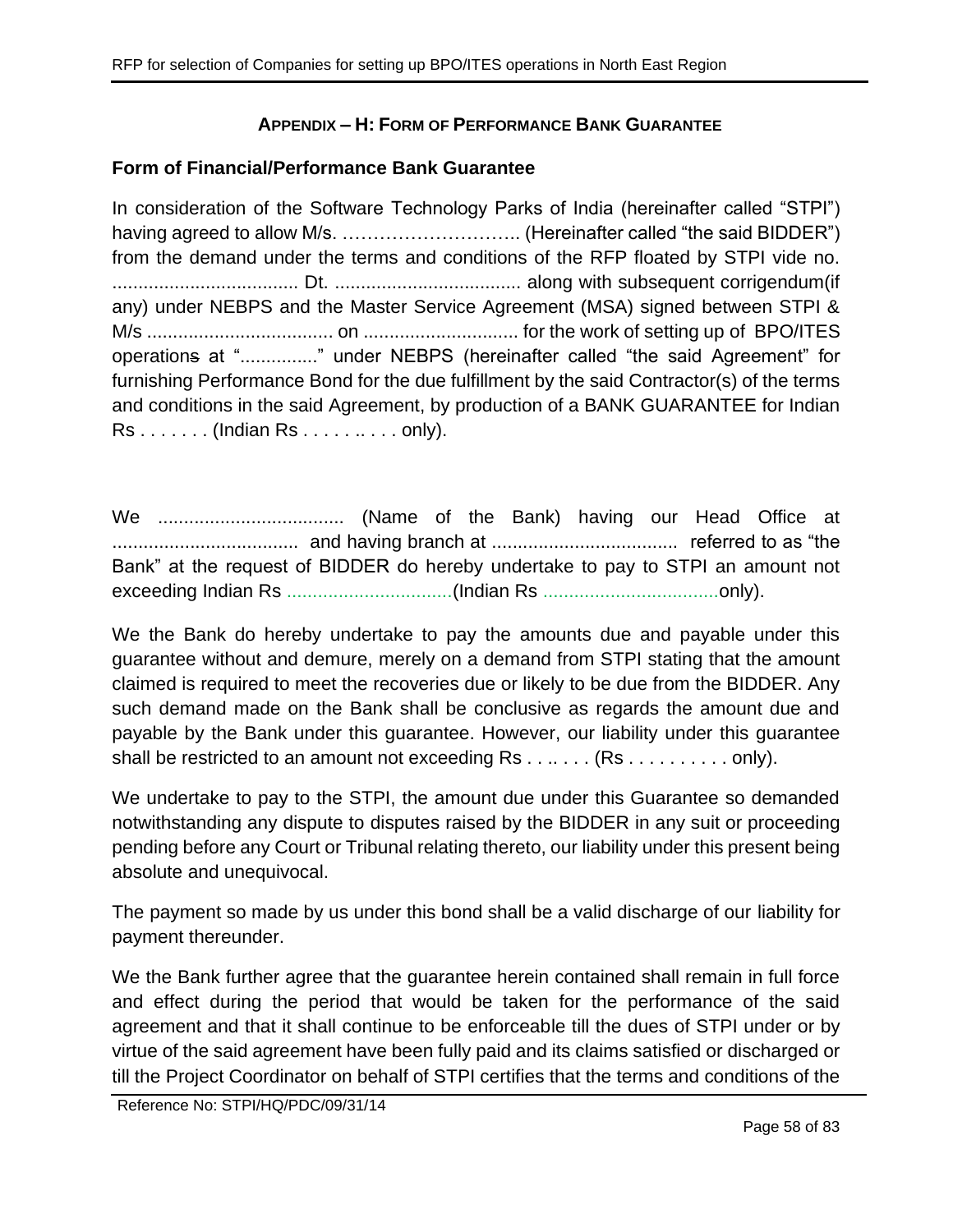said Agreement have been fully and properly carried out by the said BIDDER accordingly discharges this guarantee.

We the Bank further agree with STPI, that STPI shall have the fullest liberty without our consent and without affecting in any manner our obligations hereunder to vary any of the terms and conditions of the said Agreement or to extend time of performance by the said BIDDER from time to time or to postpone for any time or from time to time any of the powers exercisable by STPI against the said BIDDER and to forbear or enforce any of terms and conditions relating to the said agreement and we shall not be relieved from our liability by reason of any such variation or extension being granted to the said BIDDER or for any forbearance act or omission on the part of the STPI or any indulgence by the STPI to the said BIDDER or by any such matter or thing whatsoever which under the law relating to sureties would but for this provision have effect of so relieving us.

This guarantee will not be discharged due to the change in the constitution of the Bank or the BIDDER.

We hereby waive the necessity of your demanding the Successful Bidder before presenting us with the demand.

We the Bank lastly undertake not to revoke this guarantee except with the previous consent of the STPI in writing.

. Notwithstanding anything contained herein before our liability against this guarantee is restricted to Indian Rs . . . . . . . (Indian Rs . . . . . . . . . . only). and it will remain in force till . . . . . ……….. unless a claim or demand in writing is made against us under this guarantee before the expiry of six months from the aforesaid date that is before  $\dots \dots$  of  $\dots$ 

……….. …. ( . . ………………..) all your rights under the said guarantee shall be forfeited and we shall be relieved and discharged from all liability hereunder.

|                                    |  | Dated the day of for (Name of the Bank) Branch. |  |  |
|------------------------------------|--|-------------------------------------------------|--|--|
| <b>WITNESS 1</b>                   |  | <b>WITNESS 2</b>                                |  |  |
|                                    |  |                                                 |  |  |
| Attorney as per Power of Attorney: |  |                                                 |  |  |
| Attorney Number & Date             |  | $\blacksquare$                                  |  |  |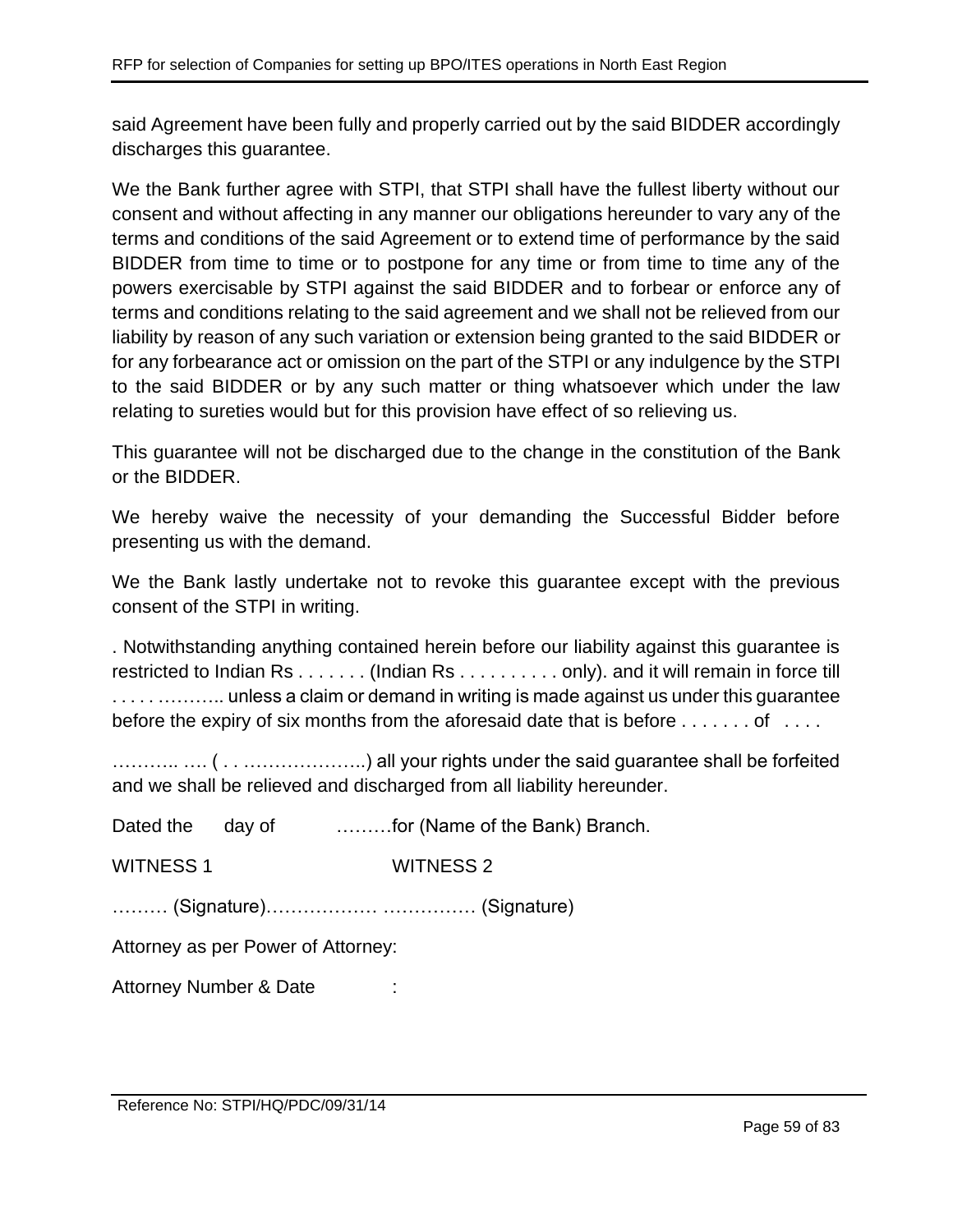#### **APPENDIX – I: IN-PRINCIPLE APPROVAL FORMAT**

M/s ........

................

# **Subject: In-Principle Approval (IPA) to setup BPO/ITES operations under North**  East BPO Promotion **Scheme** (NEBPS)-reg.

This has reference to your bid dated …….., pursuant to the RFP issued by STPI vide ........ dated ...... and subsequent correspondence/discussions (wherever applicable).

2. In the above context, the undersigned is directed to convey the In-Principle Approval (IPA) to M/s ABC Company to setup BPO/ITES operations under NEBPS as per the details given below:-

| Location[State, | <b>Number of</b> | <b>Financial support per seat</b> |
|-----------------|------------------|-----------------------------------|
| City/Town(s)]   | Seats/Location   | $(VGF)^*$                         |
| (1)             | (2)              | (3)                               |
|                 |                  |                                   |

Upto 50% of expenditure incurred on admissible items at each of the location(city/town) subject to above financial support per seat, whichever is lower.

3. M/s ABC has /hasn't bid as consortium.

| <b>Consortium Detail</b>                                                         |  |  |  |  |  |
|----------------------------------------------------------------------------------|--|--|--|--|--|
| SI No.   Consortium partner<br><b>Equity in consortium</b><br><b>Entity type</b> |  |  |  |  |  |
|                                                                                  |  |  |  |  |  |

- 4. M/s ABC Company shall be under obligation to commence its BPO operations within 6 months, from the date of issue of this IPA.
- 5. Please convey your acceptance of the IPA and submit the Master Service Agreement (MSA) separately for each of the location (city/town), duly signed and stamped by the Authorized Signatory within a period of 2 weeks from the date of issue of this IPA.

Sr. Director, STPI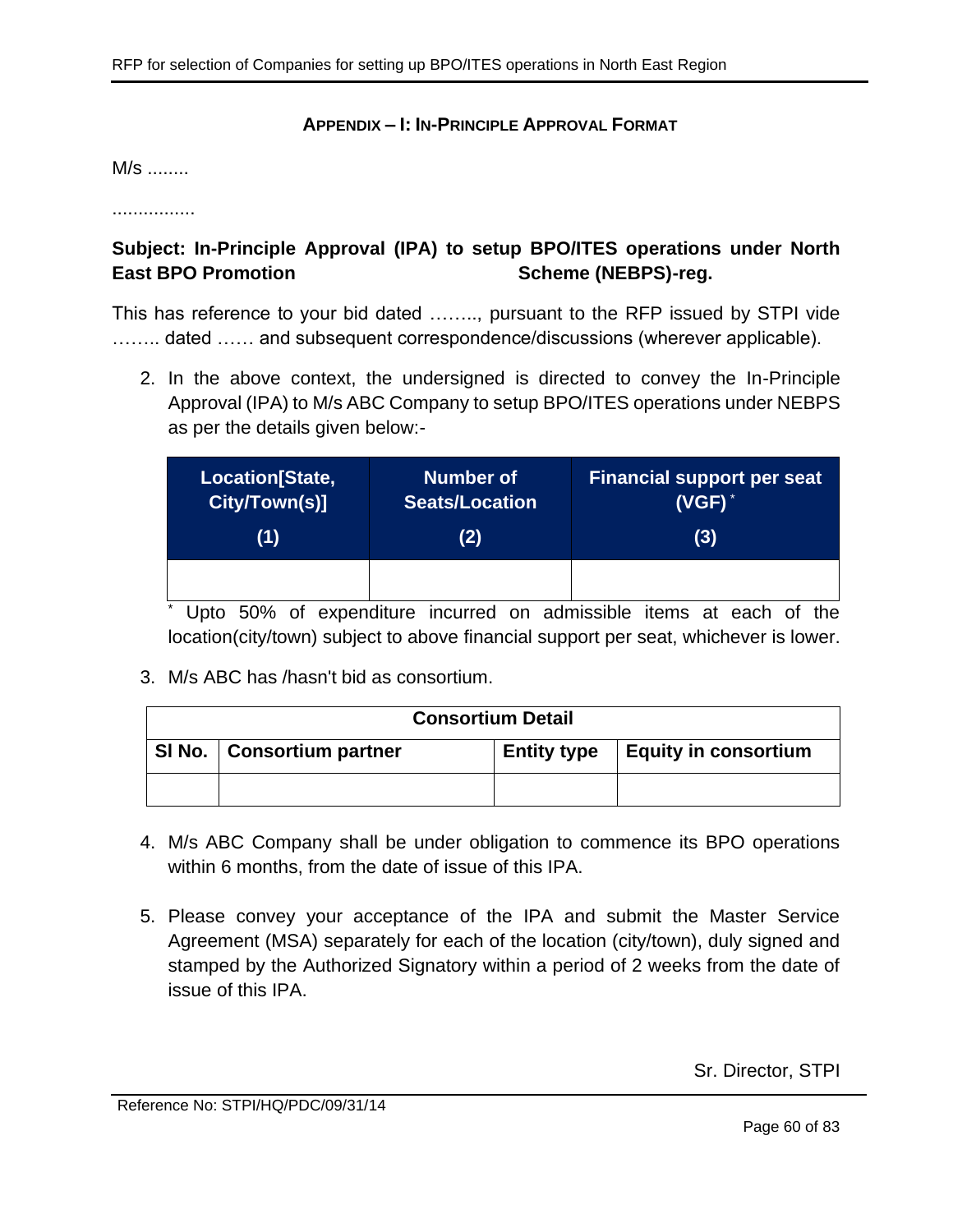Copy to:

(1) Industry Promotion: Software and IT Services Division, Ministry of Electronics and IT, Govt. of India, New Delhi

(2) Secretary (IT) of the concerned State in NER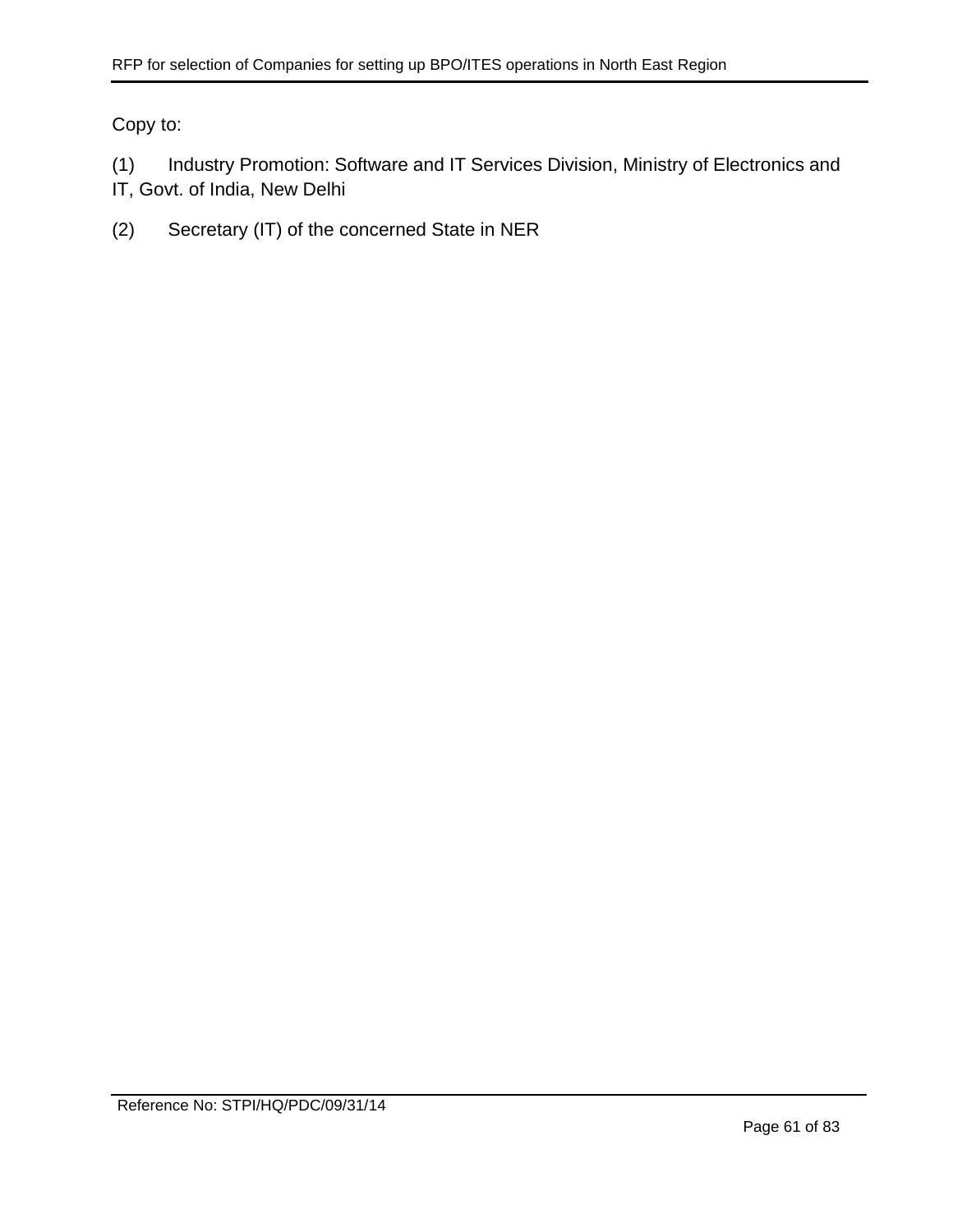### **APPENDIX –J: MSA FORMAT**

Master Service Agreement(MSA) for Setting up of BPO/ITES operation at **"XYZ city/town**" under NEBPS

This **MASTER SERVICE AGREEMENT (MSA)** is made on this day \_\_\_\_\_\_\_\_\_ between **Software Technology Parks of India (STPI),** an autonomous society of Ministry of Electronics and IT, Govt of India, located at Plate-B, 1st Floor, Office Block-1, East Kidwai Nagar, New Delhi-110 023 hereinafter called "FIRST PARTY" which expression shall include its successors-in-interest, legal representatives and permitted assigns, if any;

## **AND**

**M/s \_\_\_\_\_\_\_\_\_\_\_\_Bidder\_\_\_\_\_\_\_\_\_\_\_\_**, **\_\_\_\_\_\_\_\_\_\_\_\_Bidder Address\_\_\_\_\_\_\_\_\_\_\_\_**, India hereinafter called "SECOND PARTY" which expression shall include its successors-in-interest, legal representatives and permitted assigns, if any.

#### WITNESSTH

# **NOW THEREFORE THE PARTIES HERETO HEREBY AGREE AND THIS AGREEMENT WITNESSETH AS FOLLOWS**

#### **Definitions**

**First Party:** STPI, 9th Floor, NDCC-II Building, Jai Singh Road (Opp. Jantar Mantar), New Delhi-110 001, Implementation Agency of the North East BPO Promotion Scheme (NEBPS).

**Second Party:** M/s **\_\_\_\_\_\_\_\_\_\_\_\_Bidder\_\_\_\_\_\_\_\_\_\_\_\_**, **\_\_\_\_\_\_\_\_\_\_\_\_Bidder Address\_\_\_\_\_\_\_\_\_\_\_\_** Represented by its authorized signatory.

**Bid Response:** The bid submitted by the SECOND PARTY accepting the terms of the RFP & Corrigendum if any published by the FIRST PARTY.

**Scheme:** The North East BPO Promotion Scheme proposes to provide the following financial support in the form of Viability Gap Funding (VGF) to eligible Companies, to encourage the growth of the IT Industry in the North Eastern Region (NER) through BPO operations.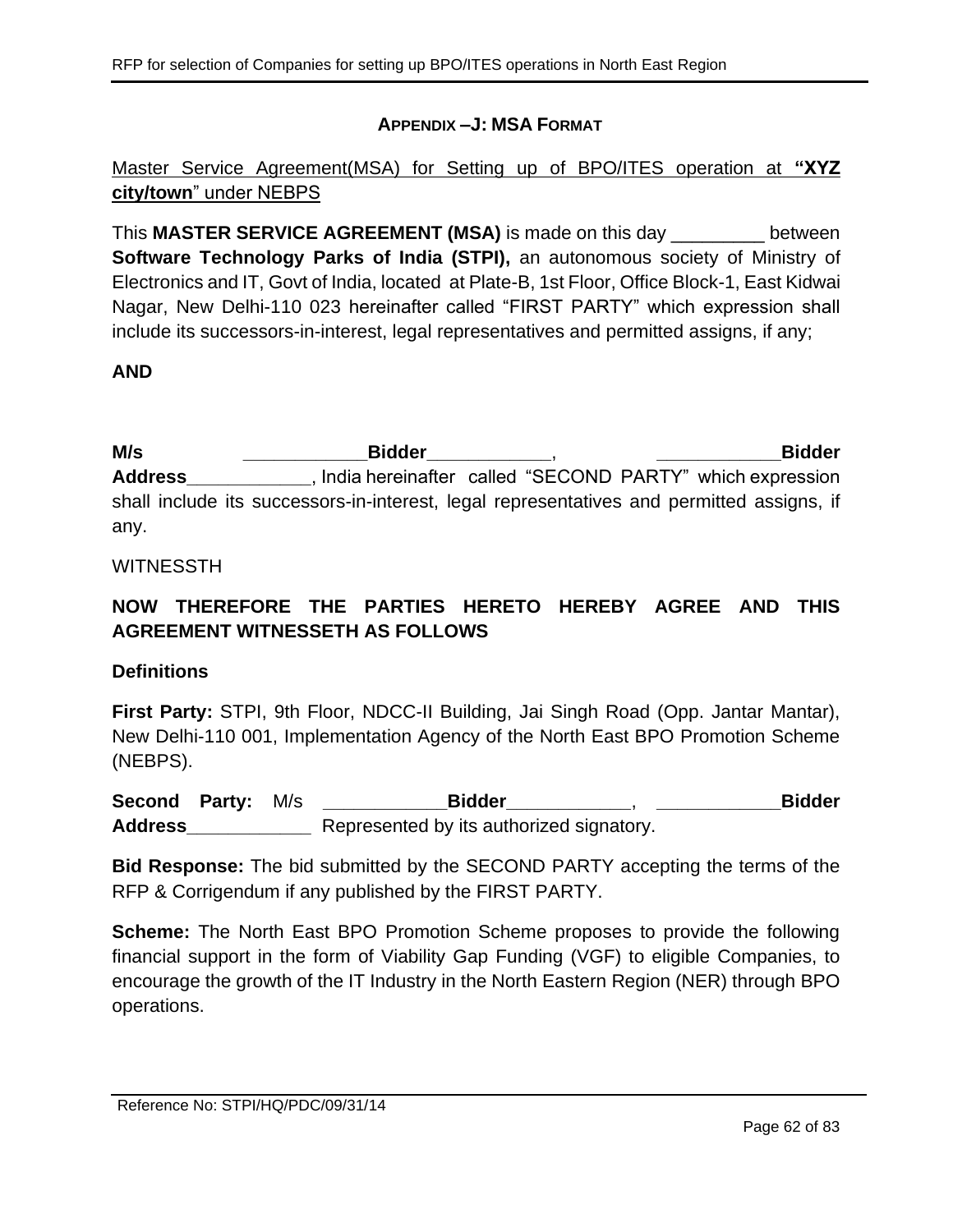**Financial support:** Upto 50% of expenditure incurred on BPO/ITES operations towards capital expenditure (CAPEX) and/or operational expenditure (OPEX) on admissible items (Annexure-II) or Rs. \_\_\_\_Bid Amount\_\_\_\_/- per seat as per IPA, whichever is lower.

**RFP:** The Request for Proposal (RFP) published by the FIRST PARTY for the selection of the companies willing to setup BPO operations and to meet the obligations of the RFP. The RFP document refers to the RFP document …………………………. dated ……………………

**BPO:** The facility setup and operated by the selected bidders in the North East Region.

**1. The terms and conditions contained in RFP issued vide STPI's No. …….. dated …… and IPA issued vide ….. no. …….. dated …….., which may not have been exclusively mentioned in this Agreement, shall however form part of this Agreement.**

## **2 Agreement Period**

This Agreement shall be effective from the date of signing MSA and shall remain valid till the expiry of a period of 3 (three) years from the date of commencement of BPO Operations, excluding the period of VGF claim and disbursement.

#### **3. Financial support**

- 3.1Upto 50% of one time expenditure incurred on BPO/ITES operations towards capital expenditure (CAPEX) and/or operational expenditure (OPEX) on admissible items (Annexure-II) or Rs. Bid Amount /- per seat as per IPA, whichever is lower.
- 3.2A Company, seeking to avail financial support under this scheme, shall be under obligation not to claim the similar financial support under any other Scheme of the Central/State Government concerned. However, other supports not claimed under NEBPS may be availed from other Schemes of Central/State Government

## **4. Commitment of the Second Party**

- 4.1Must commit itself to employ at least 1.5 times the number of seats quoted i.e. employment target.
- 4.2The Second Party shall:
	- (i) Commit to set-up BPO/ITES operations for '........' number of seats and operate it for a minimum period of Three Years from the date of commencement of the BPO operations.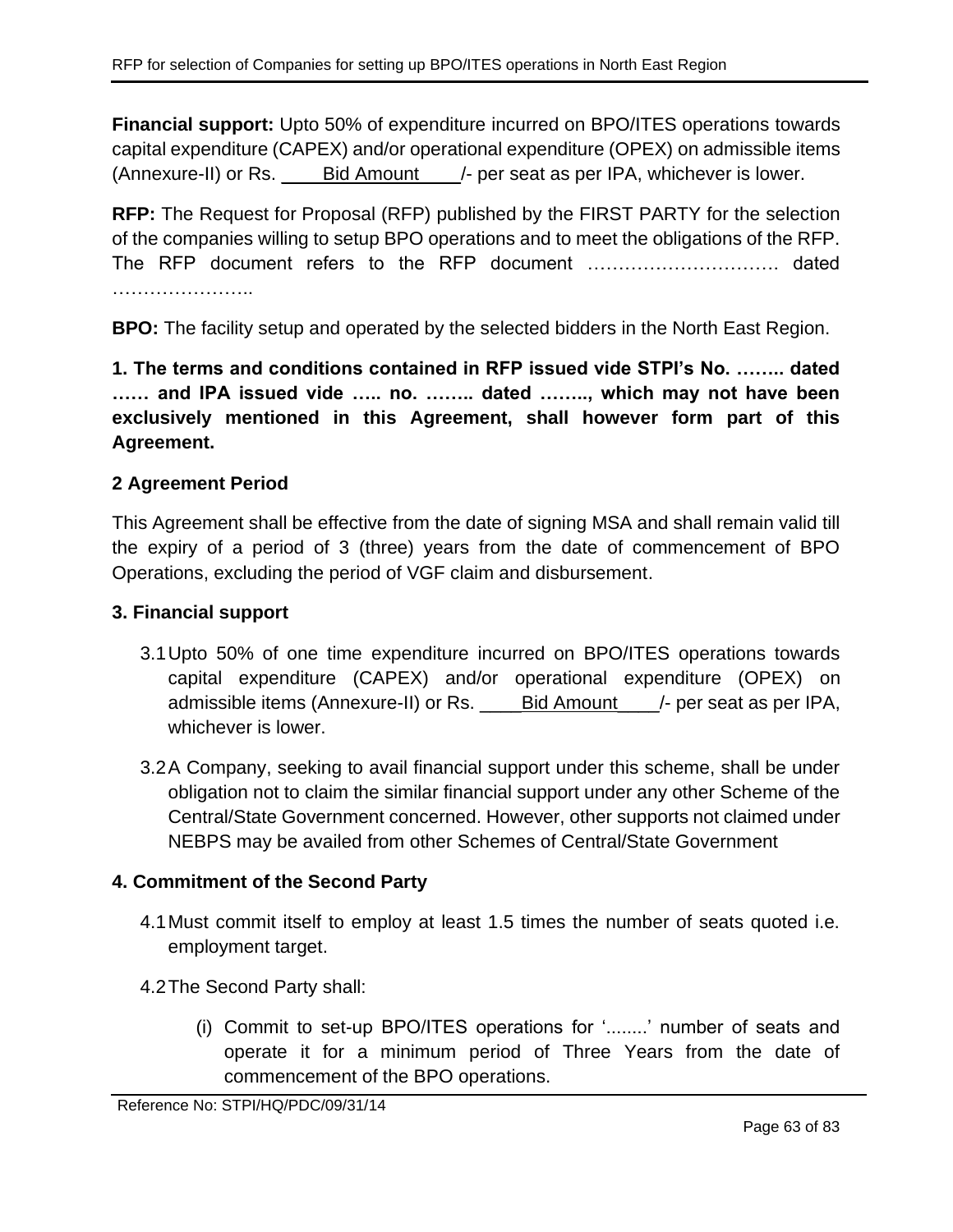(ii) Start operations within 6 months from the date of issue of In-Principle Approval (IPA).

## **5. General Terms and Conditions**

- 5.1The Second Party (BPO Unit) shall be under obligation to commence its BPO/ITES operations within 6 months, from the date of issue of In-Principle Approval (IPA) referred above. If the BPO Unit not able to commence its BPO/ITES operations within the 6 months from issuance of IPA, it can request to give extension not more than 3 months with penalty of 2% per month (for each completed month) of eligible financial support (on pro-rata basis for both installments) after expiry of 6 months duration. Failure to do so shall automatically result in cancellation/termination of IPA/Agreement and Bid Security Deposit (BSD)/Earnest Money Deposit (EMD) will be forfeited.
- <span id="page-63-0"></span>5.2Soon after the commencement of BPO/ITES Operations, the BPO unit shall report the fact of commencement of its operations to STPI within a period of two weeks. The BPO Unit can request for release of advance of 10% of approved financial support as per IPA, after verification of COO by STPI, subject to furnishing Bank Guarantee of 10 *%* of approved financial support as per IPA valid for 3 years from commencement of operation and its verification by STPI. The eligible support as per the agreed amount shall be released in 3 yearly installments, subject to fulfillment of all formalities and compliance with various conditions laid down in RFP and submission of following documents:
	- (a) AADHAAR number of all the regular employees recruited/joined the unit after the issuance of In Principle Approval (IPA).
	- (b) PAN of regular employees recruited/joined the unit after the issuance of In-Principle Approval (IPA).
	- (c) Provident fund account number and Aadhaar linked Universal Account Number (UAN) for the regular employees recruited/joined the unit after the issuance of In Principle Approval (IPA).
	- (d) Proof of Employee State Insurance (ESI) contribution for the regular employees eligible under this scheme and recruited/joined the unit after the issuance of IPA.
	- (e) Proof of State Professional Tax, as applicable.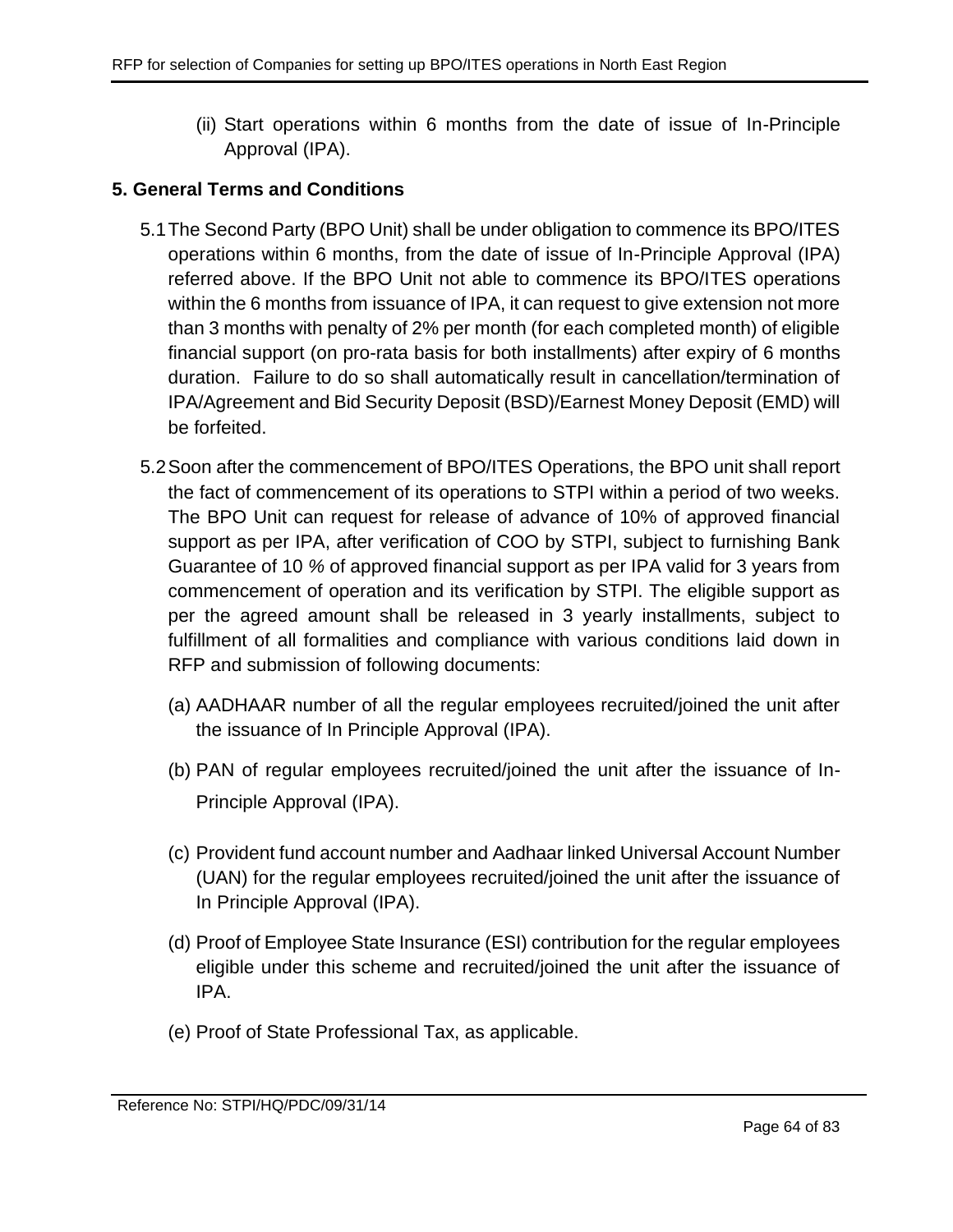- (f) Certificate of disability issued by a medical authority (Notified by State Govt), if applicable.
- (g) Any other relevant documents.
- 5.3**Disbursement of Financial support:** The successful bidder needs to submit proof of expenditure at the time of claiming VGF. The approved amount of financial support will be disbursed in three installments as under:
	- a) **The first installment shall** be upto 40% of the total eligible VGF, to be calculated on pro-rata basis, subject to at least 50% of employment target from commencement of operation and further subject to verification of required proofs/documents and site inspection by STPI. This installment shall be claimed anytime after one year from commencement of operation but not later than fifteen months from commencement of operation.
	- b) **The Second installment** shall be upto 70% of total eligible VGF, to be calculated on pro-rata basis, subject to meeting at least 50% of employment target from commencement of operation and further subject to verification of required proofs/documents and site inspection by STPI. This installment shall be claimed anytime after twenty four months from commencement of operation, but not later than twenty seven months from commencement of operation.
	- c) **The Third installment** shall be upto 100% of total eligible VGF, to be calculated on pro-rata basis, subject to meeting at least 50% of employment target from commencement of operation and further subject to verification of required proofs/documents and site inspection by STPI. This installment shall be claimed anytime after thirty six months from commencement of operation, but not later than thirty nine months from commencement of operation.

**Procedure to calculate employment target for disbursement of financial support:** Average monthly employment for the duration from commencement of operation till the time of request for release of financial support will be considered to calculate the eligible financial support for each installment.

*e.g. Assuming the estimated per seat expenditure for setting up BPO/ITES operations is Rs. 1,60,000/seat then the bid amount of the Unit shall be Rs. 80,000/seat. If the unit wins the bid for 100 seats BPO/ITES operation @ f 80,000/seat and the actual expenditure by the unit is Rs. 1,60,000/seat or more, then the disbursement of financial support in different scenarios will be as under:*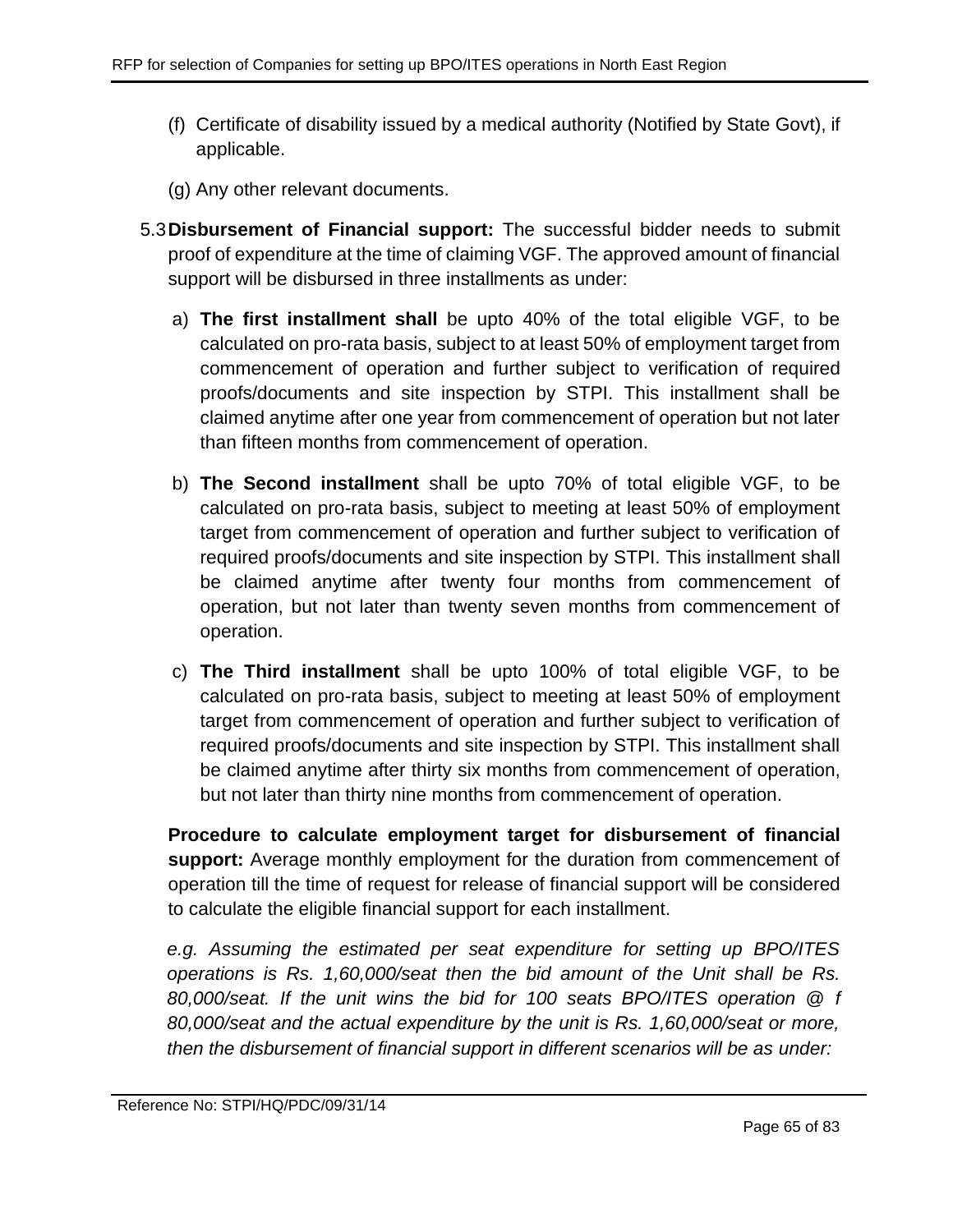| S.<br>N<br>$\mathbf{o}$ | <b>Achieved</b><br>average<br>monthly<br><b>Employment</b><br>Target (E.T.) at<br>the time of<br>claiming 1st<br>installment<br>from<br>commenceme<br>nt t of<br>operation | <b>Disbursed</b><br>amount of<br>financial<br>support in<br>1 <sup>st</sup><br>installmen<br>$t$ ( $X\%$ of<br>$^\star$<br>E.T.<br>40% of<br><b>Total</b><br>financial<br>support -<br>advance<br>amount) | <b>Achieved</b><br>average<br>monthly<br><b>Employment</b><br>Target (E.T.)<br>at the time<br>of claiming<br>2 <sub>nd</sub><br>installment<br>from<br>commencem<br>ent t of<br>operation | <b>Disbursed</b><br>amount of<br>financial<br>support in<br>2 <sup>n</sup> d<br>installment<br>(remarks)<br>$[(X\%$ of<br>E.T. * 70% of<br><b>Total</b><br>financial<br>support) -<br>disbursed<br>amount till<br>1 <sub>st</sub><br>installment | <b>Achieved</b><br>average<br>monthly<br><b>Employment</b><br>Target (E.T.)<br>at the time of<br>claiming 3rd<br>installment<br>from<br>commencem<br>ent t of<br>operation | <b>Disbursed</b><br>amount of<br>financial<br>support in<br>3 <sup>rd</sup><br>installment<br>(remarks)<br>(X%<br>of<br>E.T.<br><b>Total</b><br>financial<br>support) -<br>(disbursed<br>amount till<br>2 <sub>nd</sub><br>installment |
|-------------------------|----------------------------------------------------------------------------------------------------------------------------------------------------------------------------|-----------------------------------------------------------------------------------------------------------------------------------------------------------------------------------------------------------|-------------------------------------------------------------------------------------------------------------------------------------------------------------------------------------------|--------------------------------------------------------------------------------------------------------------------------------------------------------------------------------------------------------------------------------------------------|----------------------------------------------------------------------------------------------------------------------------------------------------------------------------|----------------------------------------------------------------------------------------------------------------------------------------------------------------------------------------------------------------------------------------|
| ı                       | (135)<br>90%<br>persons against<br>E.T. of 150)                                                                                                                            | Rs. 20.8<br>Lakh [Rs.<br>28.8Lakh -<br><b>Rs. 8</b><br>Lakh]                                                                                                                                              | 80%<br>(120)<br>persons<br>E.T.<br>against<br>of 150)                                                                                                                                     | Rs. 16 Lakh<br>[Rs.<br>44.8Lakh<br>$\blacksquare$<br>Rs.<br>28.8<br>Lakh]                                                                                                                                                                        | 70%<br>(105)<br>persons<br>against<br>the<br>target of 150)                                                                                                                | 11.2<br>Rs.<br>Lakh<br>[Rs.<br>56Lakh<br>28.8<br>(Rs.<br>Lakh+Rs. 16<br>Lakh)]                                                                                                                                                         |
| $\mathbf{II}$           | (135)<br>90%<br>persons against<br>E.T. of 150)                                                                                                                            | Rs. 20.8<br>Lakh [Rs.<br>28.8Lakh -<br>* 8 Lakh]                                                                                                                                                          | (135)<br>90%<br>persons<br>against E.T.<br>of 150)                                                                                                                                        | Rs. 21.6<br>Lakh<br>50.4Lakh -<br>Rs. 28.8<br>Lakh]                                                                                                                                                                                              | 90%<br>(135)<br>persons<br>against E.T. of<br>150)                                                                                                                         | Rs.<br>21.6<br>[Rs.<br>Lakh<br>72Lakh<br>(Rs.<br>28.8<br>Lakh+Rs.<br>21.6 Lakh)]                                                                                                                                                       |
| III                     | 60%<br>(90)<br>persons against<br>E.T. of 150)                                                                                                                             | Rs. 11.2<br>Lakh [Rs.<br>19.2Lakh -<br><b>Rs. 8</b><br>Lakh]                                                                                                                                              | (135)<br>90%<br>persons<br>against E.T.<br>of 150)                                                                                                                                        | Rs. 31.2Lakh<br>[Rs. 50.4 lakh<br>- Rs. 19.2<br>Lakh)                                                                                                                                                                                            | 80%<br>(120)<br>persons<br>against E.T. of<br>150)                                                                                                                         | Rs.13.6<br>Lakh [Rs. 64<br>lakh - (Rs.<br>19.2<br>Lakh + $(Rs.$<br>31.2 Lakh)                                                                                                                                                          |
| IV                      | 60%<br>(90)<br>persons against<br>E.T. of 150)                                                                                                                             | Rs. 11.2<br>Lakh [Rs.<br>19.2Lakh -<br>8 Lakh]                                                                                                                                                            | (135)<br>90%<br>persons<br>against E.T.<br>of 150)                                                                                                                                        | Rs. 31.2Lakh<br>[Rs. 50.4 lakh<br>- Rs. 19.2<br>Lakh)                                                                                                                                                                                            | 100%<br>(150)<br>persons<br>against E.T. of<br>150)                                                                                                                        | 29.6<br>Rs.<br>Lakh [Rs. 80<br>lakh - (Rs.<br>19.2<br>Lakh + $(Rs.$<br>31.2 Lakh)                                                                                                                                                      |

**Disbursement of Special Incentives**: The special incentives as mentioned in RFP Para [2.3](#page-6-0) are subject to meeting at least 50% of employment target from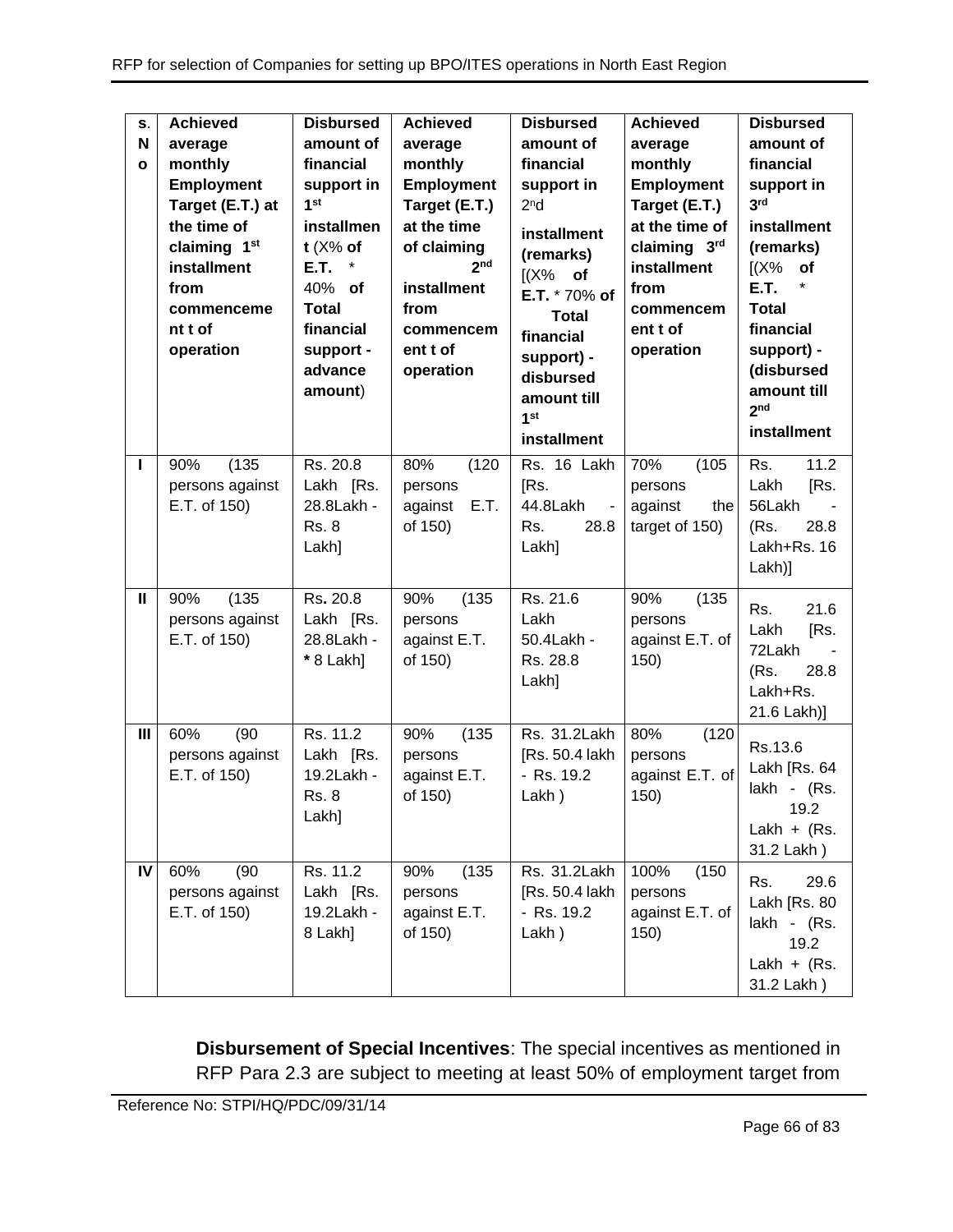commencement of operation. These incentives are to be provided on claim with/after the disbursement of 1<sup>st</sup> installment of VGF on production of documentary proofs of employment as per Para [5.2](#page-63-0) above and further subject to fulfillment of following conditions:

- **a) Training Incentive:** As per condition mentioned in RFP Para [2.3.](#page-6-0)
- **b) Incentive for diversity & inclusion:** As per condition mentioned in RFP Para [2.3](#page-6-0)
- **c) Incentive for providing employment beyond target**: This incentive will be provided to the units providing employment beyond employment target i.e. 1.5 times the number of seats as stated above..
- **d) Incentive for promoting local entrepreneur:** As per condition mentioned in RFP Para [2.3.](#page-6-0)

**Note:** The special incentive(s) may be claimed/disbursed on pro-rata basis along with each VGF disbursement (if applicable). However, disbursements towards these special incentive(s) would be adjusted in final VGF disbursement, if the overall eligibility condition changes from the condition at which the special incentive(s) were disbursed.

5.4The Second party would be required to furnish a Bank Guarantee of 10% of the approved financial support as per IPA from a Public Sector bank or Scheduled Commercial Bank, valid for a period of 3 years before the release of 10% advance of the approved financial support as per IPA (excluding period of claim). If the unit doesn't claim the 10% advance, then the Bid Security deposited by the unit will be retained as Performance Security and will be released after completion of 3 years from commencement of operation (excluding the period of VGF claim and disbursement).

## **6 Stakeholder and their responsibilities**

#### **6.1Role of First Party**

- To monitor the implementation of the Project, review its performance and provide regular feedback to NMC.
- To release appropriate financial support to the eligible companies after verification of the documents and other checks & balances.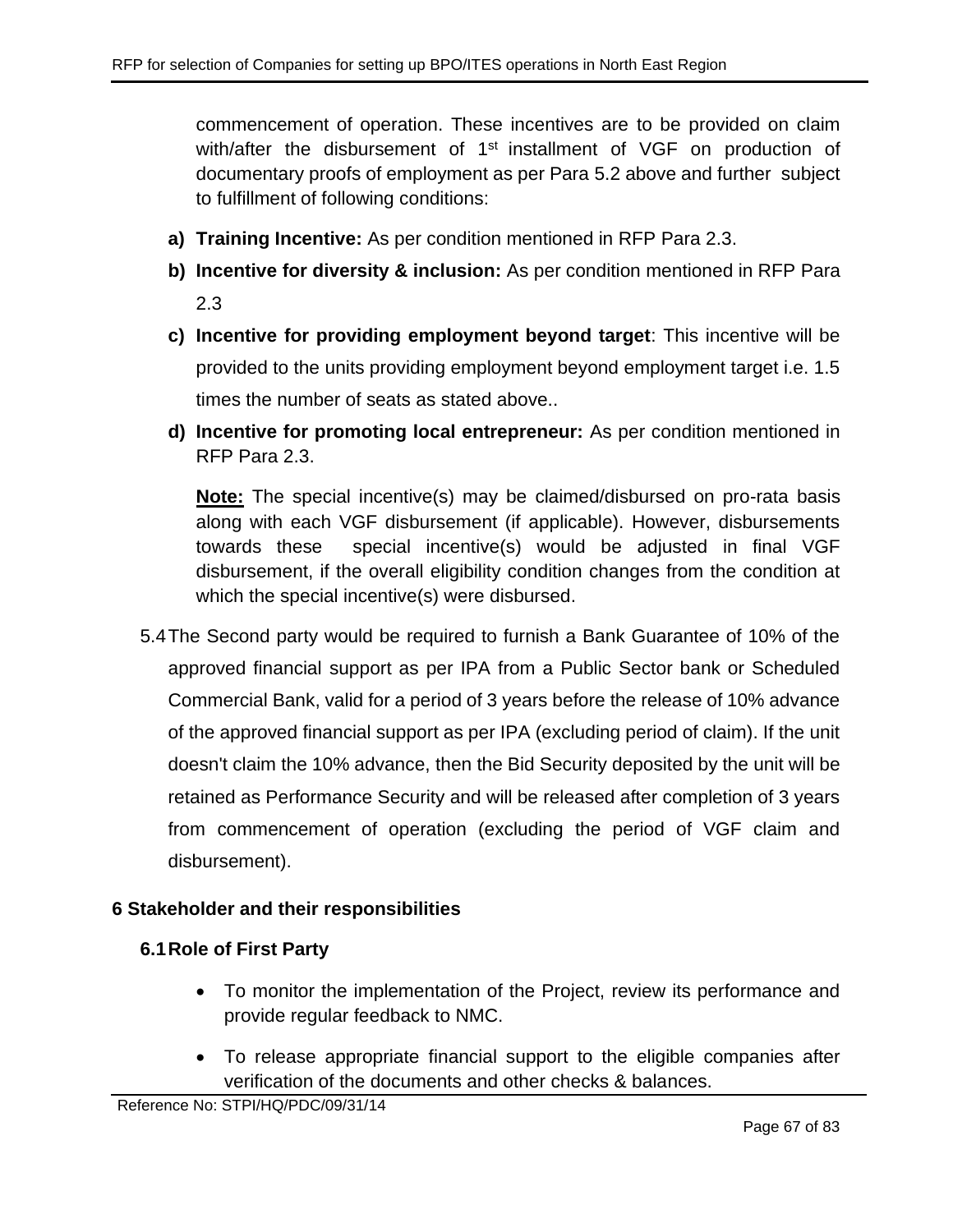• To maintain separate accounts for this scheme and the same be covered under the internal audit of STPI.

#### **6.2Role of Second Party: The Second Party shall:**

- Setup BPO/ITES operations in North Eastern Region, at the approved location.
- Generate business from the Open Market.
- Operate & Maintain the facility at least during the entire contract period.
- Absorb all the risk and costs associated with setting up and O&M phases of the BPO operations.
- Encourage employment of local youth of NER for the BPO operations.
- Employ at least 1.5 times the number of seats (employment target), of the total quoted seats.
- Make efforts to employ 3 times the number of seats to fulfill the vision of the scheme.

#### **6.3 Responsibility Matrix**

| SI.<br><b>No</b> | <b>Activity</b>                                                                                                                      | <b>STPI</b> | <b>Successfu</b><br>I Bidder |
|------------------|--------------------------------------------------------------------------------------------------------------------------------------|-------------|------------------------------|
| 1.               | Procurement and installation of Capital Equipment<br>(Hardware, Software etc) that are required for setting<br>up of BPO operations. |             | V                            |
| 2.               | Recruitment of manpower and Training                                                                                                 |             | V                            |
| 3.               | Confirmation<br><b>BPO/ITES</b><br>of<br>0f<br>commencement<br><b>Operations</b>                                                     | $\sqrt{ }$  | $\mathcal{N}$                |
| 4.               | Operations and Maintenance of BPO for the entire<br>agreement period.                                                                |             | $\mathcal{N}$                |
| 5.               | Payment towards financial support (3 Installments)<br>subject to fulfillment of all conditions by the successful<br>bidder           | $\sqrt{ }$  |                              |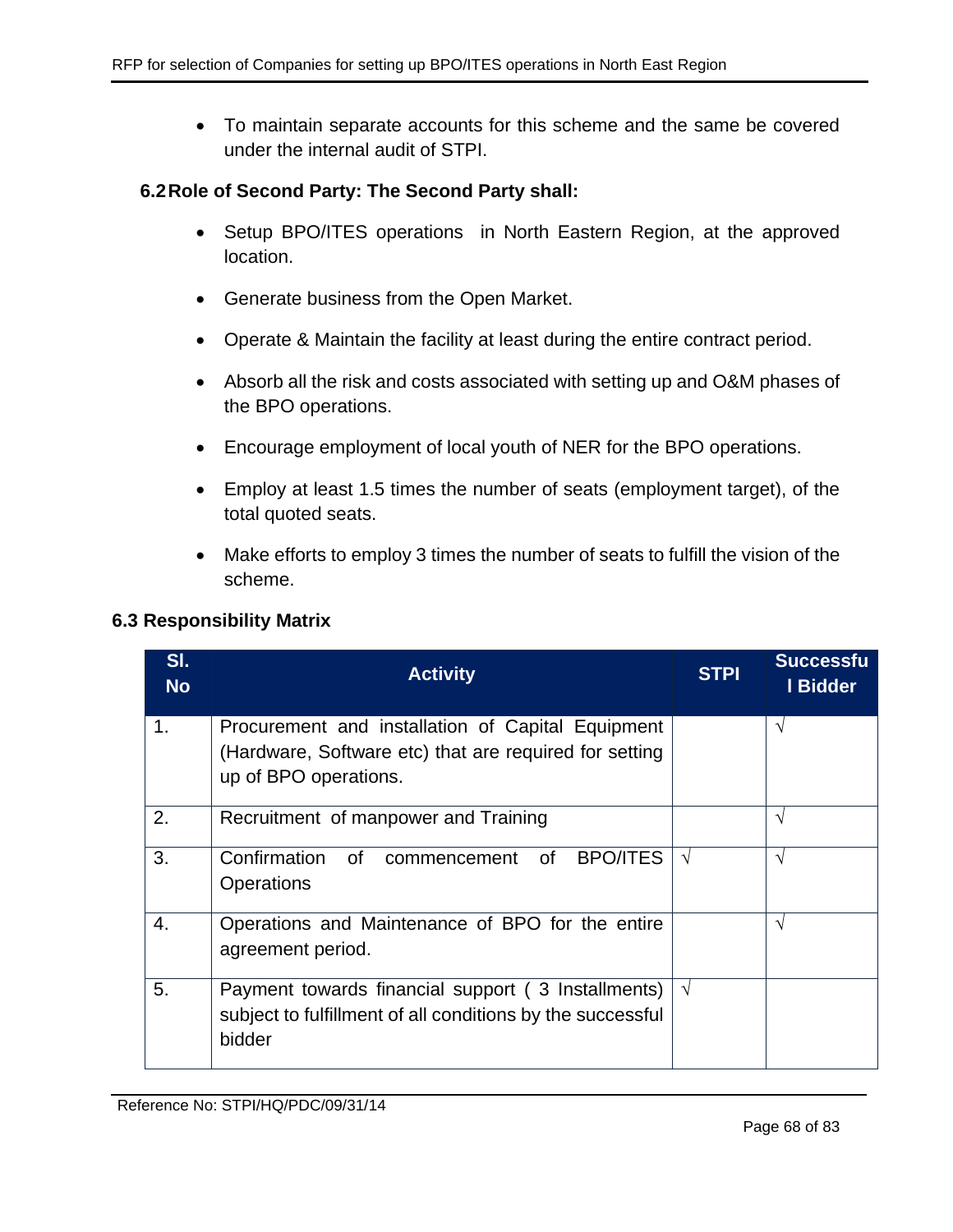| SI.<br><b>No</b> | <b>Activity</b>                                                                                                                                     | <b>STPI</b> | <b>Successfu</b><br>I Bidder |
|------------------|-----------------------------------------------------------------------------------------------------------------------------------------------------|-------------|------------------------------|
| 6.               | Absorb all the risks and costs associated with O & M,<br>Marketing, Sales and Providing Service to the<br>customer for the entire agreement period. |             |                              |
|                  | <b>Performance Review</b>                                                                                                                           |             |                              |

# **7. Second Party's Employees (Implementation and Operations Team)**

- 7.1SECOND PARTY at its own expenses shall deploy skilled & experienced professionals in the area of BPO, operations, maintenance etc both during implementation and operations of the BPO. Such skilled resources are necessary for the proper and timely execution and commencement operations of BPO. The overall project works shall be monitored by the experienced project manager designated by the SECOND PARTY.
- 7.2SECOND PARTY is expected to have adequate resources working in tandem with the professionals during implementation of the project for timely completion & commencement of the BPO project.
- 7.3During O&M Period, SECOND PARTY is expected to deploy adequate O&M Team to take care of both Technical and Business operations.
- 7.4The Second Party shall meet all the Operational Expenses.

## **8. Second Party's Co-ordination**

The SECOND PARTY shall work in overall interest of the Project / Work in consultation with FIRST PARTY or its representatives to meet the set objectives of NEBPS).

# **9. Statutory and Other Obligations regarding workmen**

The SECOND PARTY shall comply with all applicable Government Regulations and Enactments pertaining to its employees, workmen and labor and FIRST PARTY shall be indemnified from and against any and all loss arising from SECOND PARTY'S noncompliance with such laws and regulations.

## **10 Safety Regulations**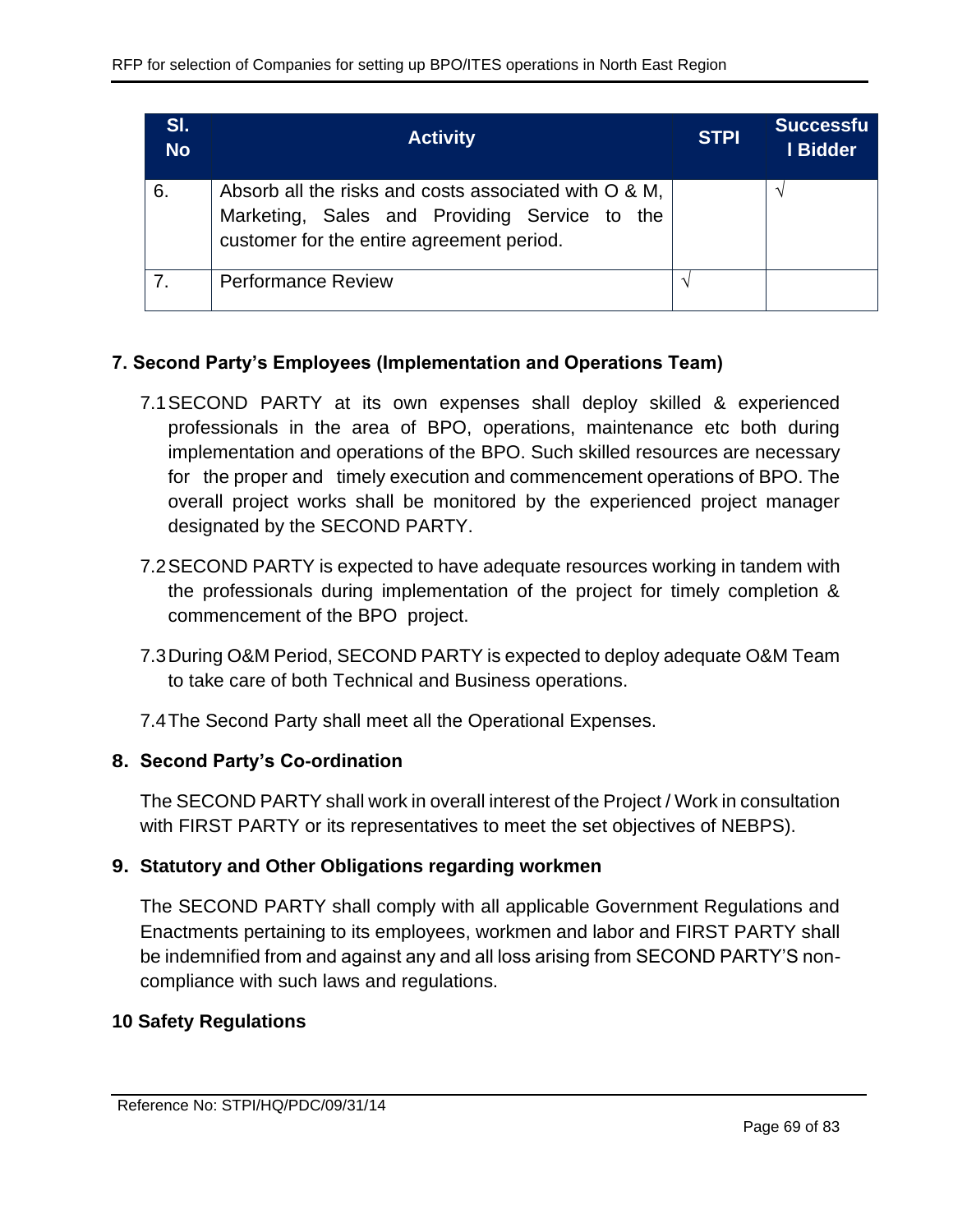The SECOND PARTY shall be responsible to take all precautions to ensure the safety of the person or property of the User while performing its obligations hereunder.

The SECOND PARTY undertakes to comply with all sorts of safety measures under the applicable law in regards to men and material deployed for the project.

# **11 Confirmation of Commencement of BPO Operations**

SECOND PARTY must demonstrate to the FIRST PARTY the BPO unit Setup and its operations.

The FIRST PARTY reserves the right to randomly inspect the setup and its operations at any time during the Agreement period.

The Second Party should provide necessary documents regarding recruitment of the manpower for BPO.

Submission of documents such as Client list, Client Purchase/Work Orders, Agreement, Business Plan etc as and when required by the First Party.

## **12 Performance and Exit Management**

- 12.1 Upon completion of the contract period or upon termination of the agreement for any reasons, the Second Party shall comply with the following:
	- *a.* In the event of second party not being able to claim Financial support within stipulated timeline from the date of commencement of its operations, the BPO Unit will not be eligible for any support whatsoever and the IPA/Agreement shall be deemed to have been cancelled/ terminated.
	- *b.* In the event of the second party not being able to achieve minimum employment target of 50%, within stipulated timeline for VGF claim from the date of commencement of its operations, the Unit shall not be eligible for any support whatsoever and the IPA/Agreement shall be deemed to have been cancelled/ terminated. However, one time waiver up to first three months may be provided to the unit from commencement of operation in calculating average employment towards 1<sup>st</sup> VGF claim. In the event of such waiver, 2<sup>nd</sup> and 3rd VGF claim will be shifted by up to 3 months timeframe.
	- c. If second party (the company) has more than one units under NEBPS of which some units are operational while some units remain non-operational, then in such case the BSD/EMD for non-operational seats equivalent to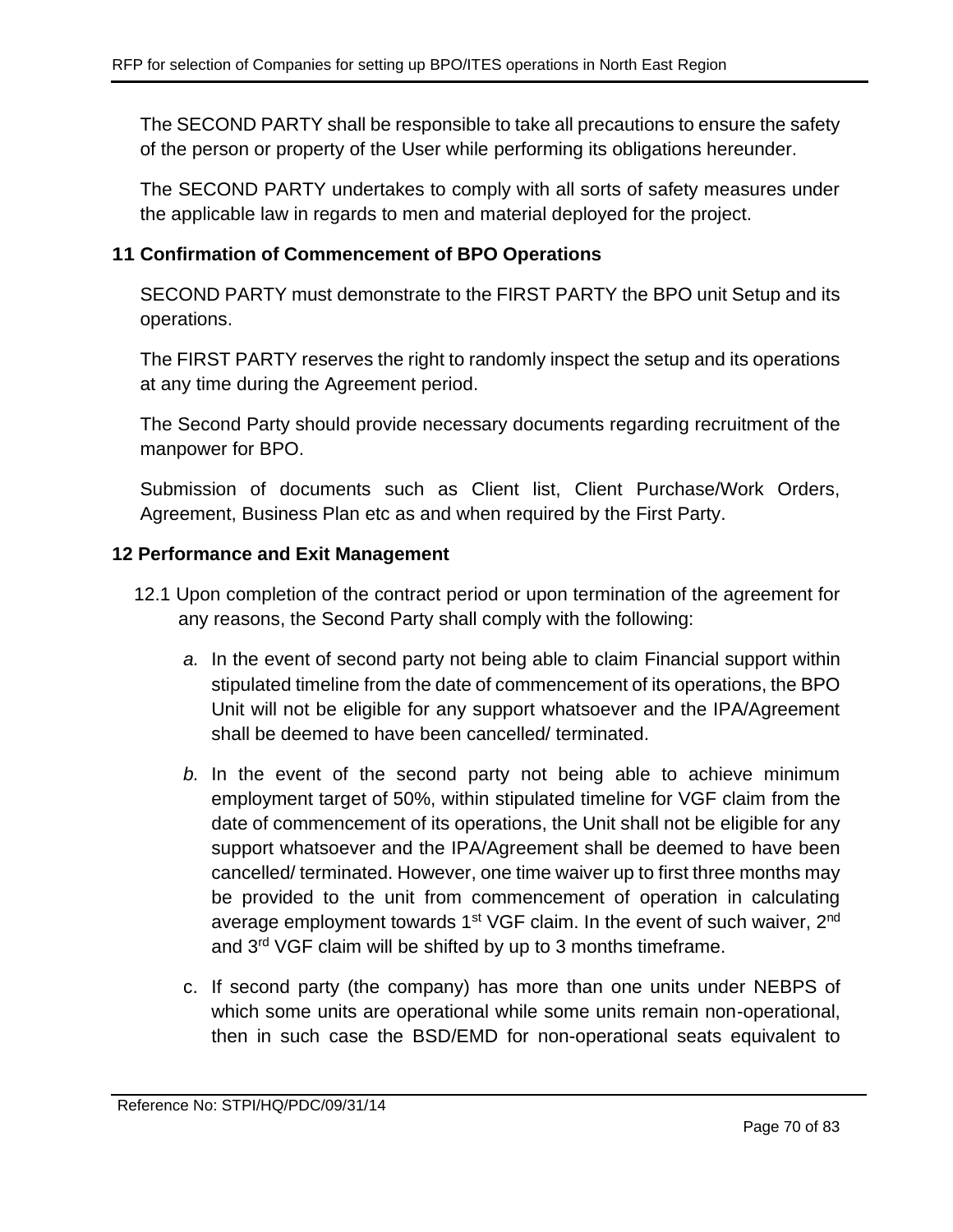operational seats may be released, while beyond it the BSD/EMD would be forfeited for non-operational seats.

- d. If second party (the company) has only one unit under NEBPS for which it started operation and generated employment (PF verified), but failed to adhere the timelines of the scheme or closing operation for any reasons, then the BSD/EMD would not be forfeited considering the intent and spirit of the scheme.
- e. The second party will be obligated to furnish quarterly performance report, inter-alia, indicating the average monthly employment and GST returns for the Unit. At the stage of release of Bank Guarantee, average employment of last three years will be calculated. In the event of the BPO Unit not meeting the employment target (based on which the financial support was released), the STPI would be at liberty to invoke the Bank Guarantee/Performance Security.
- *In case the average employment is less than 50% of the employment target, Performance Bank Guarantee would be invoked by STPI & the Second Party will not be eligible for any refund.*
- 12.2 The Second Party shall be under obligation to furnish any information sought by an authorized representative of MeitY/ STPI, within a reasonable time frame and failure to do so may amount to forfeiture of Bid Security/ Encashment of Bank Guarantee, as the case may be.
- 12.3 The MeitY shall be at liberty to relax any condition, for reasons to be recorded in writing, for achieving the larger objective of this Scheme and removal of difficulties.
- 12.4Time under Force Majeure will not be considered in the *3* years period of operations, subject to the *Second Party produce* evidence of the date of occurrence and the duration of the Force Majeure in an adequate manner by means of documents drawn up by responsible authorities.

# **13. SCOPE OF WORKS**

# **13.1 SETTING UP BPO OPERATIONS**

Second Party shall set up a BPO/ITES operations as per IPA.

The Second Party shall provision the following requirements to meet their business requirements: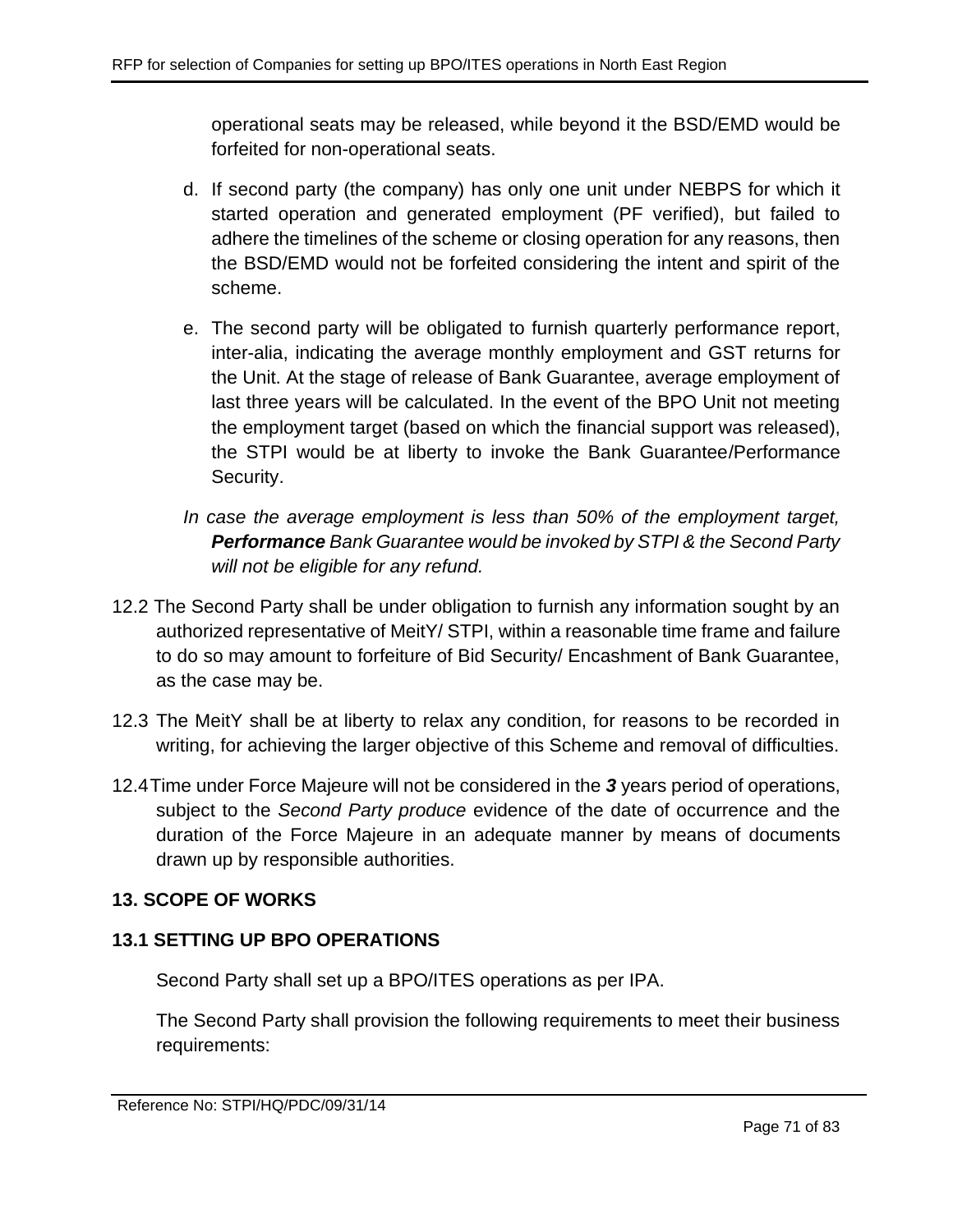- Creation of Interiors
- Technical infrastructure such as Servers, Storage, Printers, Fax, EPABX etc.
- Network Connectivity: Internet, LAN, etc.
- Call Center/BPO Hardware/Software as required
- Support infrastructure: Air-conditioned, UPS as required

## **13.2 DEVELOPMENT OF REQUIRED FACILITY/SUPPORT INFRASTRUCTURE**

Second Party shall provision a fully-functional BPO set up with the following indicative infrastructure in order to perform its activities effectively in the acquired/leased /rented space. **List of admissible items for financial support (Annexure-II) should have been purchased in the name of the** *Second Party***.**

- Air-conditioning (AC), UPS, DG
- Interiors: Portioning, Cabins, Meeting Rooms, Cafeteria, Furniture, etc.
- Electrical Wiring & fittings
- Power back-up facility
- Workstations, Headphones, CRM, IVRS, Dialer etc
- Servers, Networking & Storage equipment as required
- Network Cabling, CCTV
- Any other item i.e. tools, kits and spares as required

## **13.3 RECRUITMENT OF MANPOWER AND TRAINING**

The *Second Party* shall also create, train, manage, motivate and retain the manpower with adequate training as per the business requirements.

## **13.4 OPERATION & MAINTENANCE OF THE FACILITY**

The *Second Party* shall be responsible for Operation & Maintenance of the BPO but not limited to the following:

• Remuneration/Salary: The *Second Party* shall have sufficient funds to meet the remuneration/salary requirements of the manpower.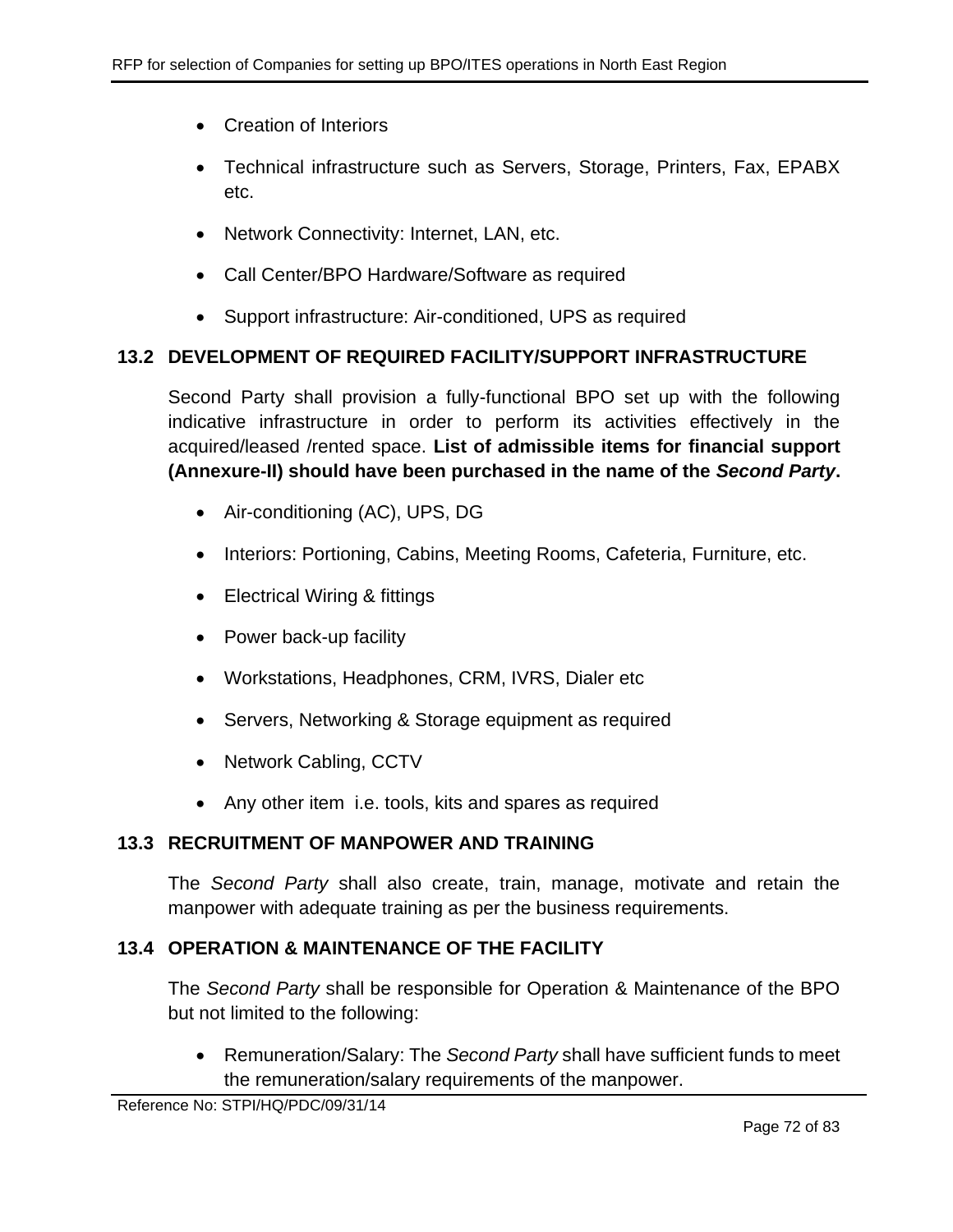- Support Infrastructure: The *Second Party* shall renew the AMC regularly for AC, UPS, DG, Building Management System etc. uninterrupted operations of the business.
- Technical Infrastructure: The *Second Party* shall form O&M team consists of Project Manager, Call Center/BPO Expert, System Administrator, Network Administrator, etc.
- The Second Party shall ensure the safety and security for the BPO equipment and the building facilities.

## **13.5 MARKETING OF BPO SERVICES**

The Second Party shall be required to Market their Services for generation of revenues.

## **13.6 OPTIMAL USAGE OF THE CAPACITY**

The Second Party shall make all the efforts to employ at least 1.5 times the number of seats to achieve the employment Target.

## **13.7 REVIEW AND AUDIT OF OPERATIONS**

- To support and facilitate STPI during its periodical review of the operation.
- To conduct the system audit periodically as per the advice of STPI.
- To extend support and provide all the documentation during statutory audit and the auditors would be appointed by STPI.

### **13.8 MANAGE RISKS**

- The Second Party shall identify and bear all the risk associated with Implementation and Operations & Maintenance of the BPO for the entire Agreement period at his own expense.
- The Second Party shall identify and bear all the risks involved with Sales, Service Quality and Standards, Revenue collections and sustainability of the operations at his own expense.
- STPI shall not compensate for any losses if any incurred by the Second Party during entire contract period.

### **14 PROJECT TIMELINES**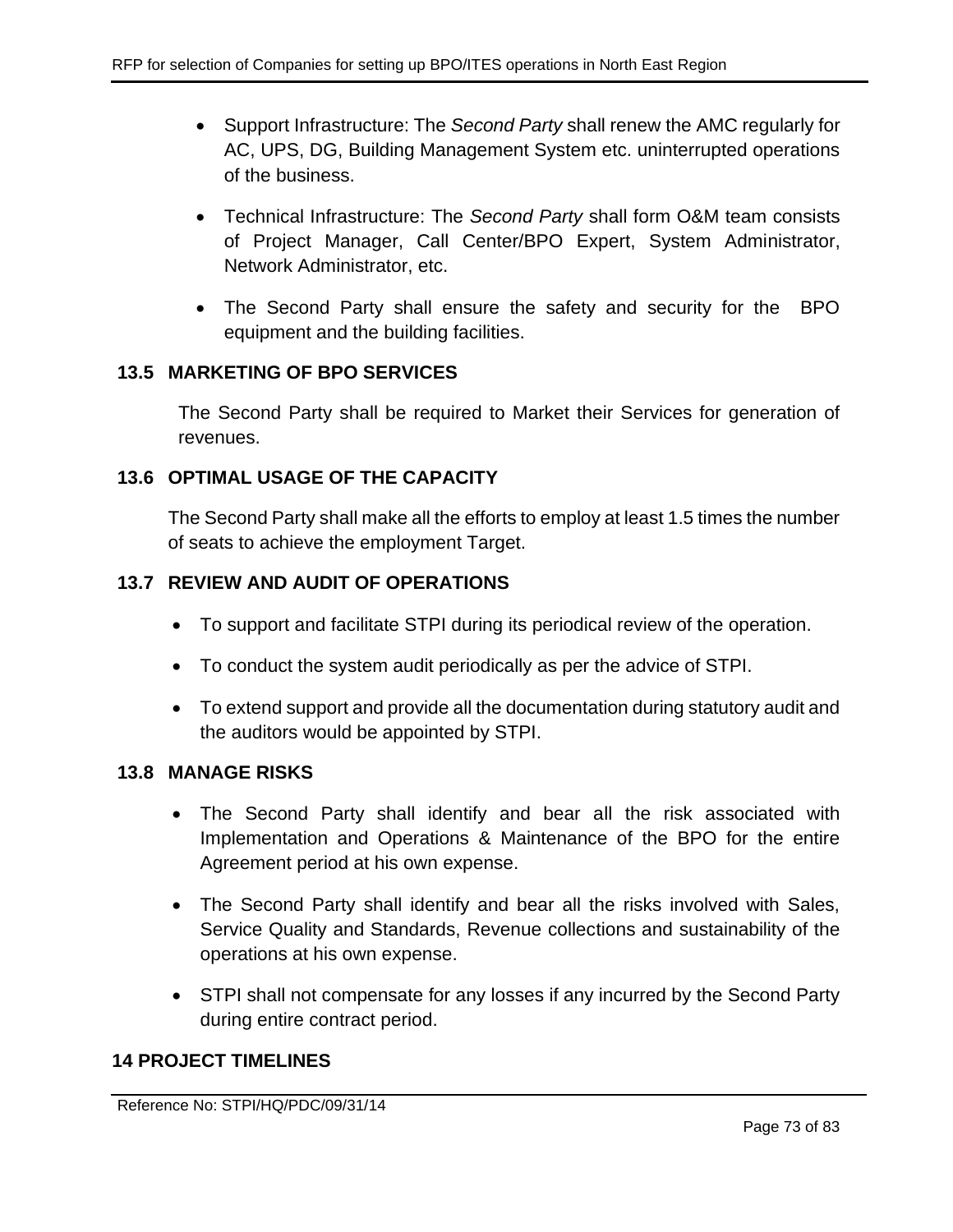The estimated timeline shall be as laid down in **Annexure-I.** The start date of the project shall be from the date of issue of IPA.

#### **15 DELAY AND NON-CONFORMANCE**

The Second Party (BPO Unit) shall be under obligation to commence its BPO operations within 6 months, from the date of issue of In-Principle Approval (IPA) referred above. Failure to do so shall automatically result in forfeiture of the Bid Security and cancellation/termination of this MSA/IPA.

#### **16 LIQUIDATED DAMAGES ( PENALTY)**

If the Second Party fails to meet the Employment Target i.e. average employment of the last *three* years (Based on which the financial support were released), the First Party shall invoke the *Performance* Bank Guarantee.

#### **17 FORCE MAJEURE**

STPI may grant an extension of time limit set for the completion of the work, in case the timely completion of the work is delayed by Force Majeure conditions beyond the Second Party's control, subject to what is stated in the following sub paragraphs and the procedures detailed there is being followed. Force Majeure is defined as an event of effect that cannot reasonably be anticipated such as Acts of God (like earthquakes, floods, storms etc.), acts of States, the direct and indirect consequences of wars (declared or undeclared), hostilities, national emergencies, civil commotion and strikes (only those which exceed a duration of ten continuous days) at Second Party's premises. The Second Party's right to an extension of the time limit for completion of the work in above mentioned cases is subject to the below mentioned procedures:

That within 15 days after the occurrence of a case of Force Majeure but before the expiry of the stipulated date of completion, the Second Party informs the STPI in writing that the Second Party considers himself entitled to an extension of the time limit.

That the Second Party produces evidence of the date of occurrence and the duration of the Force Majeure in an adequate manner by means of documents drawn up by the responsible authorities.

That the Second Party proves that the said conditions have actually interfered with the performance of the Agreement.

### **18 ARBITRATION**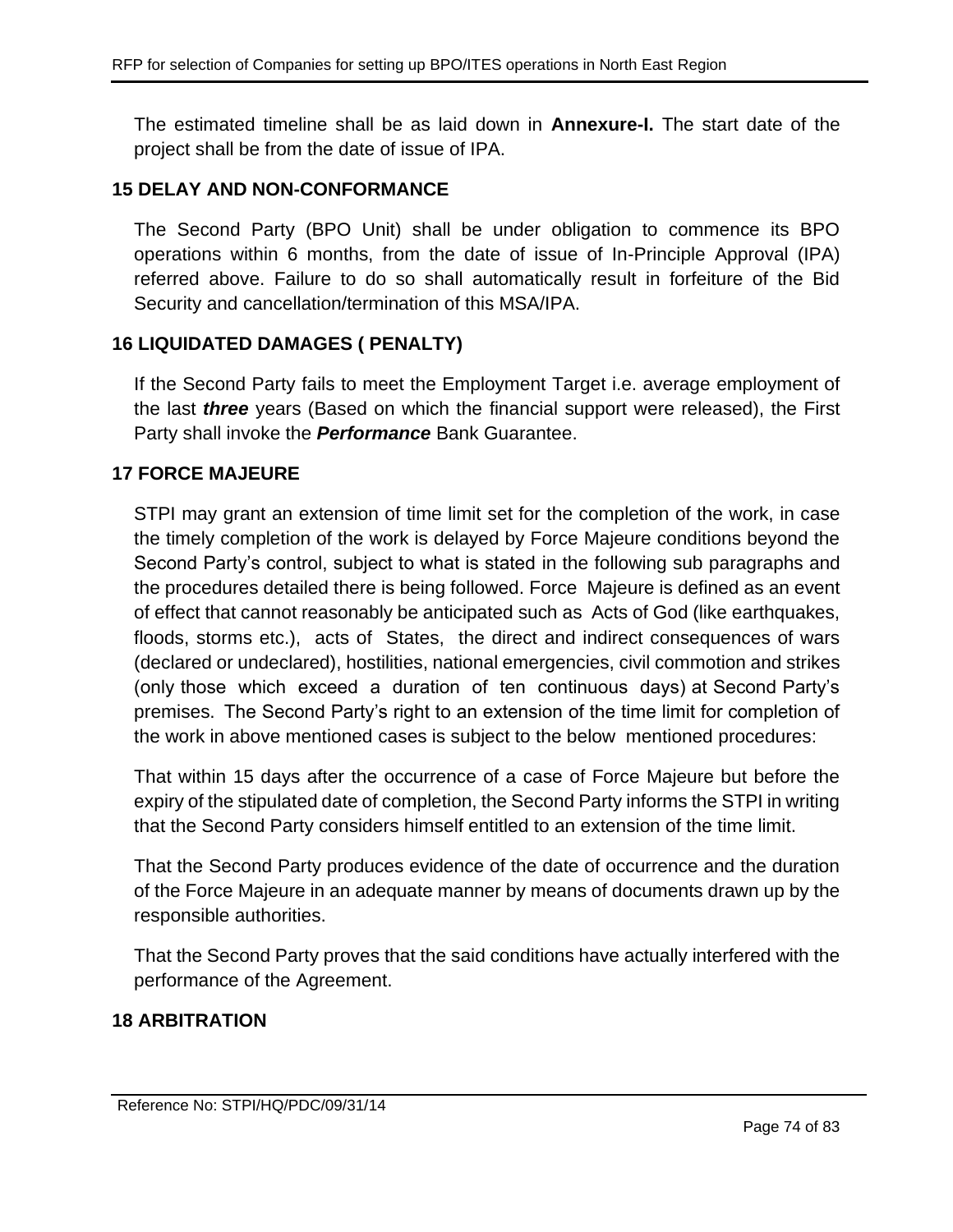All disputes, differences, claims and demands arising under this MSA shall be referred to arbitration of a sole arbitrator to be appointed by the DG, STPI.

The provisions of the Arbitration and Conciliation Act, 1996 and all its amendments till date shall be applicable and the award made there under shall be final and binding upon the parties hereto, subject to legal remedies available under the law.

### **19 JURISDICTION**

The Courts at New Delhi shall have the jurisdiction in case of litigation between the parties.

## **20 THIRD PARTY CLAIMS**

The Second Party (the "Indemnifying Party") undertakes to indemnify MeitY/ STPI (the "Indemnified Party") from all losses, claims for damages on account of bodily injury, death and damage to real property, tangible/ intangible personal property.

## **21 LIMITATIONS OF LIABILITY**

Notwithstanding any other term contained in this Agreement, the total cumulative liability of each party under the terms of this Agreement shall not exceed the total fees actually received by the Second Party/BPO-ITES unit from the STPI for the services Service that gives rise to such liability during the twelve month period immediately preceding such claim and in no event shall each party be liable to the other party for any indirect, incidental, consequential, special or exemplary damages, nor for any damages as to lost profit, data, goodwill or business, nor for any reliance or cover damages arising out of this Agreement, even if that party was advised about the possibility of the same.

The Second Party/BPO-ITES unit shall not be liable or responsible for any delay or failure to perform or failure of the services or the Deliverable under this Agreement to the extent that such delay or failure has arisen as a result of any delay or failure by STPI or its employees or agents to perform any of its duties and obligations as set out in this Agreement. In the event that the Second Party/BPO-ITES unit is delayed or prevented from performing its obligations due to such failure or delay on the part of STPI, the Second Party/BPO-ITES unit shall be allowed an additional period of time to perform its obligations and unless otherwise agreed the additional period shall be equal to the amount of time for which Second Party/BPO-ITES unit is delayed or prevented from performing its obligations due to such failure or delay on the part of STPI.

### **22 NON WAIVER**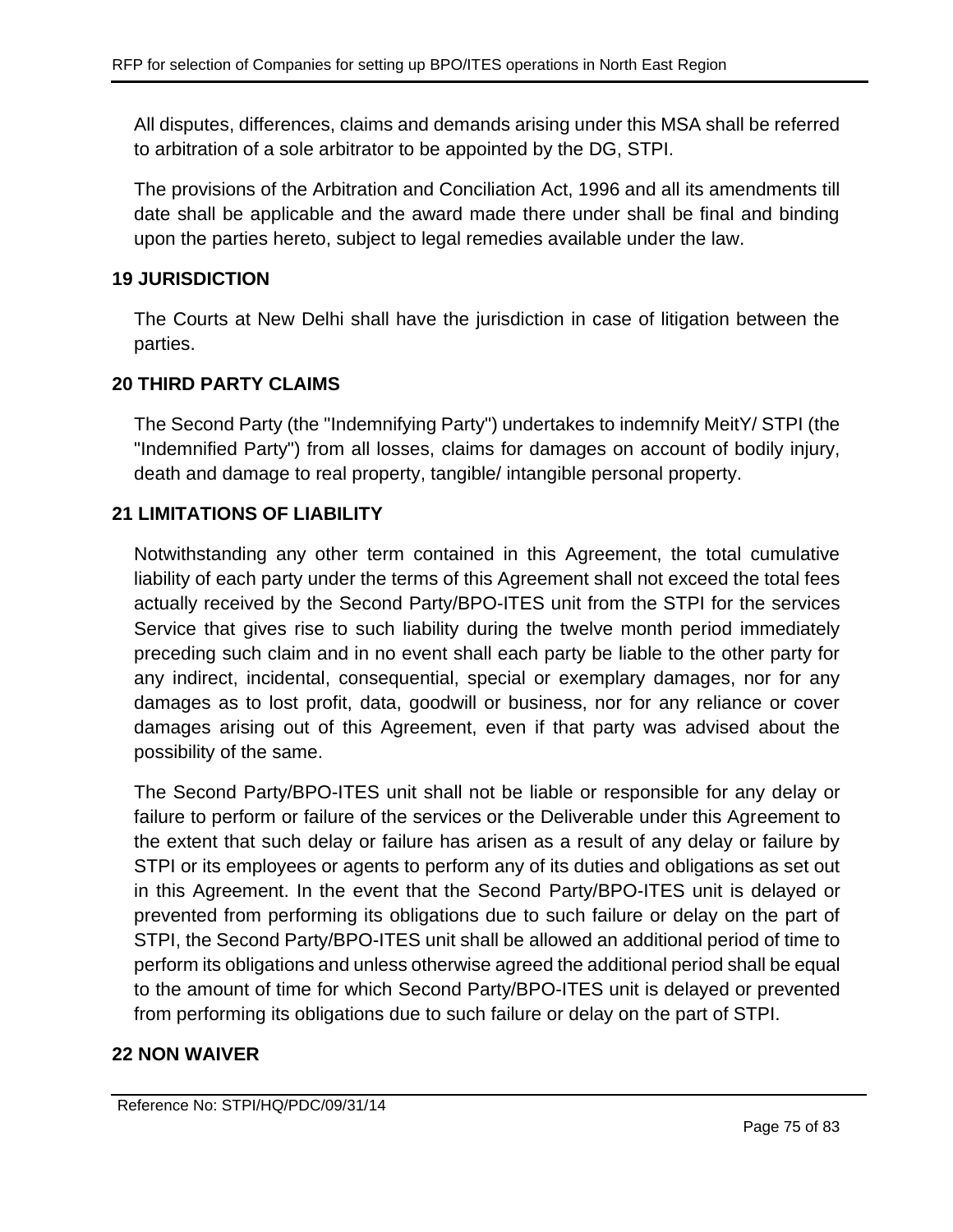Waiver of any breach of the provision of, or any default under the contract must be in writing and signed by the Party granting the waiver. No failure or delay on the part of either Party in exercising or any omission to exercise any right or remedy accusing to either Party under the contract shall be a waiver thereof, nor will any partial exercise of any right or remedy particular be a waiver of further exercise of that right or remedy.

EXECUTED under hand in two originals the day and year first before written

### **SIGNED for and on behalf of THE SECOND PARTY**

| <b>BY</b>                                                                                                                               |  |  |  |
|-----------------------------------------------------------------------------------------------------------------------------------------|--|--|--|
| Signature<br><u> 1990 - Johann Barbara, martin amerikan basal da</u>                                                                    |  |  |  |
| <b>Title</b>                                                                                                                            |  |  |  |
| <b>Company Stamp/Seal</b>                                                                                                               |  |  |  |
| <b>Witness</b><br><u> 1989 - Johann Harry Harry Harry Harry Harry Harry Harry Harry Harry Harry Harry Harry Harry Harry Harry Harry</u> |  |  |  |
| SIGNED for and on behalf of THE FIRST PARTY                                                                                             |  |  |  |
| <b>BY</b>                                                                                                                               |  |  |  |
| Signature                                                                                                                               |  |  |  |
| <b>Title</b><br><u> Alexandro de la contrada de la contrada de la contrada de la contrada de la contrada de la contrada de la co</u>    |  |  |  |
| Company Stamp/ Seal<br>Reference No: STPI/HQ/PDC/09/31/14                                                                               |  |  |  |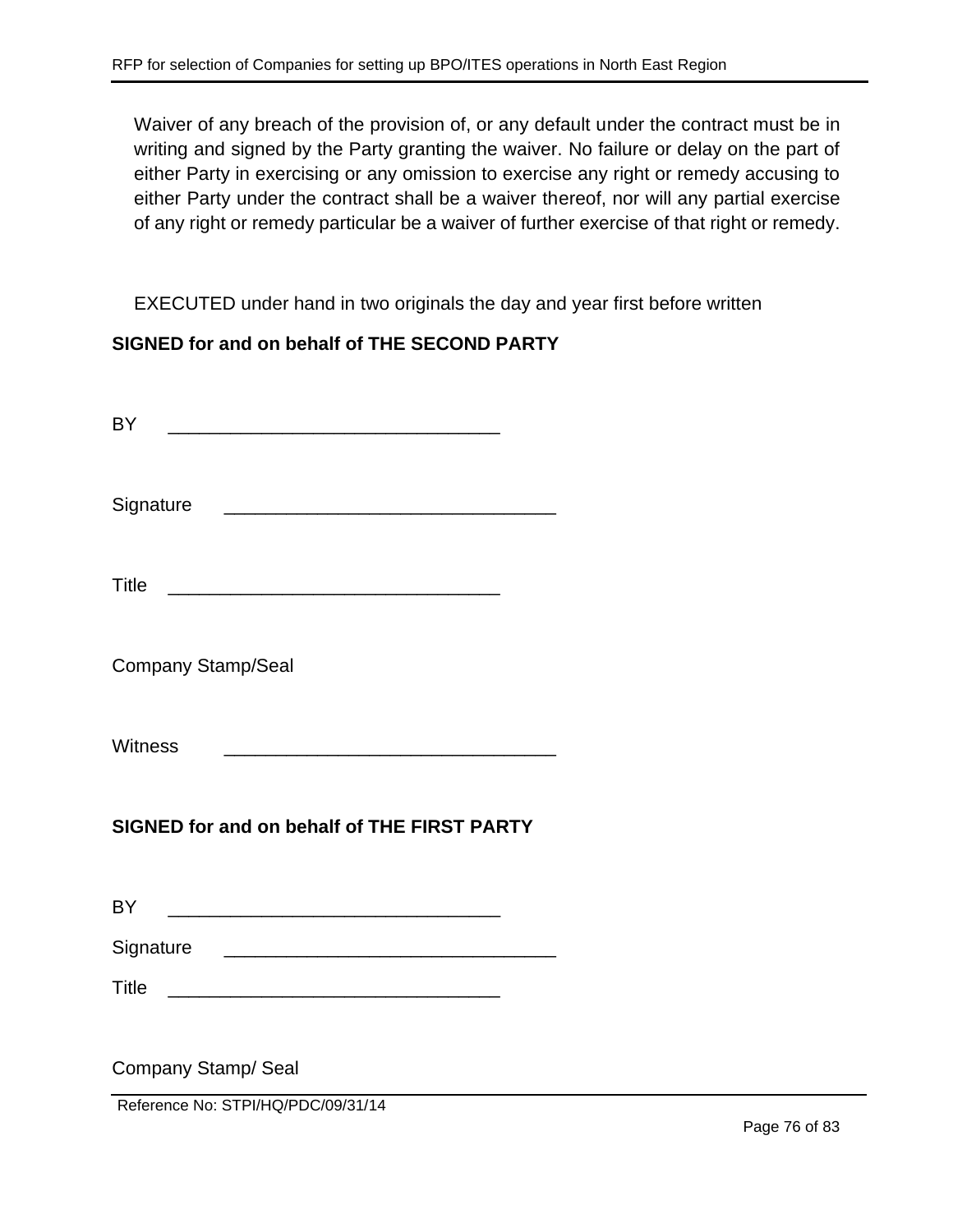| SI.       | <b>Activity</b>                             | <b>Time Periods</b>                 |
|-----------|---------------------------------------------|-------------------------------------|
| <b>No</b> |                                             |                                     |
| 1.        | Award of In-Principle Approval (IPA) to the | T <sub>0</sub>                      |
|           | successful bidder                           |                                     |
| 2.        | Signing of Master Service Agreement (MSA)   | T1 : T0 to T0+02 weeks              |
| 3.        | Commencement of BPO/ITES operations         | T2: T0 to $T0 + 06$ months          |
|           |                                             | T2: T0 to $T0 + 09$ months          |
|           |                                             | [with penalty                       |
|           |                                             | as per para 8.(i) of RFP]           |
| 4.        | Report to STPI about commencement of        | $T3: T2$ to $T2 + 02$ weeks         |
|           | operation (COO)                             |                                     |
| 5.        | Verification of COO by STPI                 | T4: T3 + 02 weeks                   |
| 6.        | Grant of advance                            | T5: $T4 + 04$ weeks, after          |
|           |                                             | furnishing Bank Guarantee for       |
|           |                                             | 10% of eligible bid amount and      |
|           |                                             | its verification by STPI.           |
| 7.        | <b>Release of Bid Security Deposit</b>      | T6: T5                              |
|           | (BSD)/Earnest Money Deposit (EMD)           |                                     |
| 8.        | Request for release of VGF1 and special     | $T7: T2 + 1$ year to T2+ 1 year     |
|           | incentives                                  | and 3 months                        |
| 9.        | Request for release of VGF2                 | T8 : T2 + 2 year to T2+ 2 year      |
|           |                                             | and 3 months                        |
| 10.       | Request for release of VGF3                 | T9 : $T2 + 3$ year to $T2 + 3$ year |
|           |                                             | and 3 months                        |
| 11.       | Release of BG                               | On disbursement of VGF3             |

### **ANNEXURE – I: IMPLEMENTATION TIMELINES**

#### Note:

- The Time line shown above is the maximum allowable time frames for each activity.
- The timelines are as per English calendar days.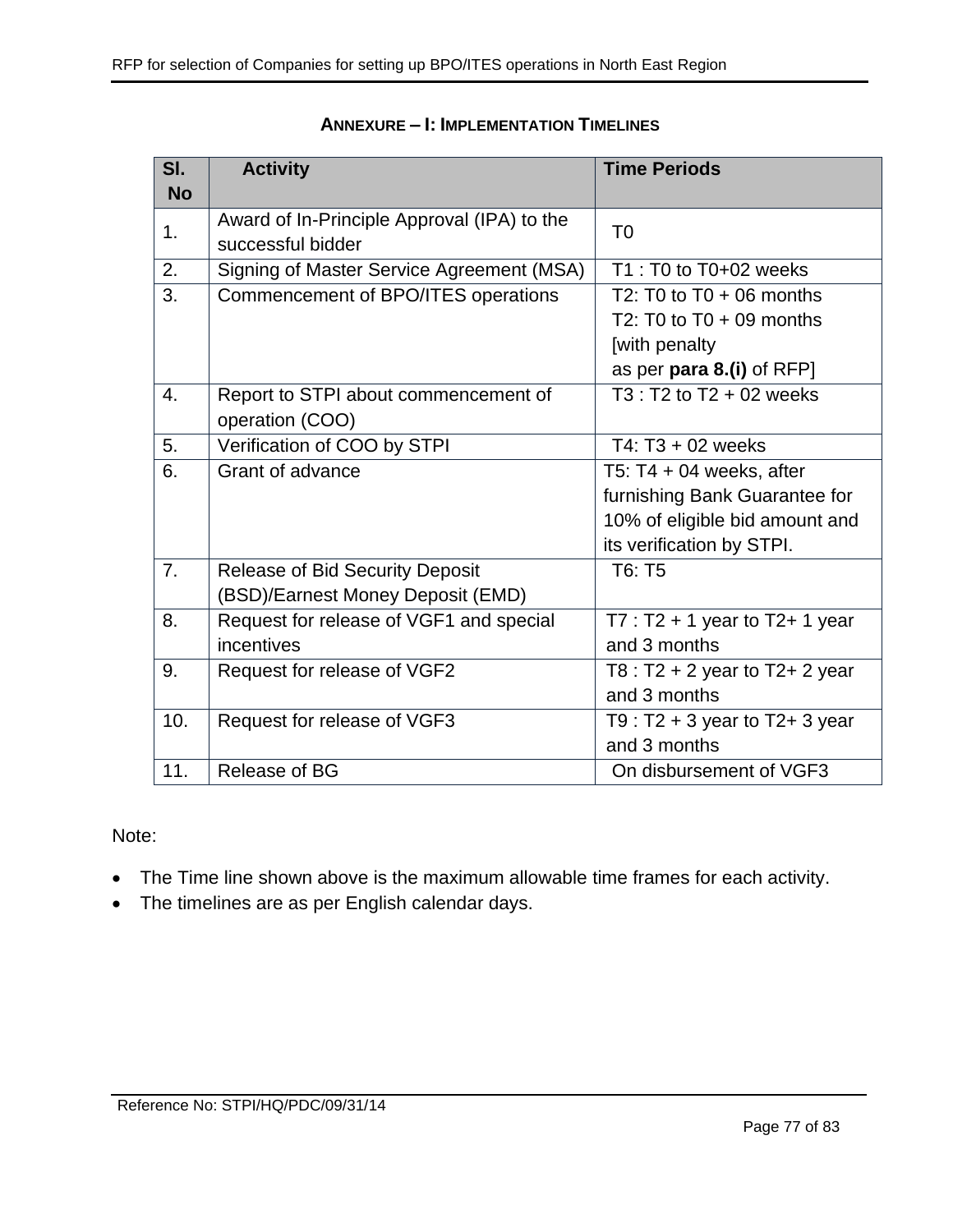| S.No.          | <b>Item Description</b>                                                                                                                                                                |  |
|----------------|----------------------------------------------------------------------------------------------------------------------------------------------------------------------------------------|--|
| $\mathbf{1}$   | Servers with OS                                                                                                                                                                        |  |
| $\overline{2}$ | Software and Hardware per license cost for BPO/ITES operations                                                                                                                         |  |
| 3              | Networking Equipments (Switches, Routers, Firewalls, Voice/Video Conferencing<br>Gateways)                                                                                             |  |
| 4              | Workstations (Desktop, Laptop, Tablets, IP phones, Headsets)                                                                                                                           |  |
| 5              | Data Storage                                                                                                                                                                           |  |
| 6              | <b>Structured Cabling</b>                                                                                                                                                              |  |
| $\overline{7}$ | <b>UPS</b>                                                                                                                                                                             |  |
| 8              | Printer, Copier, Scanner & Projector                                                                                                                                                   |  |
| 9              | Refrigerator & Water Purifier                                                                                                                                                          |  |
| 10             | Fire & Security systems                                                                                                                                                                |  |
| 11             | <b>Computer Furniture</b>                                                                                                                                                              |  |
| 12             | Central Air-conditioning equipment, air-conditioning System                                                                                                                            |  |
| 13             | Captive Diesel Generating Set and transformer of capacity commensurate with the actual<br>requirement of the unit, solar power / Non conventional Energy Generation Set<br>(OPTIONAL)* |  |
| 14             | <b>Fax Machine</b>                                                                                                                                                                     |  |
| 15             | Private automatic branch exchange                                                                                                                                                      |  |
| 16             | <b>Data Communication</b>                                                                                                                                                              |  |
| 17             | <b>Premise Rental</b>                                                                                                                                                                  |  |
| 18             | <b>Electricity Charges</b>                                                                                                                                                             |  |
| 19             | <b>Travelling Allowances for employees</b>                                                                                                                                             |  |
| 20             | Research and Innovation                                                                                                                                                                |  |
| 21             | Other misc. goods and services not exceeding 5 % of the total cost of above items<br>including canteen setup, tools, kits and spares etc.                                              |  |

#### **ANNEXURE – II: LIST OF ADMISSIBLE ITEMS FOR FINANCIAL SUPPORT**

\* The Second Party may avail incentive on Generating Set from the State Govt., if needed.

**Note**: Any item not covered above shall be decided by and permitted by India BPO Promotion Scheme Management Committee (IMC).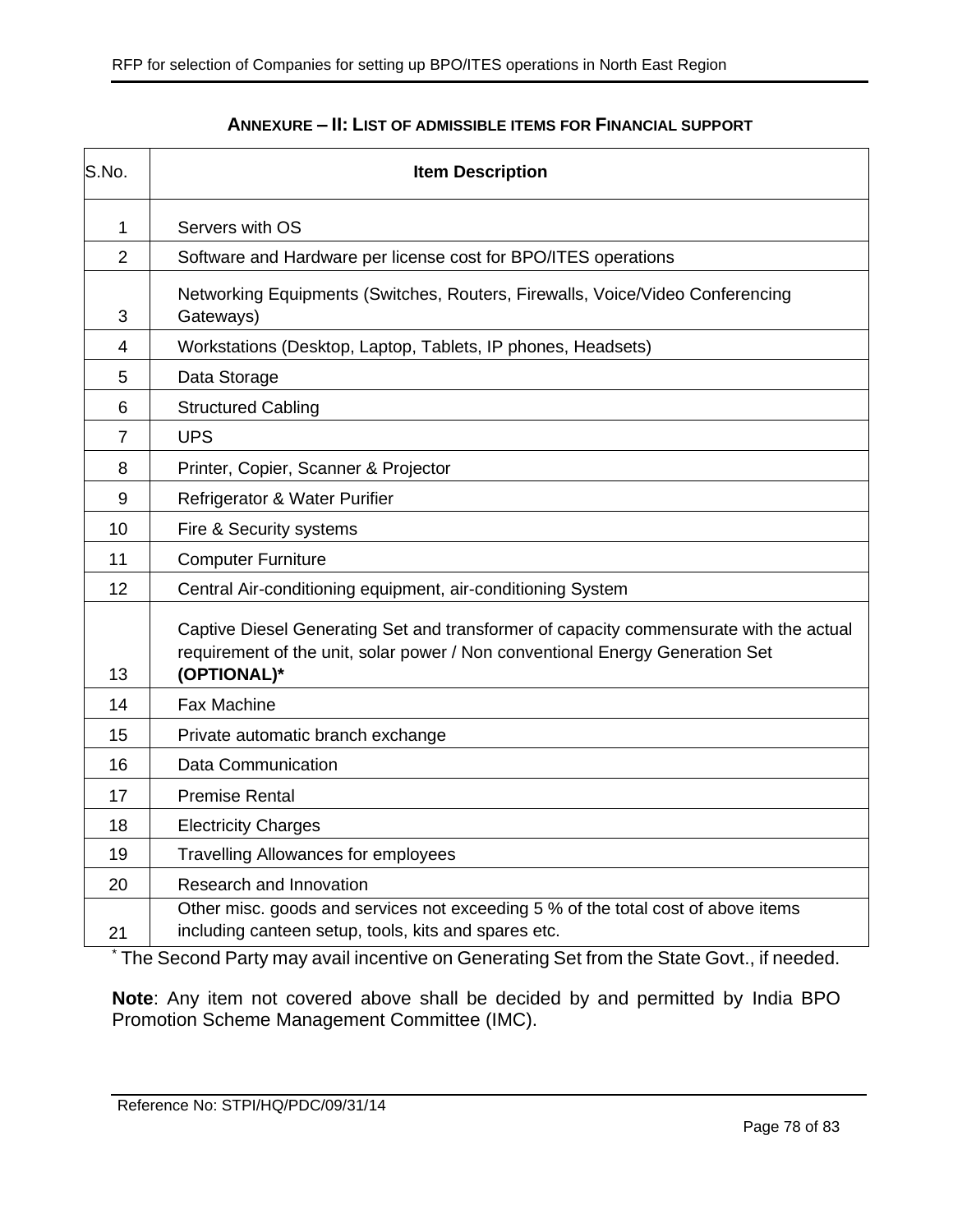### **APPENDIX-K: INSTRUCTIONS FOR ONLINE BID SUBMISSION**

The bidders are required to submit soft copies of their bids electronically on the CPP Portal, using valid Digital Signature Certificates. The instructions given below are meant to assist the bidders in registering on the CPP Portal, prepare their bids in accordance with the requirements and submitting their bids online on the CPP Portal.

More information useful for submitting online bids on the CPP Portal may be obtained at: <https://eprocure.gov.in/eprocure/app> **.**

### **REGISTRATION**

- 1) Bidders are required to enroll on the e-Procurement module of the Central Public Procurement Portal (URL: [https://eprocure.gov.in/eprocure/app\)](https://eprocure.gov.in/eprocure/app) by clicking on the link "**Online bidder Enrollment**" on the CPP Portal which is free of charge.
- 2) As part of the enrolment process, the bidders will be required to choose a unique username and assign a password for their accounts.
- 3) Bidders are advised to register their valid email address and mobile numbers as part of the registration process. These would be used for any communication from the CPP Portal.
- 4) Upon enrolment, the bidders will be required to register their valid Digital Signature Certificate (Class II or Class III Certificates with signing key usage) issued by any Certifying Authority recognized by CCA India (e.g. Sify / TCS / nCode / eMudhra etc.), with their profile.
- 5) Only one valid DSC should be registered by a bidder. Please note that the bidders are responsible to ensure that they do not lend their DSC's to others which may lead to misuse.
- 6) Bidder then logs in to the site through the secured log-in by entering their user ID / password and the password of the DSC / e-Token.

## **SEARCHING FOR TENDER DOCUMENTS**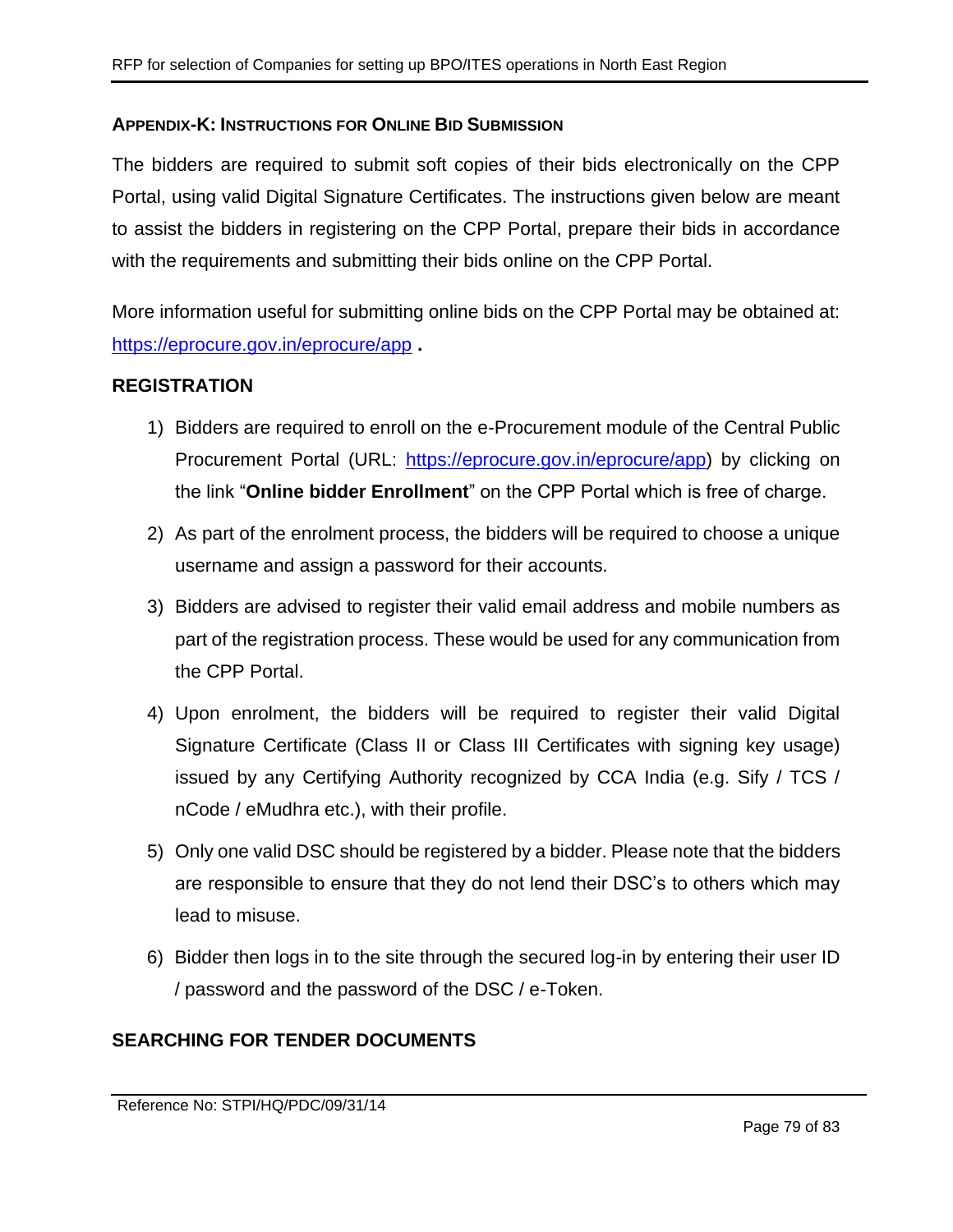- 1) There are various search options built in the CPP Portal, to facilitate bidders to search active tenders by several parameters. These parameters could include Tender ID, Organization Name, Location, Date, Value, etc. There is also an option of advanced search for tenders, wherein the bidders may combine a number of search parameters such as Organization Name, Form of Contract, Location, Date, Other keywords etc. to search for a tender published on the CPP Portal.
- 2) Once the bidders have selected the tenders they are interested in, they may download the required documents / tender schedules. These tenders can be moved to the respective 'My Tenders' folder. This would enable the CPP Portal to intimate the bidders through SMS / e-mail in case there is any corrigendum issued to the tender document.
- 3) The bidder should make a note of the unique Tender ID assigned to each tender, in case they want to obtain any clarification / help from the Helpdesk.

## **PREPARATION OF BIDS**

- 1) Bidder should take into account any corrigendum published on the tender document before submitting their bids.
- 2) Please go through the tender advertisement and the tender document carefully to understand the documents required to be submitted as part of the bid. Please note the number of covers in which the bid documents have to be submitted, the number of documents - including the names and content of each of the document that need to be submitted. Any deviations from these may lead to rejection of the bid.
- 3) Bidder, in advance, should get ready the bid documents to be submitted as indicated in the tender document / schedule and generally, they can be in PDF / XLS / RAR / DWF/JPG formats. Bid documents may be scanned with 100 dpi with black and white option which helps in reducing size of the scanned document.
- 4) To avoid the time and effort required in uploading the same set of standard documents which are required to be submitted as a part of every bid, a provision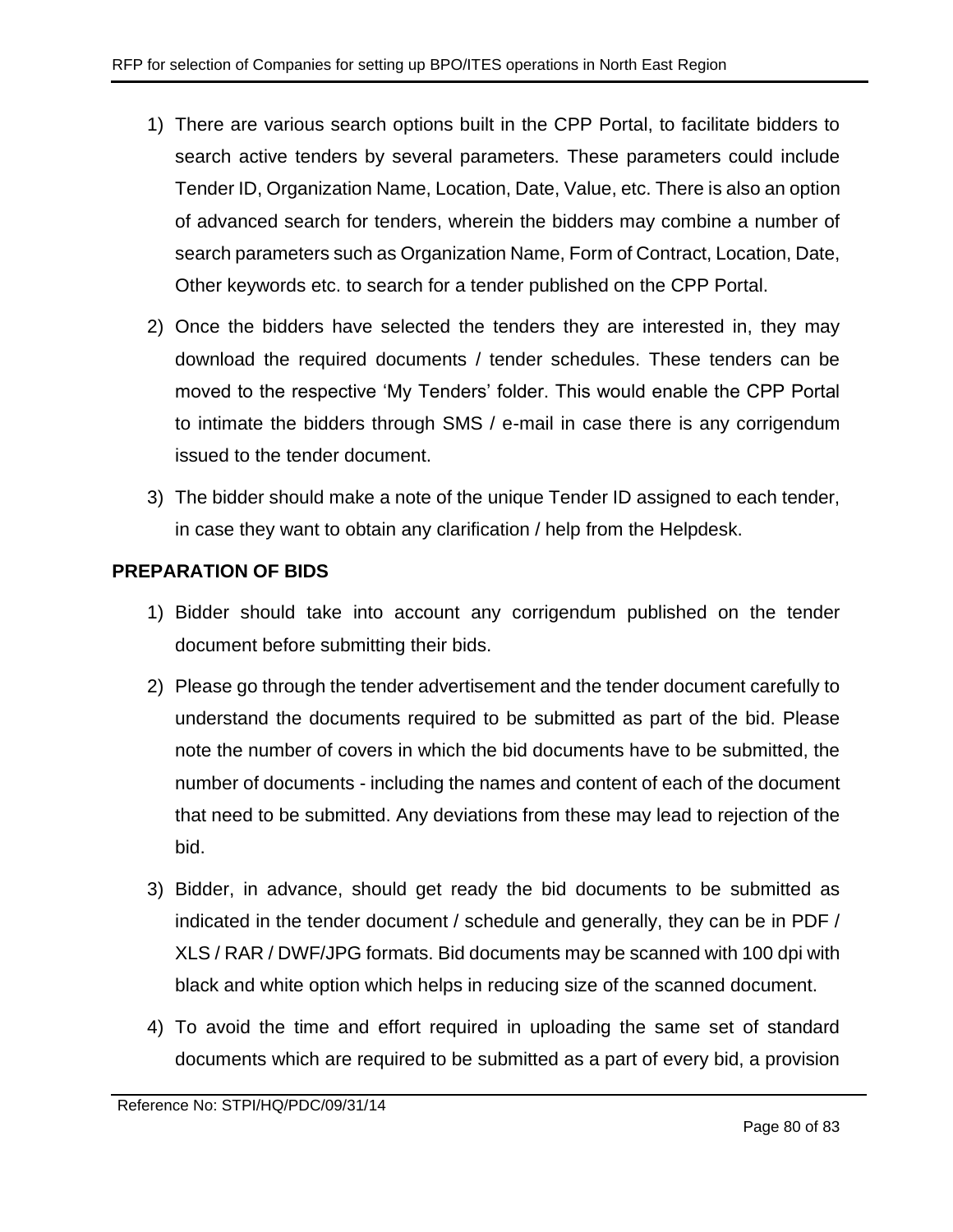of uploading such standard documents (e.g. PAN card copy, annual reports, auditor certificates etc.) has been provided to the bidders. Bidders can use "My Space" or ''Other Important Documents'' area available to them to upload such documents. These documents may be directly submitted from the "My Space" area while submitting a bid, and need not be uploaded again and again. This will lead to a reduction in the time required for bid submission process.

## **SUBMISSION OF BIDS**

- 1) Bidder should log into the site well in advance for bid submission so that they can upload the bid in time i.e. on or before the bid submission time. In case of any recurring issues encountered in the site, the bidder should inform STPI by written request /email, latest by 2 PM on the last day of bid submission.
- 2) The bidder has to digitally sign and upload the required bid documents one by one as indicated in the tender document.
- 3) Bidder has to select the payment option as "offline/online" to pay the tender fee / BSD as applicable and enter details of the instrument.
- 4) Bidder should prepare the BSD (Bid security Deposit) as per the instructions specified in the tender document. Otherwise the uploaded bid will be rejected.
- 5) Bidders are requested to note that they should necessarily submit their financial bids in the format provided and no other format is acceptable. If the price bid has been given as a standard BoQ format with the tender document, then the same is to be downloaded and to be filled by all the bidders. Bidders are required to download the BoQ file, open it and complete the white coloured (unprotected) cells with their respective financial quotes and other details (such as name of the bidder). No other cells should be changed. Once the details have been completed, the bidder should save it and submit it online, without changing the filename. If the BoQ file is found to be modified by the bidder, the bid will be rejected.
- 6) The server time (which is displayed on the bidders' dashboard) will be considered as the standard time for referencing the deadlines for submission of the bids by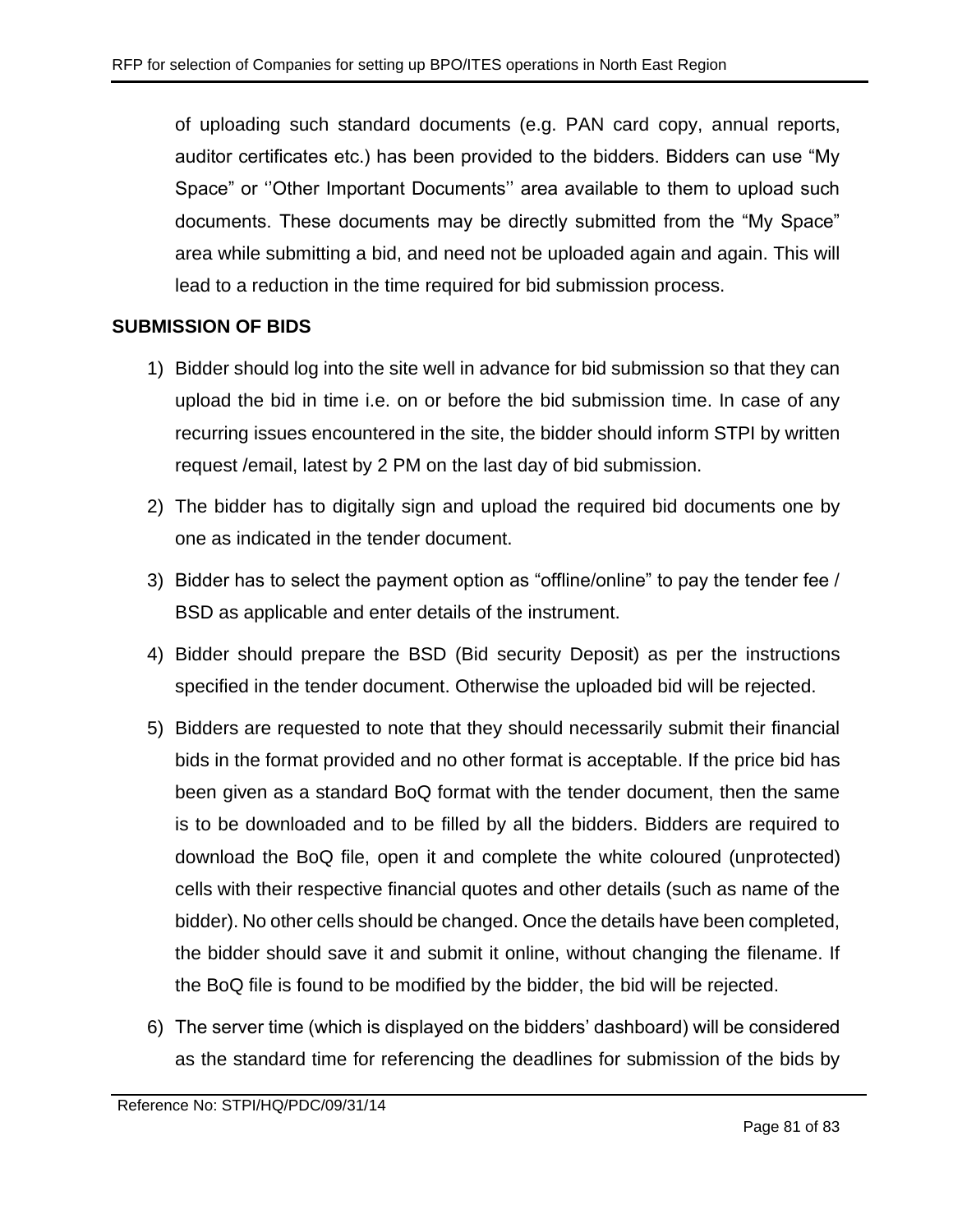the bidders, opening of bids etc. The bidders should follow this time during bid submission.

- 7) All the documents being submitted by the bidders would be encrypted using PKI encryption techniques to ensure the secrecy of the data. The data entered cannot be viewed by unauthorized persons until the time of bid opening. The confidentiality of the bids is maintained using the secured Socket Layer 128 bit encryption technology. Data storage encryption of sensitive fields is done. Any bid document that is uploaded to the server is subjected to symmetric encryption using a system generated symmetric key. Further this key is subjected to asymmetric encryption using buyers/bid openers public keys. Overall, the uploaded tender documents become readable only after the tender opening by the authorized bid openers.
- 8) The uploaded tender documents become readable only after the tender opening by the authorized bid openers.
- 9) Upon the successful and timely submission of bids (ie after Clicking "Freeze Bid Submission" in the portal), the portal will give a successful bid submission message & a bid summary will be displayed with the bid no. and the date & time of submission of the bid with all other relevant details.
- 10)The bid summary has to be printed and kept as an acknowledgement of the submission of the bid. This acknowledgement may be used as an entry pass for any bid opening meetings.

# **ASSISTANCE TO BIDDERS**

1) Any queries relating to the tender document and the terms and conditions contained therein should be addressed to the Tender Inviting Authority for a tender or the relevant contact person indicated in the tender.

Any queries relating to the process of online bid submission or queries relating to CPP Portal in general may be directed to the 24x7 CPP Portal Helpdesk. The contact number for the helpdesk is 1800 3070 2232. Bidder can also get help at +91-7878007972 & +91- 7878007973.